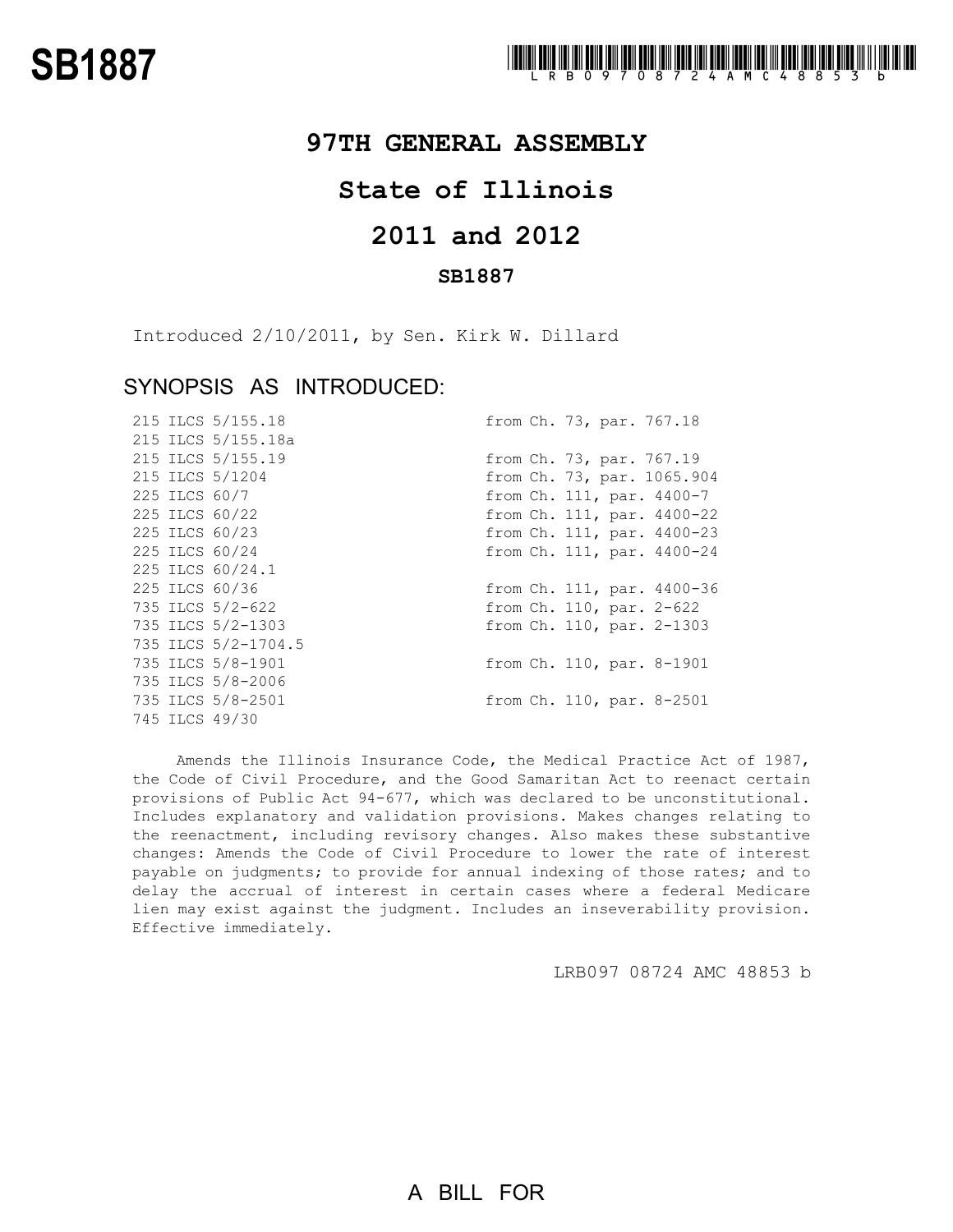1

AN ACT concerning civil law.

#### **Be it enacted by the People of the State of Illinois, represented in the General Assembly:** 2 3

Section 1. Findings; purpose; text and revisory changes; validation; additional material. 4 5

(a) The Illinois Supreme Court, in Lebron v. Gottlieb Memorial Hospital, found that the limitations on noneconomic damages in medical malpractice actions that were created in Public Act 94-677, contained in Section 2-1706.5 of the Code of Civil Procedure, violate the separation of powers clause of the Illinois Constitution. Because Public Act 94-677 contained an inseverability provision, the Court held the Act to be void in its entirety. The Court emphasized, however, that "because the other provisions contained in Public Act 94-677 are deemed invalid solely on inseverability grounds, the legislature remains free to reenact any provisions it deems appropriate". 6 7 8 9 10 11 12 13 14 15 16

(b) It is the purpose of this Act to reenact certain provisions of Public Act 94-677 that did not involve limitations on noneconomic damages in medical malpractice actions and to validate certain actions taken in reliance on those provisions. 17 18 19 20 21

(c) This Act reenacts (i) Sections 155.18, 155.18a, 155.19, and 1204 of the Illinois Insurance Code; (ii) Sections 7, 22, 23, 24, 24.1, and 36 of the Medical Practice Act of 1987; (iii) 22 23 24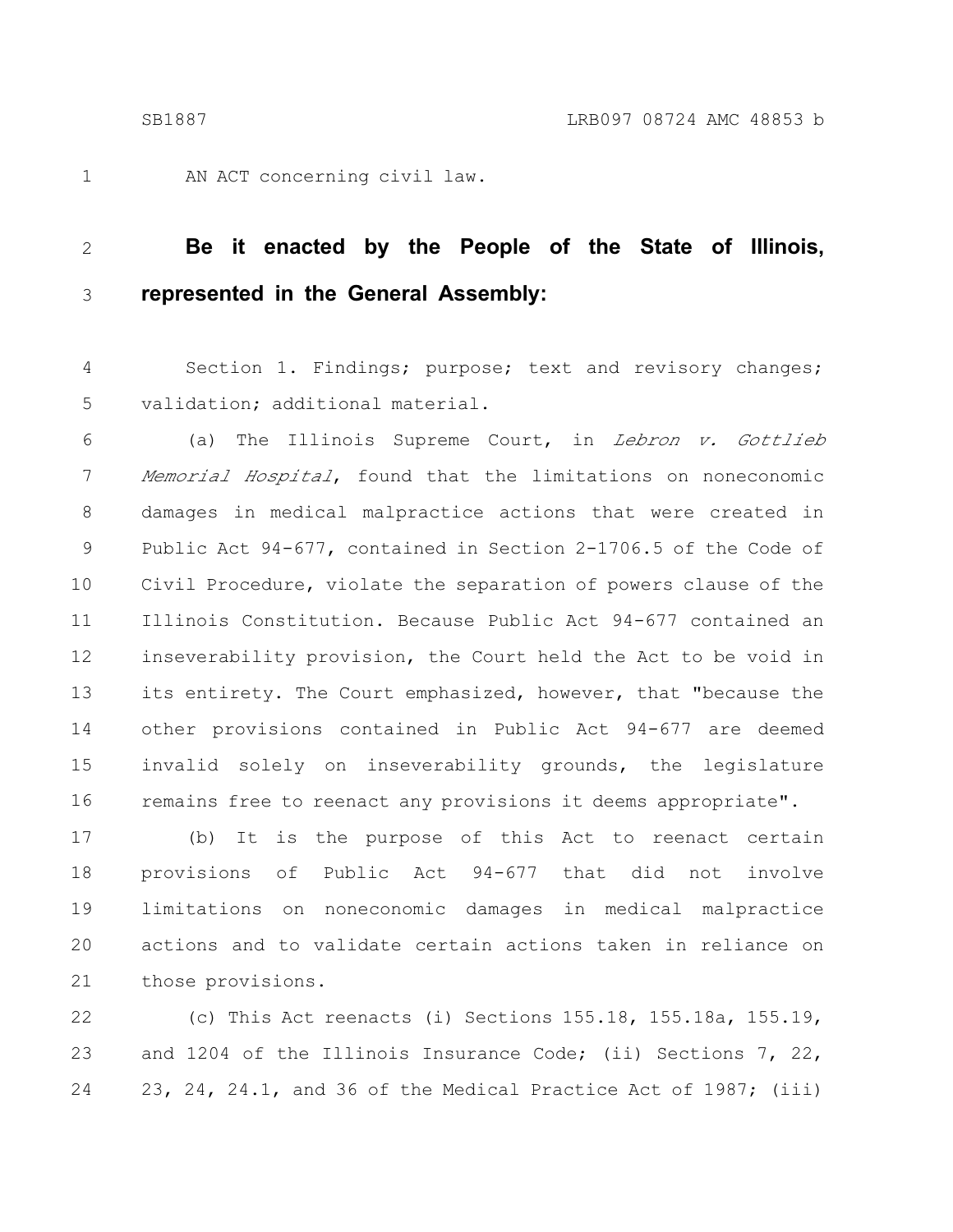Sections 2-622, 2-1704.5, 8-1901, and 8-2501 of the Code of Civil Procedure; and (iv) Section 30 of the Good Samaritan Act. In those Sections, certain effective date references and applicability provisions have been changed to reflect the reenactment. This Act does not reenact any other provisions of Public Act 94-677. 1 2 3 4 5 6

(d) Public Act 94-677 amended existing Sections 155.18, 155.19, and 1204 of the Illinois Insurance Code and added a new Section 155.18a. Section 1204 was subsequently amended by Public Act 95-331, which was a revisory bill that combined the changes made by Public Act 94-277 with those made by Public Act 94-677. Sections 155.18, 155.18a, and 155.19 have not been amended since the enactment of Public Act 94-677. 7 8 9 10 11 12 13

Executive Order No. 2004-6 changed the Department of Insurance into the Division of Insurance within the Department of Financial and Professional Regulation. In conformance with that executive order, Public Act 94-677 changed certain references in the affected Sections from the Director of Insurance to the Secretary of Financial and Professional Regulation. Public Act 96-811 superseded the executive order and re-established the Department of Insurance as a separate department, once again under the supervision of the Director of Insurance. Therefore, in reenacting these Sections, revisory changes have been included that conform the text to Public Act 96-811 by changing references to the Secretary back to the Director. A revisory change is also made in a reference to the 14 15 16 17 18 19 20 21 22 23 24 25 26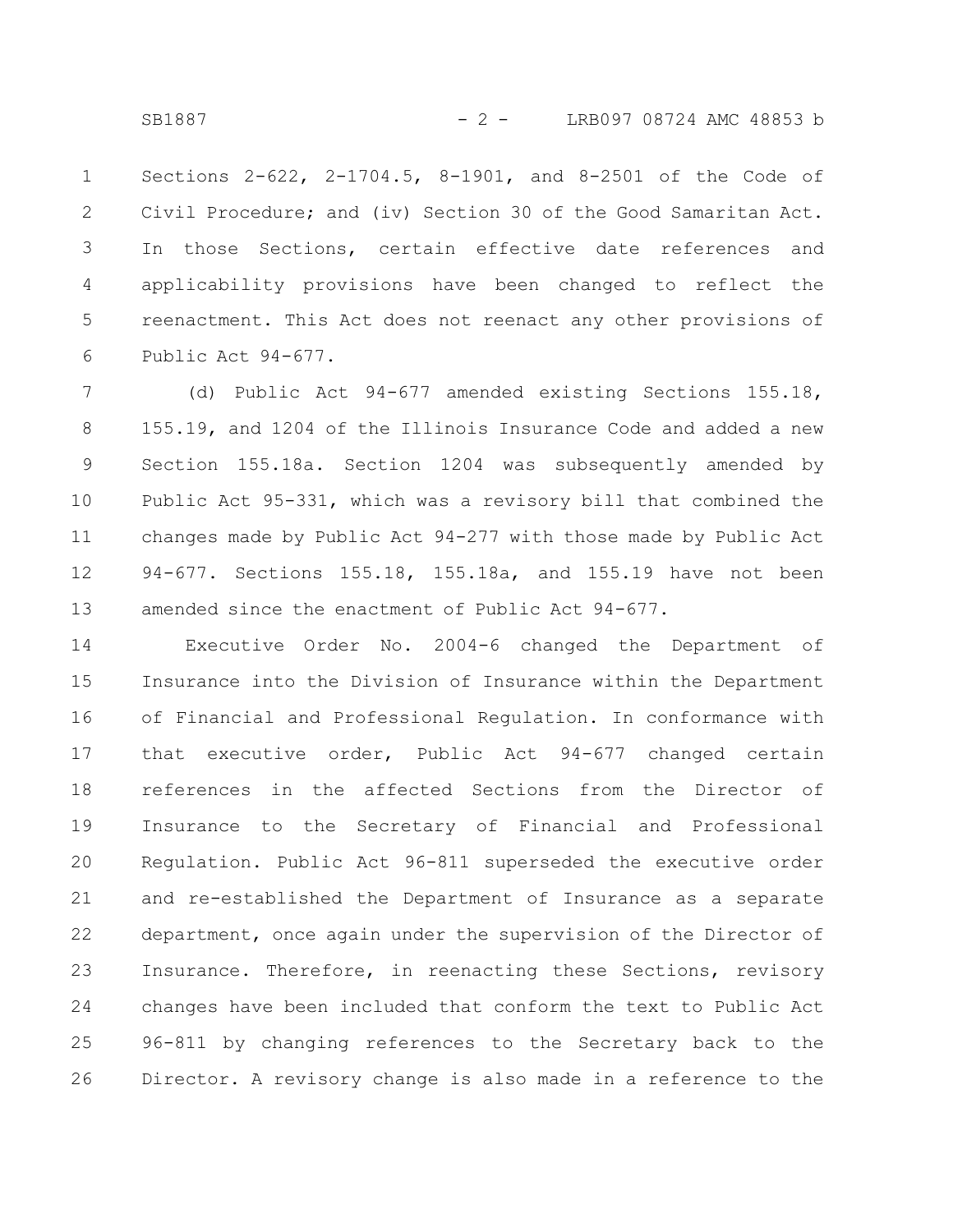effective date of Public Act 94-677, which is replaced by the actual date. 1 2

In this Act, the base text of the reenacted Sections is set forth as it existed at the time of the Supreme Court's decision, including any amendments that occurred after P.A. 94-677. Striking and underscoring is used only to show the changes being made to that base text. 3 4 5 6 7

(e) All otherwise lawful actions taken in reasonable reliance on or pursuant to the Sections reenacted by this Act, as set forth in Public Act 94-677 or subsequently amended, by any officer, employee, agency, or unit of State or local government or by any other person or entity, are hereby validated. 8 9 10 11 12 13

With respect to actions taken in relation to matters arising under the Sections reenacted by this Act, a person is rebuttably presumed to have acted in reasonable reliance on and pursuant to the provisions of Public Act 94-677, as those provisions had been amended at the time the action was taken. 14 15 16 17 18

With respect to their administration of matters arising under the Sections reenacted by this Act, officers, employees, agencies, and units of State and local government shall continue to apply the provisions of Public Act 94-677, as those provisions had been amended at the relevant time. 19 20 21 22 23

(f) This Act also contains material making new substantive changes. It amends Sections 2-1303 and 8-2006 of the Code of Civil Procedure to lower the rate of interest payable on 24 25 26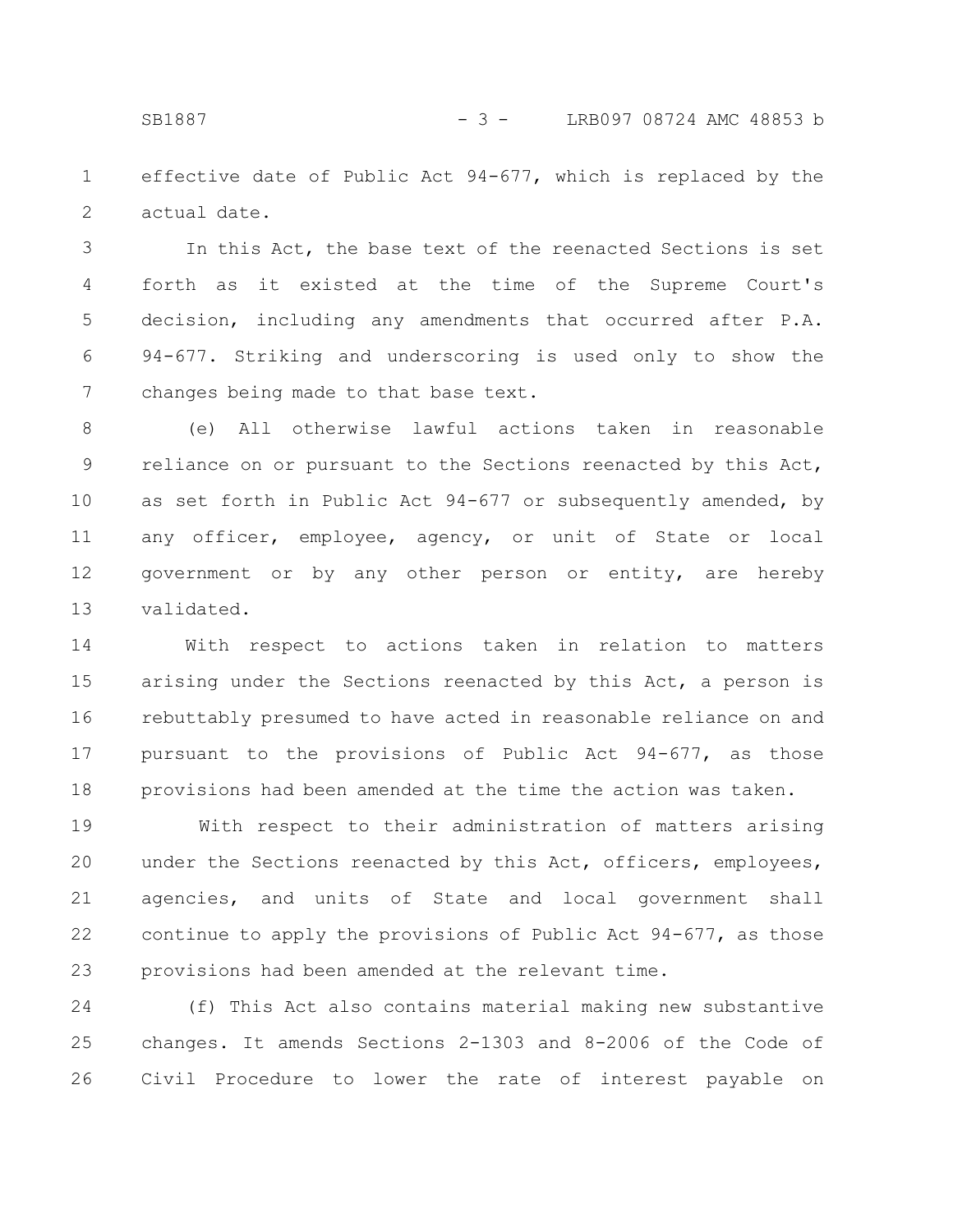SB1887 - 4 - LRB097 08724 AMC 48853 b

judgments; to provide for annual indexing of those rates; and to delay the accrual of interest in certain cases where a federal Medicare lien may exist against the judgment. 1 2 3

Section 5. The Illinois Insurance Code is amended by reenacting and changing Sections 155.18, 155.18a, 155.19, and 1204 as follows: 4 5 6

(215 ILCS 5/155.18) (from Ch. 73, par. 767.18) 7

Sec. 155.18. (a) This Section shall apply to insurance on risks based upon negligence by a physician, hospital or other health care provider, referred to herein as medical liability insurance. This Section shall not apply to contracts of reinsurance, nor to any farm, county, district or township mutual insurance company transacting business under an Act entitled "An Act relating to local mutual district, county and township insurance companies", approved March 13, 1936, as now or hereafter amended, nor to any such company operating under a special charter. 8 9 10 11 12 13 14 15 16 17

(b) The following standards shall apply to the making and use of rates pertaining to all classes of medical liability insurance: 18 19 20

(1) Rates shall not be excessive or inadequate nor shall they be unfairly discriminatory. 21 22

(2) Consideration shall be given, to the extent applicable, to past and prospective loss experience within 23 24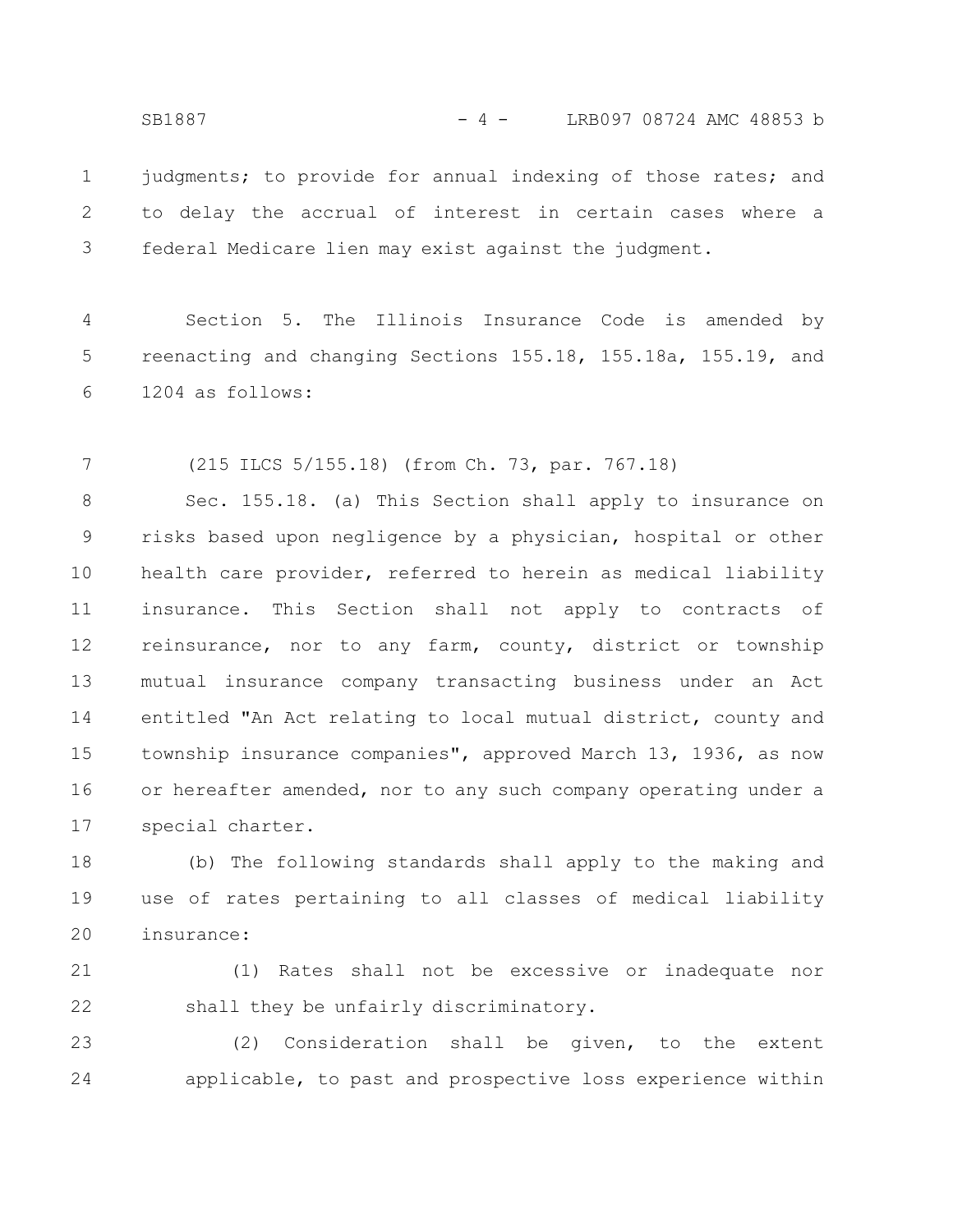and outside this State, to a reasonable margin for underwriting profit and contingencies, to past and prospective expenses both countrywide and those especially applicable to this State, and to all other factors, including judgment factors, deemed relevant within and outside this State. 1 2 3 4 5 6

Consideration may also be given in the making and use of rates to dividends, savings or unabsorbed premium deposits allowed or returned by companies to their policyholders, members or subscribers. 7 8 9 10

(3) The systems of expense provisions included in the rates for use by any company or group of companies may differ from those of other companies or groups of companies to reflect the operating methods of any such company or group with respect to any kind of insurance, or with respect to any subdivision or combination thereof. 11 12 13 14 15 16

(4) Risks may be grouped by classifications for the establishment of rates and minimum premiums. Classification rates may be modified to produce rates for individual risks in accordance with rating plans which establish standards for measuring variations in hazards or expense provisions, or both. Such standards may measure any difference among risks that have a probable effect upon losses or expenses. Such classifications or modifications of classifications of risks may be established based upon size, expense, management, individual experience, location 17 18 19 20 21 22 23 24 25 26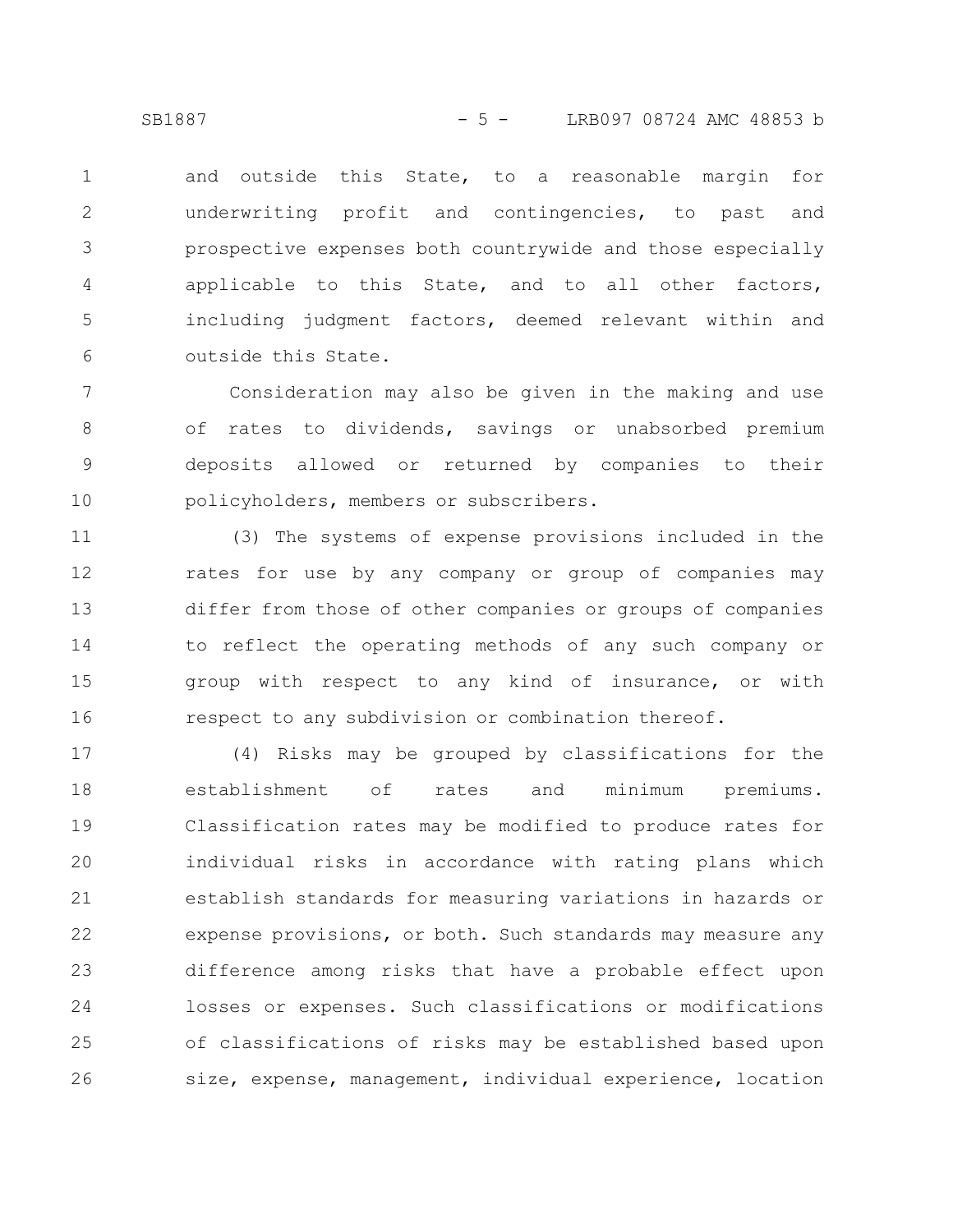or dispersion of hazard, or any other reasonable considerations and shall apply to all risks under the same or substantially the same circumstances or conditions. The rate for an established classification should be related generally to the anticipated loss and expense factors of the class. 1 2 3 4 5 6

(c) (1) Every company writing medical liability insurance shall file with the Director of Insurance Secretary of Financial and Professional Regulation the rates and rating schedules it uses for medical liability insurance. A rate shall go into effect upon filing, except as otherwise provided in this Section. 7 8 9 10 11 12

(2) If (i) 1% of a company's insureds within a specialty or 25 of the company's insureds (whichever is greater) request a public hearing, (ii) the Director Secretary at his or her discretion decides to convene a public hearing, or (iii) the percentage increase in a company's rate is greater than 6%, then the Director Secretary shall convene a public hearing in accordance with this paragraph (2). The Director Secretary shall notify the public of any application by an insurer for a rate increase to which this paragraph (2) applies. A public hearing under this paragraph (2) must be concluded within 90 days after the request, decision, or increase that gave rise to the hearing. The Director Secretary may, by order, adjust a rate or take any other appropriate action at the conclusion of the hearing. 13 14 15 16 17 18 19 20 21 22 23 24 25 26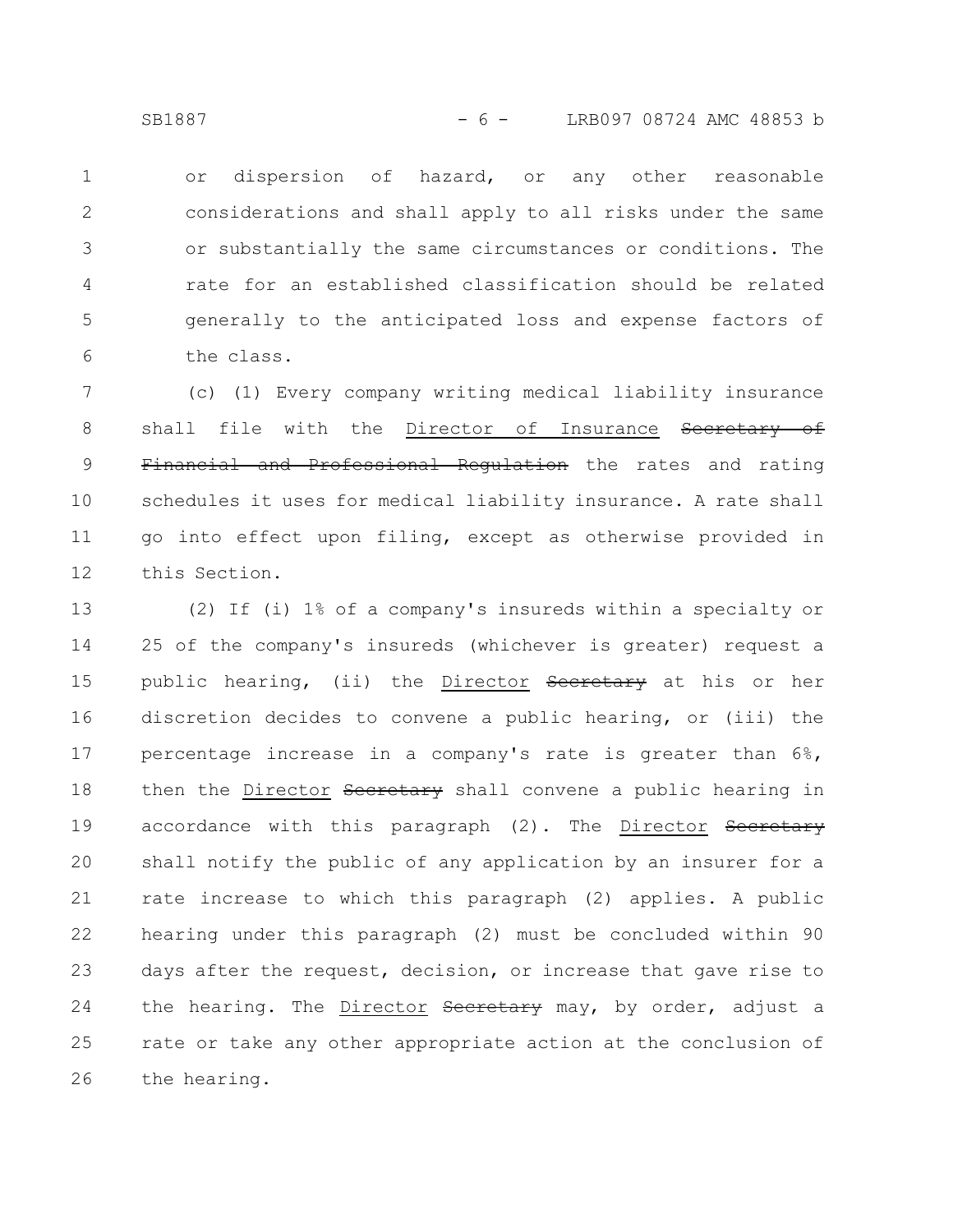(3) A rate filing shall occur upon a company's commencement of medical liability insurance business in this State and thereafter as often as the rates are changed or amended. 1 2 3

(4) For the purposes of this Section, any change in premium to the company's insureds as a result of a change in the company's base rates or a change in its increased limits factors shall constitute a change in rates and shall require a filing with the Director Secretary. 4 5 6 7 8

(5) It shall be certified in such filing by an officer of the company and a qualified actuary that the company's rates are based on sound actuarial principles and are not inconsistent with the company's experience. The Director Secretary may request any additional statistical data and other pertinent information necessary to determine the manner the company used to set the filed rates and the reasonableness of those rates. This data and information shall be made available, on a company-by-company basis, to the general public. 9 10 11 12 13 14 15 16 17

(d) If after a public hearing the Director Secretary finds: (1) that any rate, rating plan or rating system violates the provisions of this Section applicable to it, he shall issue an order to the company which has been the subject of the hearing specifying in what respects such violation exists and, in that order, may adjust the rate; 18 19 20 21 22 23

(2) that the violation of any of the provisions of this Section by any company which has been the subject of the hearing was wilful or that any company has repeatedly 24 25 26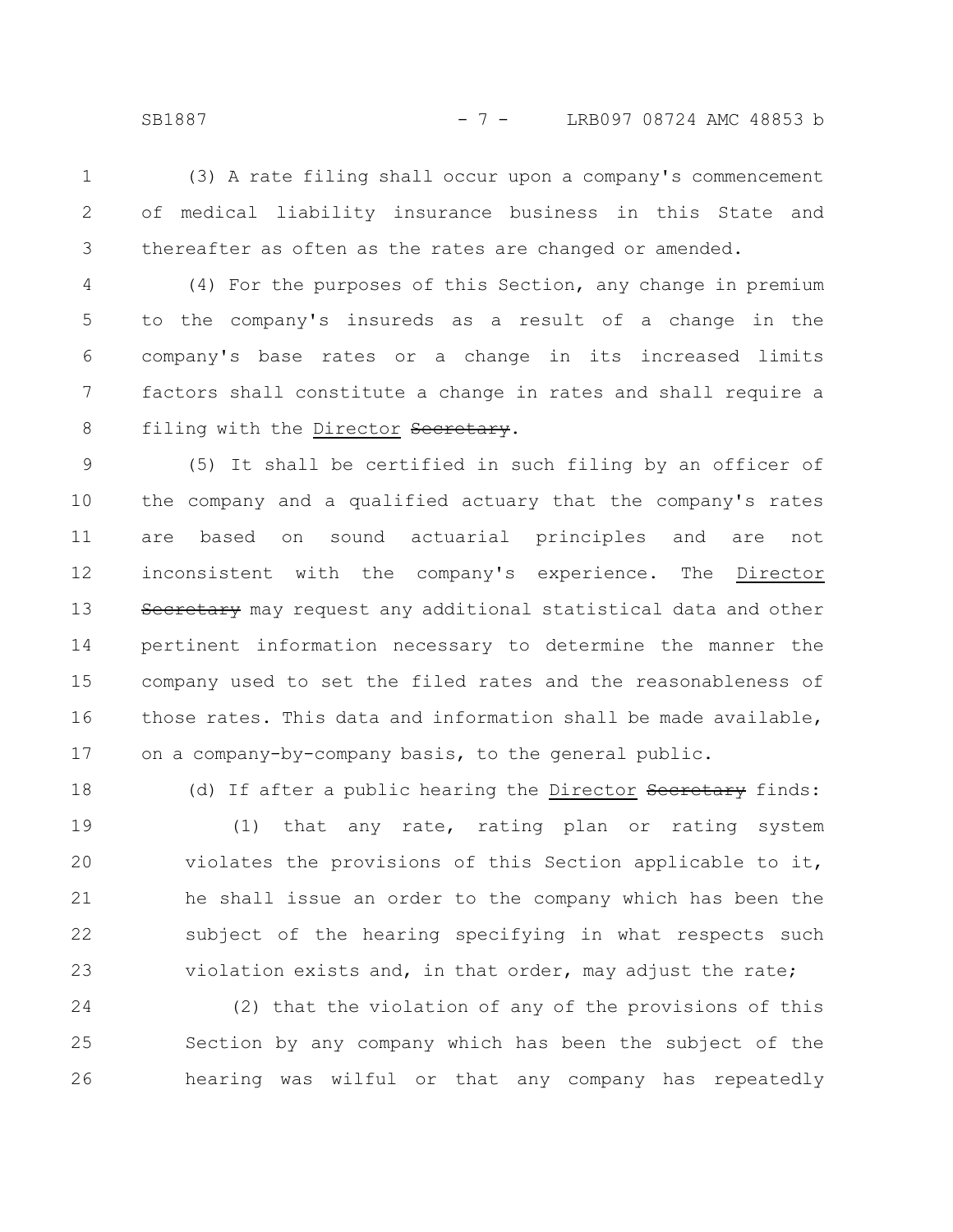- 
- 1 2

violated any provision of this Section, he may take either or both of the following actions:

(A) Suspend or revoke, in whole or in part, the certificate of authority of such company with respect to the class of insurance which has been the subject of the hearing. 3 4 5 6

(B) Impose a penalty of up to \$1,000 against the company for each violation. Each day during which a violation occurs constitutes a separate violation. 7 8 9

The burden is on the company to justify the rate or proposed rate at the public hearing. 10 11

(e) Every company writing medical liability insurance in this State shall offer to each of its medical liability insureds the option to make premium payments in quarterly installments as prescribed by and filed with the Director Secretary. This offer shall be included in the initial offer or in the first policy renewal occurring after August 25, 2005  $t$ he effective date of this amendatory Act of the 94th General Assembly, but no earlier than January 1, 2006. 12 13 14 15 16 17 18 19

(f) Every company writing medical liability insurance is encouraged, but not required, to offer the opportunity for participation in a plan offering deductibles to its medical liability insureds. Any plan to offer deductibles shall be filed with the Department. 20 21 22 23 24

(g) Every company writing medical liability insurance is encouraged, but not required, to offer their medical liability 25 26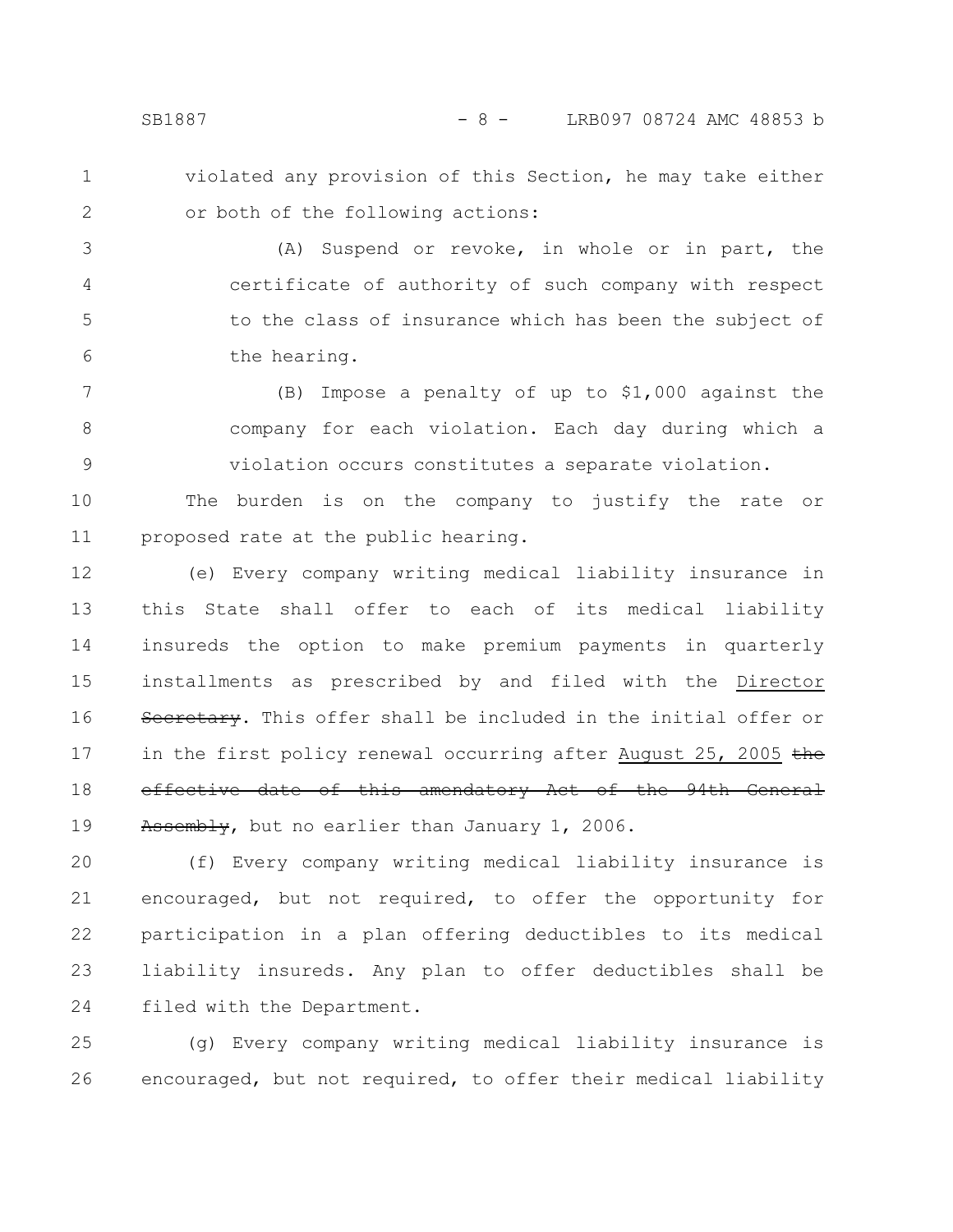insureds a plan providing premium discounts for participation in risk management activities. Any such plan shall be reported to the Department. 1 2 3

(h) A company writing medical liability insurance in Illinois must give 180 days' notice before the company discontinues the writing of medical liability insurance in Illinois. 4 5 6 7

(Source: P.A. 94-677, eff. 8-25-05.) 8

(215 ILCS 5/155.18a) 9

Sec. 155.18a. Professional Liability Insurance Resource Center. The Director of Insurance Secretary of Financial and Professional Regulation shall establish a Professional Liability Insurance Resource Center on the Department's Internet website containing the name, telephone number, and base rates of each licensed company providing medical liability insurance and the name, address, and telephone number of each producer who sells medical liability insurance and the name of each licensed company for which the producer sells medical liability insurance. Each company and producer shall submit the information to the Department on or before September 30 of each year in order to be listed on the website. Hyperlinks to company websites shall be included, if available. The publication of the information on the Department's website shall commence on January 1, 2006. The Department shall update the information on the Professional Liability Insurance 10 11 12 13 14 15 16 17 18 19 20 21 22 23 24 25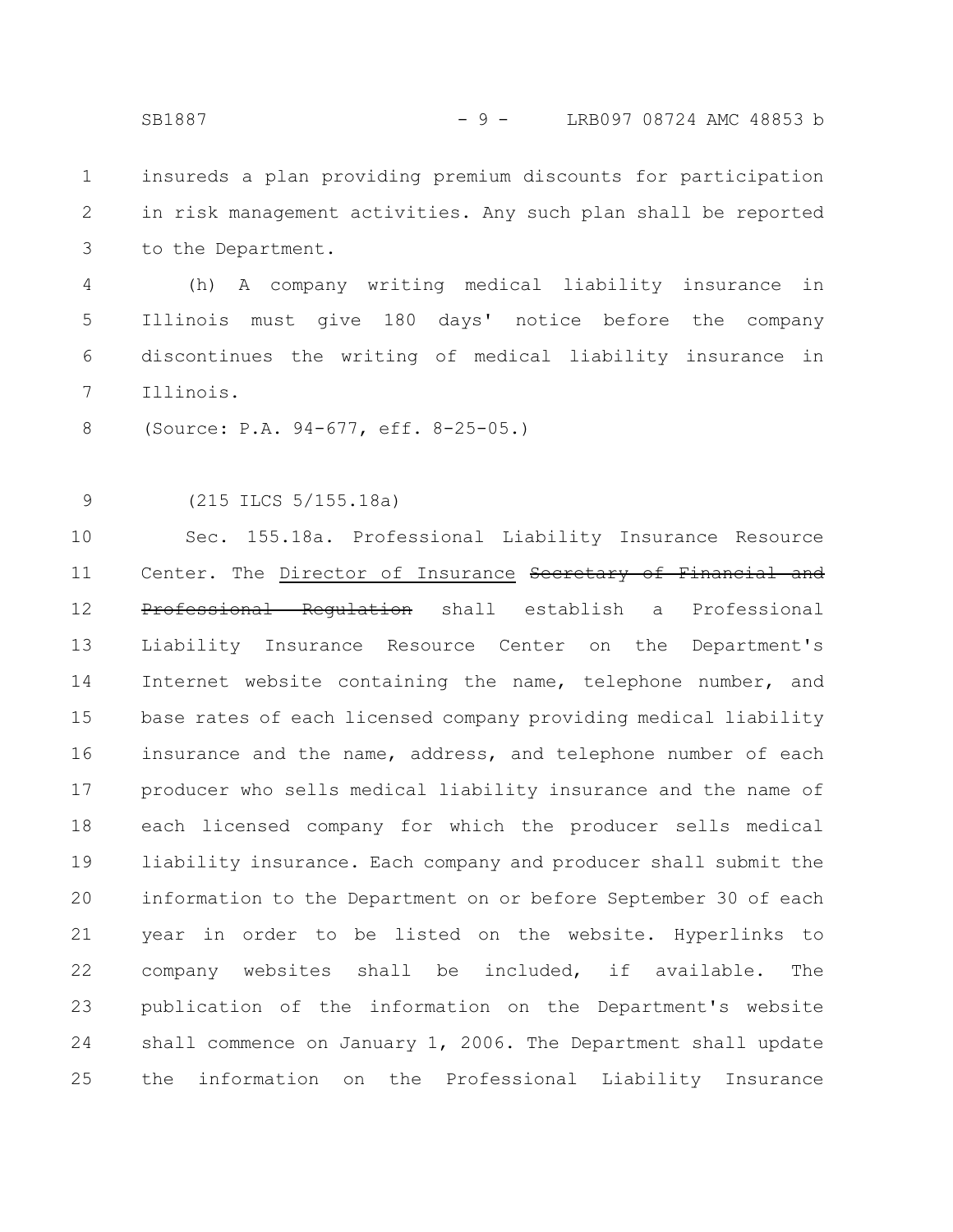SB1887 - 10 - LRB097 08724 AMC 48853 b

Resource Center at least annually. 1

(Source: P.A. 94-677, eff. 8-25-05.) 2

(215 ILCS 5/155.19) (from Ch. 73, par. 767.19) 3

Sec. 155.19. All claims filed after December 31, 1976 with any insurer and all suits filed after December 31, 1976 in any court in this State, alleging liability on the part of any physician, hospital or other health care provider for medically related injuries, shall be reported to the Director of Insurance Secretary of Financial and Professional Regulation in such form and under such terms and conditions as may be prescribed by the Director Secretary. In addition, and notwithstanding any other provision of law to the contrary, any insurer, stop loss insurer, captive insurer, risk retention group, county risk retention trust, religious or charitable risk pooling trust, surplus line insurer, or other entity authorized or permitted by law to provide medical liability insurance in this State shall report to the Director Secretary, in such form and under such terms and conditions as may be prescribed by the Director Secretary, all claims filed after December 31, 2005 and all suits filed after December 31, 2005 in any court in this State alleging liability on the part of any physician, hospital, or health care provider for medically related injuries. Each clerk of the circuit court shall provide to the Director Secretary such information as the Director Secretary may deem necessary to verify the accuracy and 4 5 6 7 8 9 10 11 12 13 14 15 16 17 18 19 20 21 22 23 24 25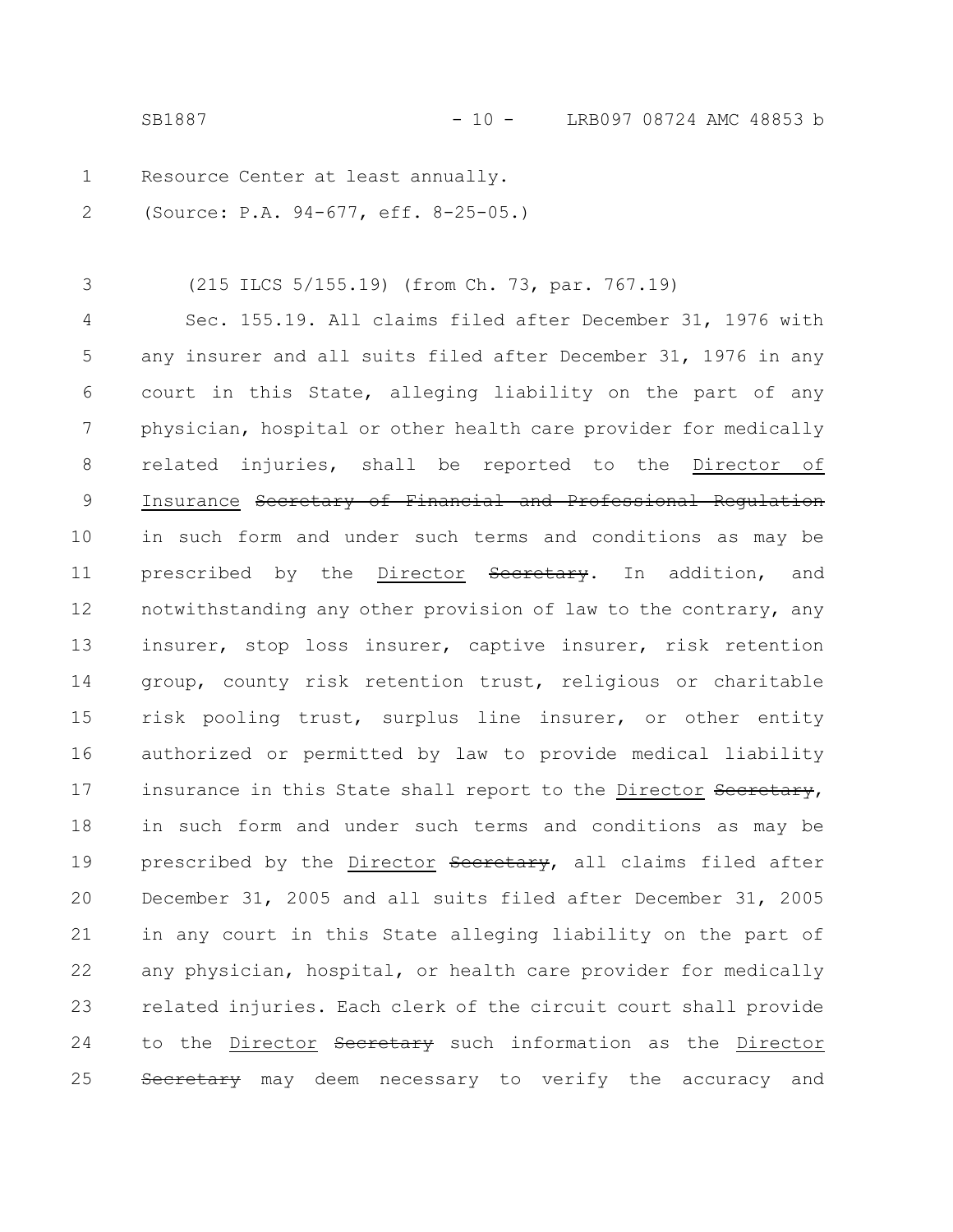completeness of reports made to the Director Secretary under this Section. The Director Secretary shall maintain complete and accurate records of all claims and suits including their nature, amount, disposition (categorized by verdict, settlement, dismissal, or otherwise and including disposition of any post-trial motions and types of damages awarded, if any, including but not limited to economic damages and non-economic damages) and other information as he may deem useful or desirable in observing and reporting on health care provider liability trends in this State. Records received by the Director Secretary under this Section shall be available to the general public; however, the records made available to the general public shall not include the names or addresses of the parties to any claims or suits. The Director Secretary shall release to appropriate disciplinary and licensing agencies any such data or information which may assist such agencies in improving the quality of health care or which may be useful to such agencies for the purpose of professional discipline. 1 2 3 4 5 6 7 8 9 10 11 12 13 14 15 16 17 18

With due regard for appropriate maintenance of the confidentiality thereof, the Director Secretary shall release, on an annual basis, to the Governor, the General Assembly and the general public statistical reports based on such data and information. 19 20 21 22 23

If the Director Secretary finds that any entity required to report information in its possession under this Section has violated any provision of this Section by filing late, 24 25 26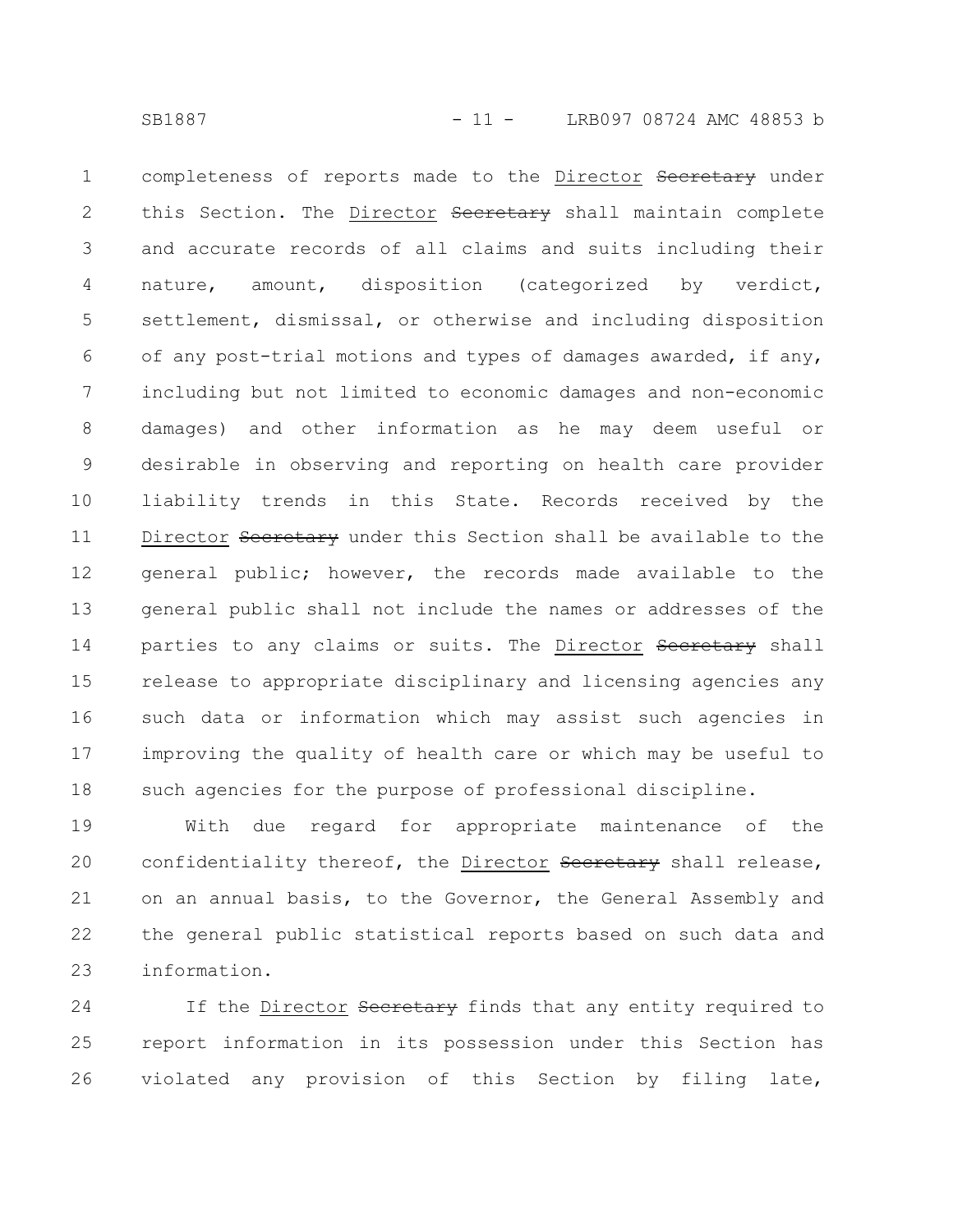incomplete, or inaccurate reports, the Director Secretary may fine the entity up to \$1,000 for each offense. Each day during which a violation occurs constitutes a separate offense. 1 2 3

The Director Secretary may promulgate such rules and regulations as may be necessary to carry out the provisions of this Section. 4 5 6

(Source: P.A. 94-677, eff. 8-25-05.) 7

(215 ILCS 5/1204) (from Ch. 73, par. 1065.904) 8

Sec. 1204. (A) The Director Secretary shall promulgate rules and regulations which shall require each insurer licensed to write property or casualty insurance in the State and each syndicate doing business on the Illinois Insurance Exchange to record and report its loss and expense experience and other data as may be necessary to assess the relationship of insurance premiums and related income as compared to insurance costs and expenses. The Director Secretary may designate one or more rate service organizations or advisory organizations to gather and compile such experience and data. The Director Secretary shall require each insurer licensed to write property or casualty insurance in this State and each syndicate doing business on the Illinois Insurance Exchange to submit a report, on a form furnished by the Director Secretary, showing its direct writings in this State and companywide. 9 10 11 12 13 14 15 16 17 18 19 20 21 22 23

(B) Such report required by subsection (A) of this Section may include, but not be limited to, the following specific 24 25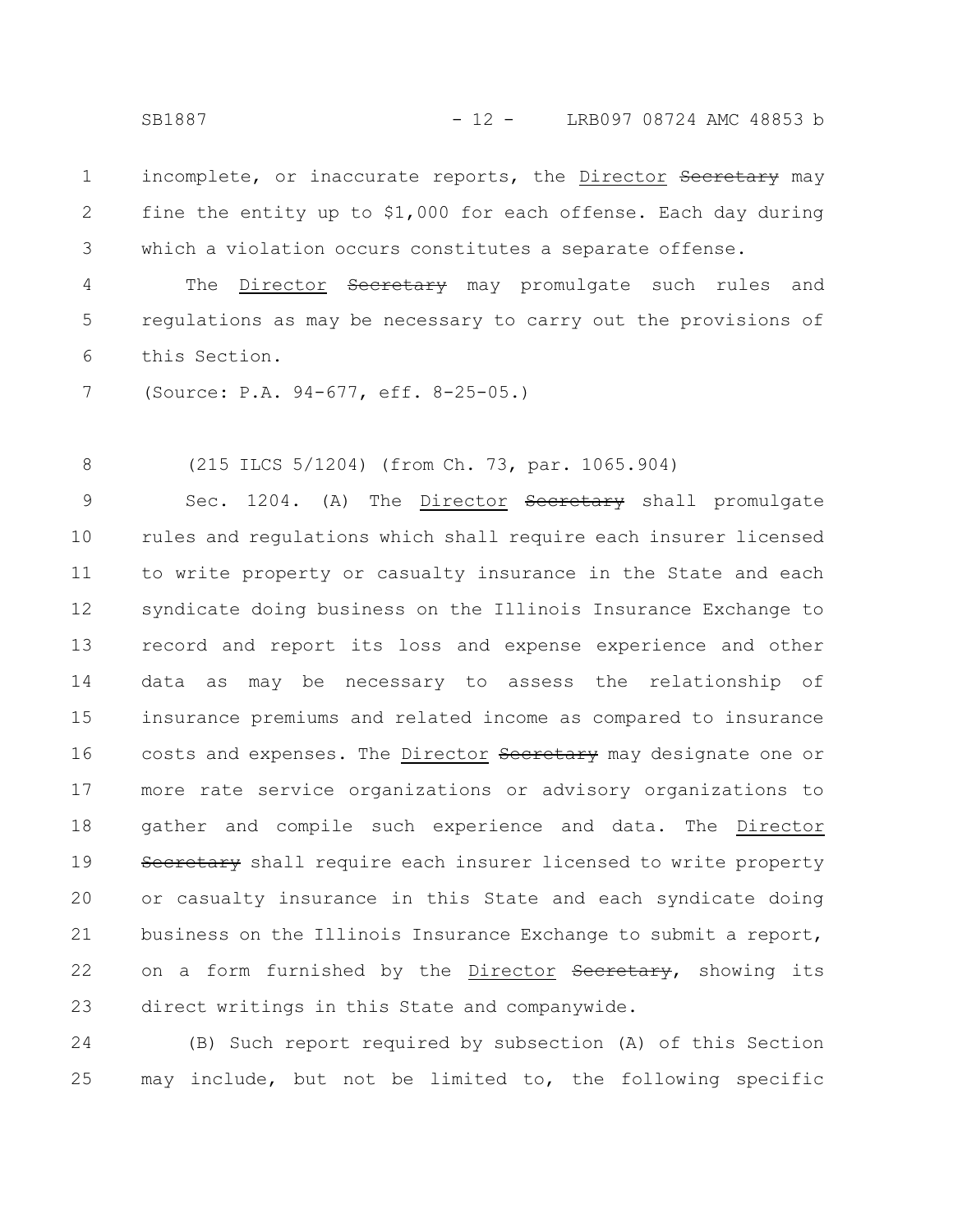|              | $-13 -$<br>LRB097 08724 AMC 48853 b<br>SB1887               |
|--------------|-------------------------------------------------------------|
| $\mathbf 1$  | types of insurance written by such insurer:                 |
| $\mathbf{2}$ | (1) Political subdivision liability insurance reported      |
| 3            | separately in the following categories:                     |
| 4            | (a) municipalities;                                         |
| 5            | (b) school districts;                                       |
| 6            | (c) other political subdivisions;                           |
| 7            | (2) Public official liability insurance;                    |
| $8\,$        | (3) Dram shop liability insurance;                          |
| 9            | (4) Day care center liability insurance;                    |
| 10           | (5)<br>Labor, fraternal or religious organizations          |
| 11           | liability insurance;                                        |
| 12           | (6) Errors and omissions liability insurance;               |
| 13           | (7)<br>Officers<br>and<br>directors<br>liability insurance  |
| 14           | reported separately as follows:                             |
| 15           | (a) non-profit entities;                                    |
| 16           | (b) for-profit entities;                                    |
| 17           | (8) Products liability insurance;                           |
| 18           | (9) Medical malpractice insurance;                          |
| 19           | (10) Attorney malpractice insurance;                        |
| 20           | (11) Architects and engineers malpractice insurance;        |
| 21           | and                                                         |
| 22           | (12) Motor vehicle insurance reported separately for        |
| 23           | commercial and private passenger vehicles as follows:       |
| 24           | (a) motor vehicle physical damage insurance;                |
| 25           | (b) motor vehicle liability insurance.                      |
| 26           | (C) Such report may include, but need not be limited to the |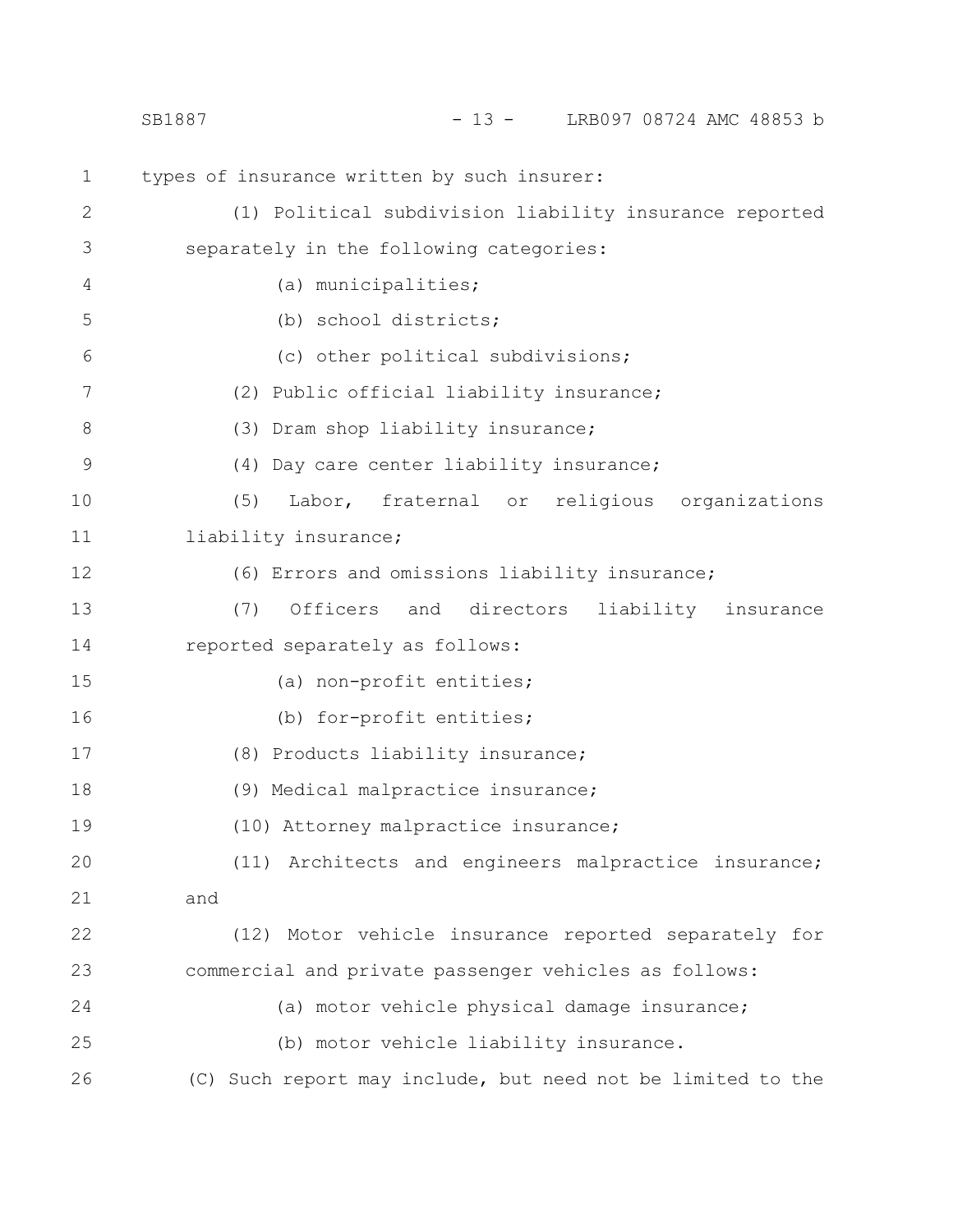following data, both specific to this State and companywide, in the aggregate or by type of insurance for the previous year on a calendar year basis: (1) Direct premiums written; (2) Direct premiums earned; (3) Number of policies; (4) Net investment income, using appropriate estimates where necessary; (5) Losses paid; (6) Losses incurred; (7) Loss reserves: (a) Losses unpaid on reported claims; (b) Losses unpaid on incurred but not reported claims; (8) Number of claims: (a) Paid claims; (b) Arising claims; (9) Loss adjustment expenses: (a) Allocated loss adjustment expenses; (b) Unallocated loss adjustment expenses; (10) Net underwriting gain or loss; (11) Net operation gain or loss, including net investment income; (12) Any other information requested by the Director Secretary. (C-3) Additional information by an advisory organization 1 2 3 4 5 6 7 8 9 10 11 12 13 14 15 16 17 18 19 20 21 22 23 24 25 26 SB1887 - 14 - LRB097 08724 AMC 48853 b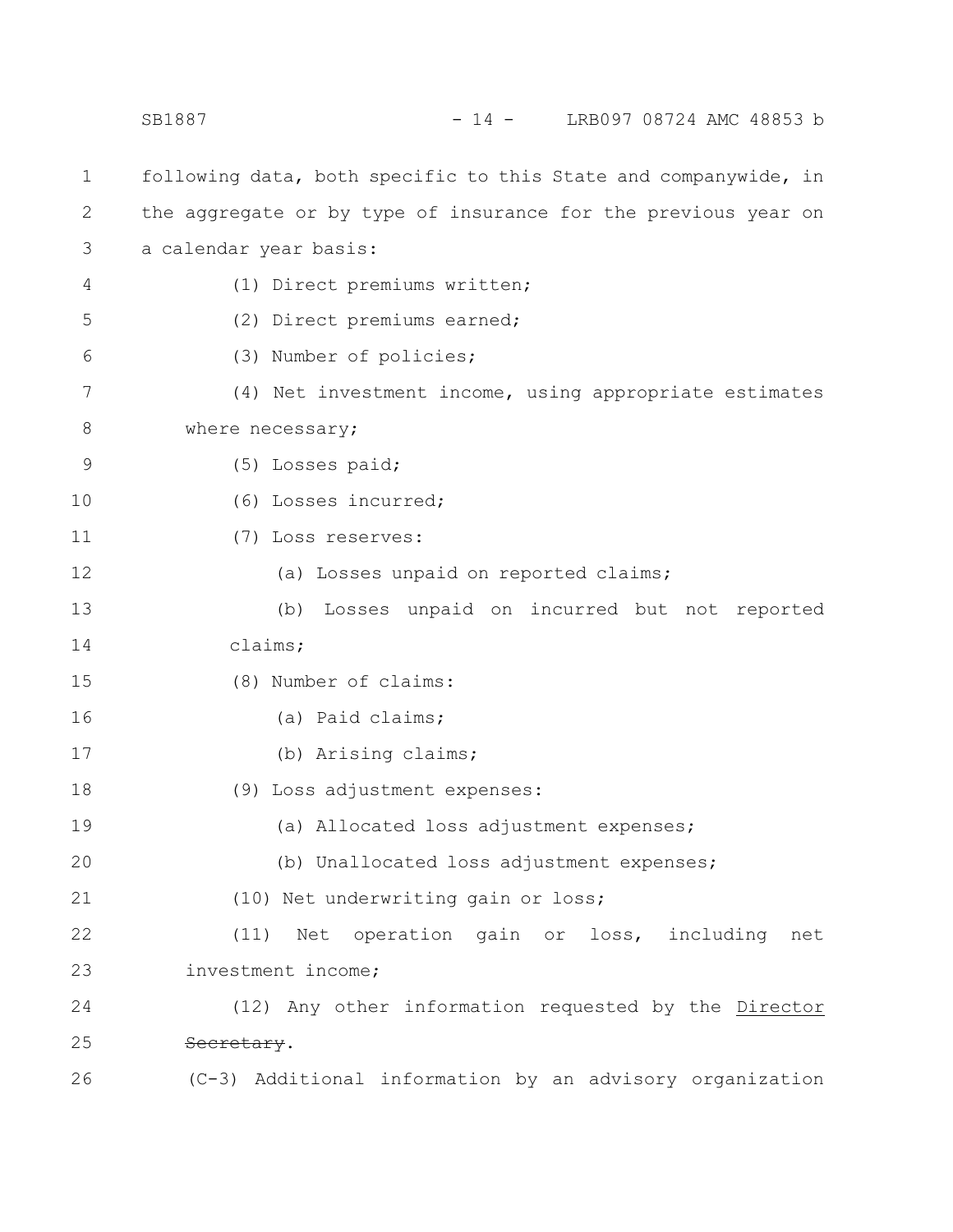SB1887 - 15 - LRB097 08724 AMC 48853 b

as defined in Section 463 of this Code. 1

(1) An advisory organization as defined in Section 463 of this Code shall report annually the following information in such format as may be prescribed by the Director Secretary: 2 3 4 5

(a) paid and incurred losses for each of the past 10 years;

(b) medical payments and medical charges, if collected, for each of the past 10 years; 8 9

(c) the following indemnity payment information: cumulative payments by accident year by calendar year of development. This array will show payments made and frequency of claims in the following categories: medical only, permanent partial disability (PPD), permanent total disability (PTD), temporary total disability (TTD), and fatalities; 10 11 12 13 14 15 16

17

6

7

18

(d) injuries by frequency and severity;

(e) by class of employee.

(2) The report filed with the Director Secretary of Financial and Professional Regulation under paragraph (1) of this subsection (C-3) shall be made available, on an aggregate basis, to the General Assembly and to the general public. The identity of the petitioner, the respondent, the attorneys, and the insurers shall not be disclosed. 19 20 21 22 23 24

(3) Reports required under this subsection (C-3) shall be filed with the Director Secretary no later than 25 26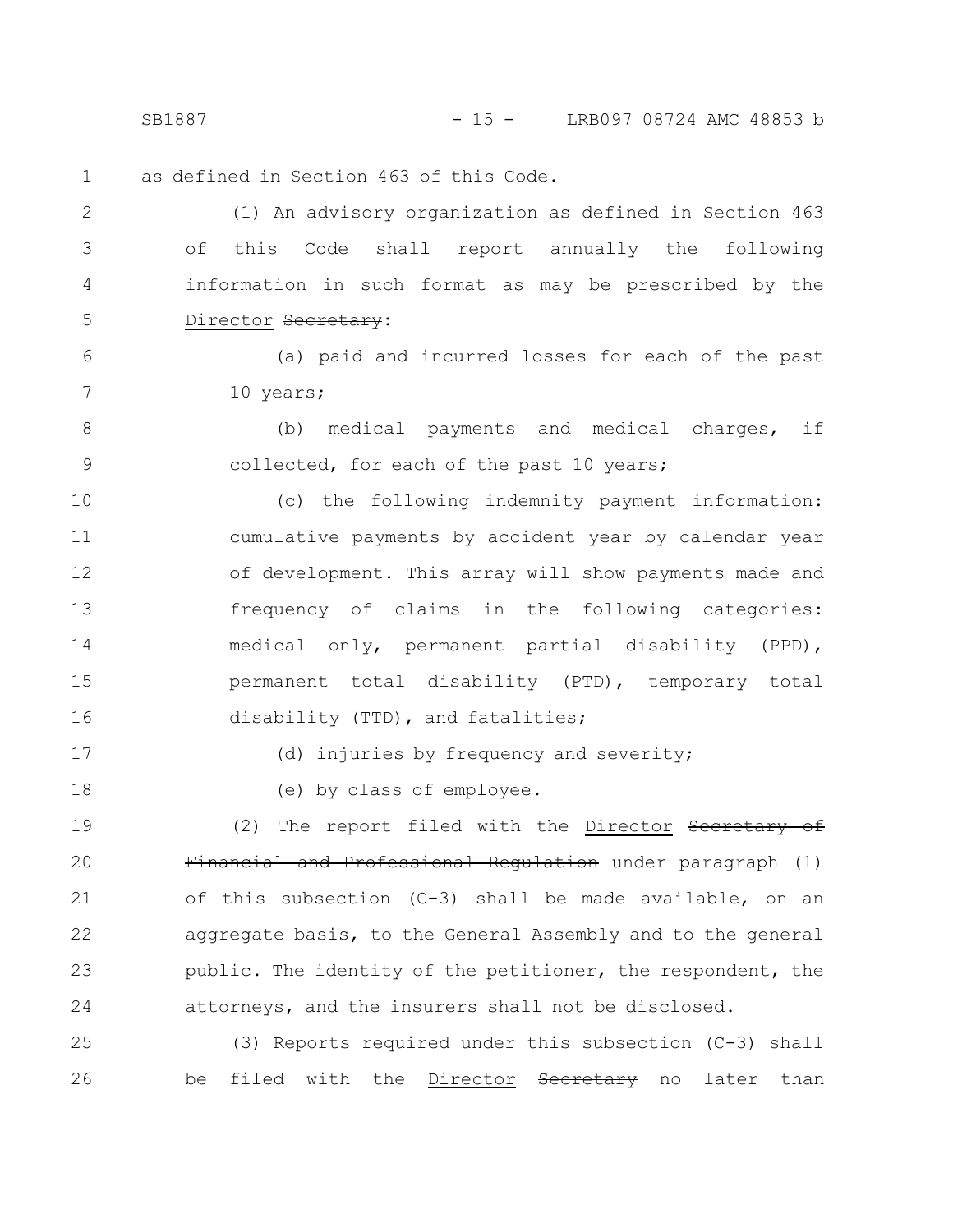| $\mathbf 1$   | September 1 in 2006 and no later than September 1 of each   |
|---------------|-------------------------------------------------------------|
| $\mathbf{2}$  | year thereafter.                                            |
| 3             | (C-5) Additional information required from medical          |
| 4             | malpractice insurers.                                       |
| 5             | In addition to the other requirements of this<br>(1)        |
| 6             | Section, the following information shall be included in the |
| 7             | report required by subsection (A) of this Section in such   |
| 8             | form and under such terms and conditions as<br>may be       |
| $\mathcal{G}$ | prescribed by the Director Secretary:                       |
| 10            | (a) paid and incurred losses by county for each of          |
| 11            | the past 10 policy years;                                   |
| 12            | (b) earned exposures by ISO code, policy type, and          |
| 13            | policy year by county for each of the past 10 years;        |
| 14            | and                                                         |
| 15            | (c) the following actuarial information:                    |
| 16            | (i)<br>Base class and territory equivalent                  |
| 17            | exposures by report year by relative accident               |
| 18            | year.                                                       |
| 19            | (ii) Cumulative loss array by accident year by              |
| 20            | calendar year of development. This array will show          |
| 21            | frequency of claims in the following categories:            |
| 22            | open, closed with indemnity (CWI), closed with              |
| 23            | expense (CWE), and closed no pay (CNP); paid                |
| 24            | severity in the following categories: indemnity             |
| 25            | and allocated loss adjustment expenses (ALAE) on            |

closed claims; and indemnity and expense reserves

26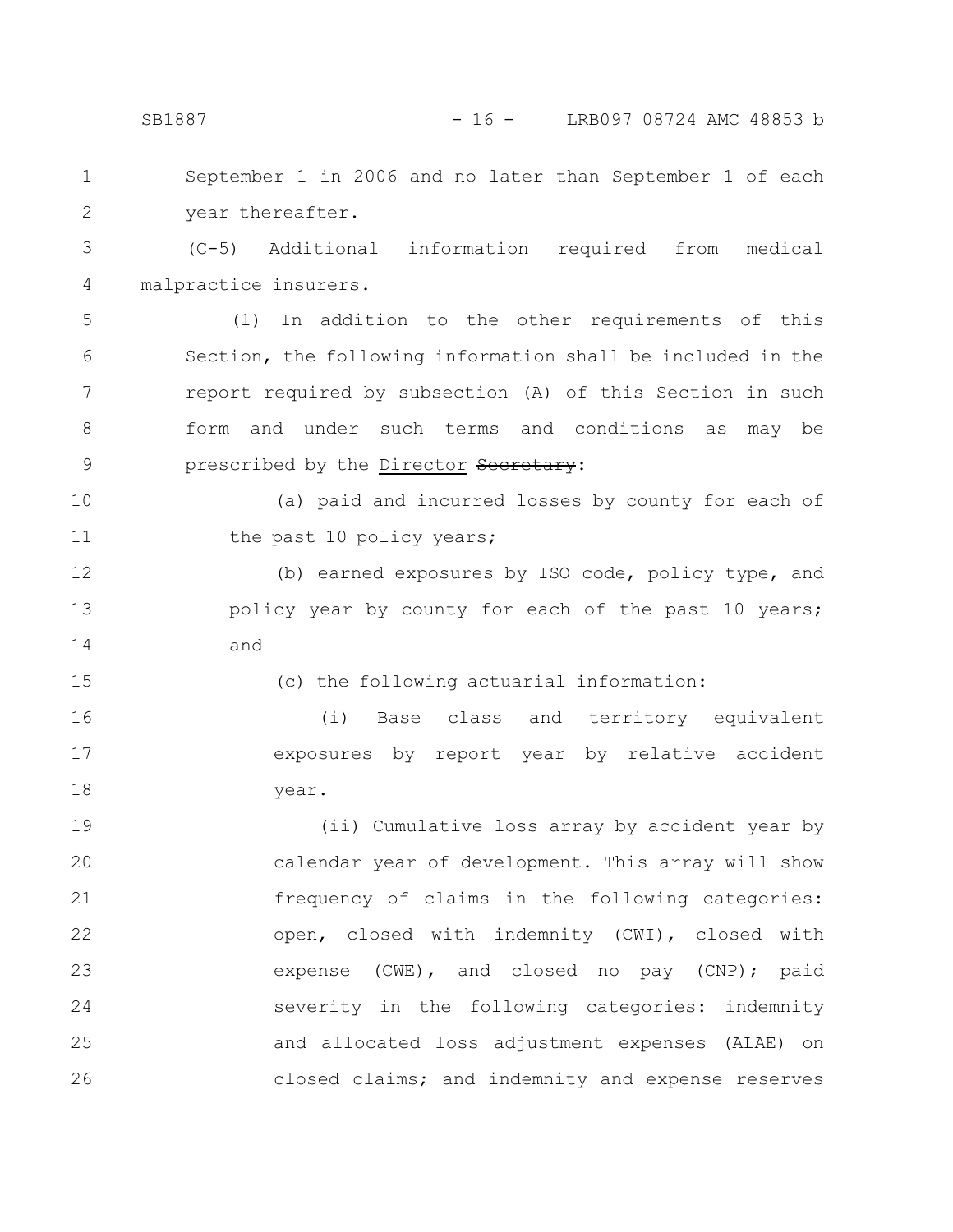on pending claims.

(iii) Cumulative loss array by report year by calendar year of development. This array will show frequency of claims in the following categories: open, closed with indemnity (CWI), closed with expense (CWE), and closed no pay (CNP); paid severity in the following categories: indemnity and allocated loss adjustment expenses (ALAE) on closed claims; and indemnity and expense reserves on pending claims. 2 3 4 5 6 7 8 9 10

11

1

(iv) Maturity year and tail factors.

(v) Any expense, contingency ddr (death, disability, and retirement), commission, tax, and/or off-balance factors. 12 13 14

(2) The following information must also be annually provided to the Department: 15 16

(a) copies of the company's reserve and surplus studies; and 17 18

(b) consulting actuarial report and data supporting the company's rate filing. 19 20

(3) All information collected by the Director Secretary under paragraphs (1) and (2) shall be made available, on a company-by-company basis, to the General Assembly and the general public. This provision shall supersede any other provision of State law that may otherwise protect such information from public disclosure 21 22 23 24 25 26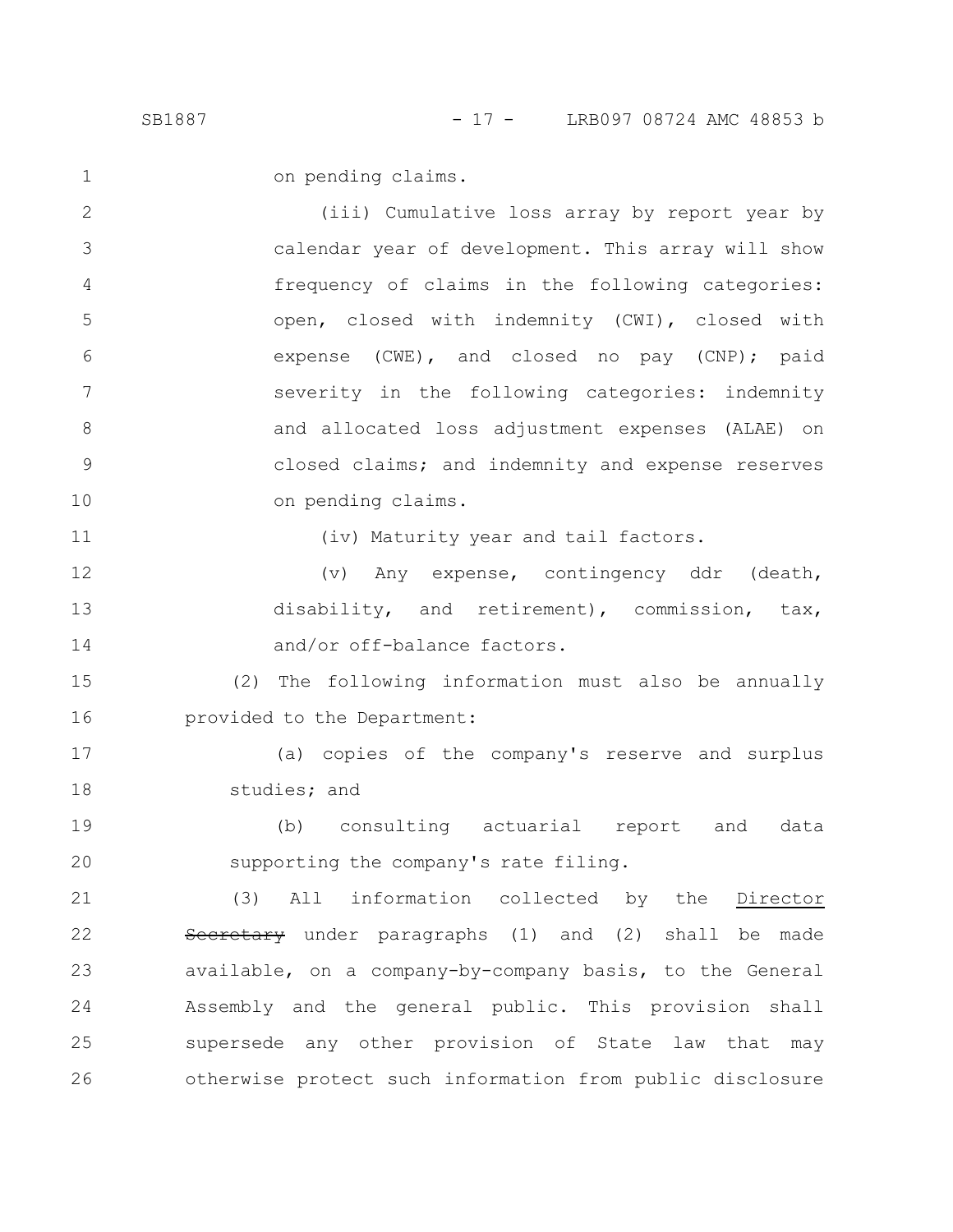as confidential. 1

(D) In addition to the information which may be requested under subsection (C), the Director Secretary may also request on a companywide, aggregate basis, Federal Income Tax recoverable, net realized capital gain or loss, net unrealized capital gain or loss, and all other expenses not requested in subsection (C) above. 2 3 4 5 6 7

8

(E) Violations - Suspensions - Revocations.

(1) Any company or person subject to this Article, who willfully or repeatedly fails to observe or who otherwise violates any of the provisions of this Article or any rule or regulation promulgated by the Director Secretary under authority of this Article or any final order of the Director Secretary entered under the authority of this Article shall by civil penalty forfeit to the State of Illinois a sum not to exceed \$2,000. Each day during which a violation occurs constitutes a separate offense. 9 10 11 12 13 14 15 16 17

(2) No forfeiture liability under paragraph (1) of this subsection may attach unless a written notice of apparent liability has been issued by the Director Secretary and received by the respondent, or the Director Secretary sends written notice of apparent liability by registered or certified mail, return receipt requested, to the last known address of the respondent. Any respondent so notified must be granted an opportunity to request a hearing within 10 days from receipt of notice, or to show in writing, why he 18 19 20 21 22 23 24 25 26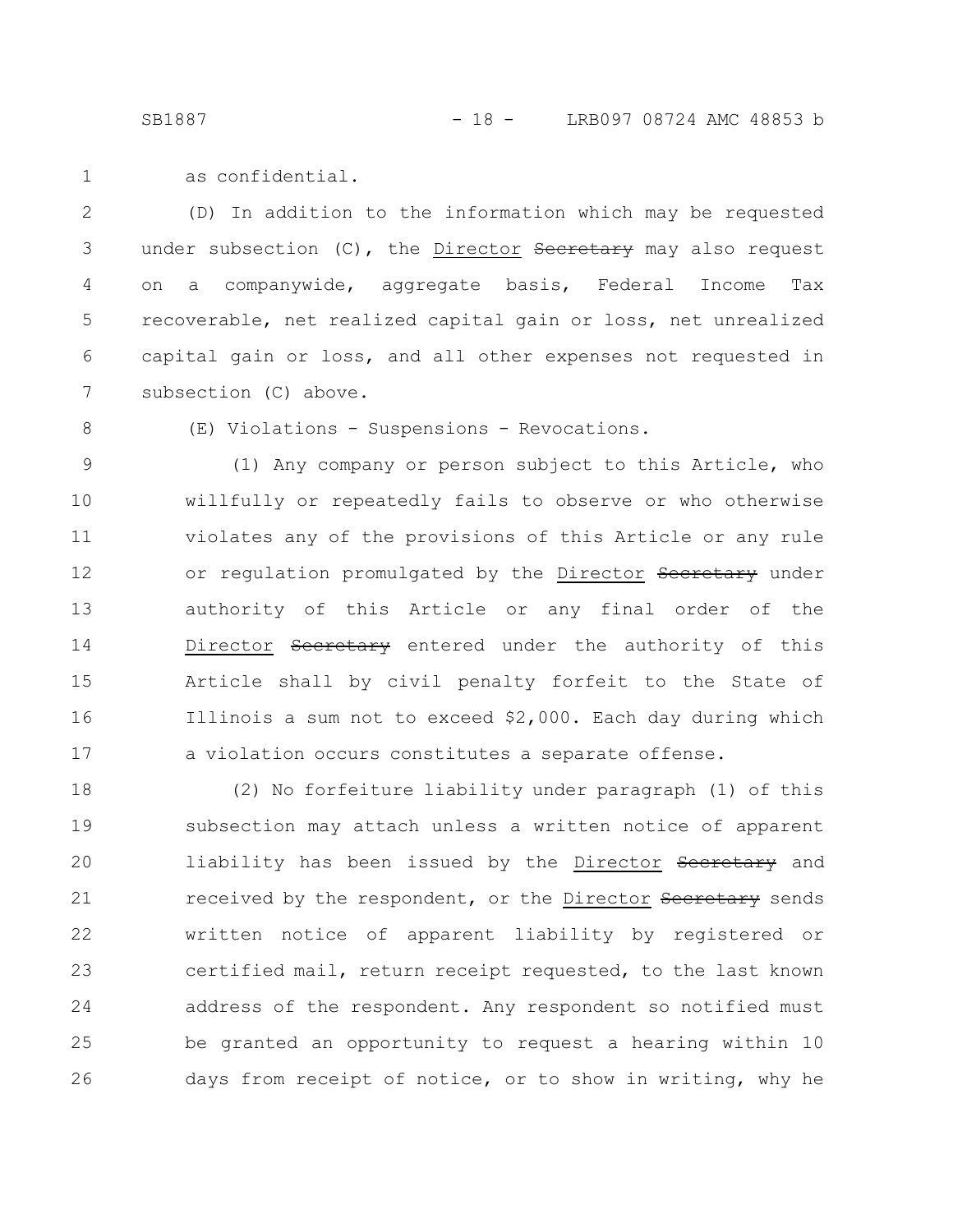should not be held liable. A notice issued under this Section must set forth the date, facts and nature of the act or omission with which the respondent is charged and must specifically identify the particular provision of this Article, rule, regulation or order of which a violation is charged. 1 2 3 4 5 6

(3) No forfeiture liability under paragraph (1) of this subsection may attach for any violation occurring more than 2 years prior to the date of issuance of the notice of apparent liability and in no event may the total civil penalty forfeiture imposed for the acts or omissions set forth in any one notice of apparent liability exceed \$100,000. 7 8 9 10 11 12 13

(4) All administrative hearings conducted pursuant to this Article are subject to 50 Ill. Adm. Code 2402 and all administrative hearings are subject to the Administrative Review Law. 14 15 16 17

(5) The civil penalty forfeitures provided for in this Section are payable to the General Revenue Fund of the State of Illinois, and may be recovered in a civil suit in the name of the State of Illinois brought in the Circuit Court in Sangamon County or in the Circuit Court of the county where the respondent is domiciled or has its principal operating office. 18 19 20 21 22 23 24

(6) In any case where the Director Secretary issues a notice of apparent liability looking toward the imposition 25 26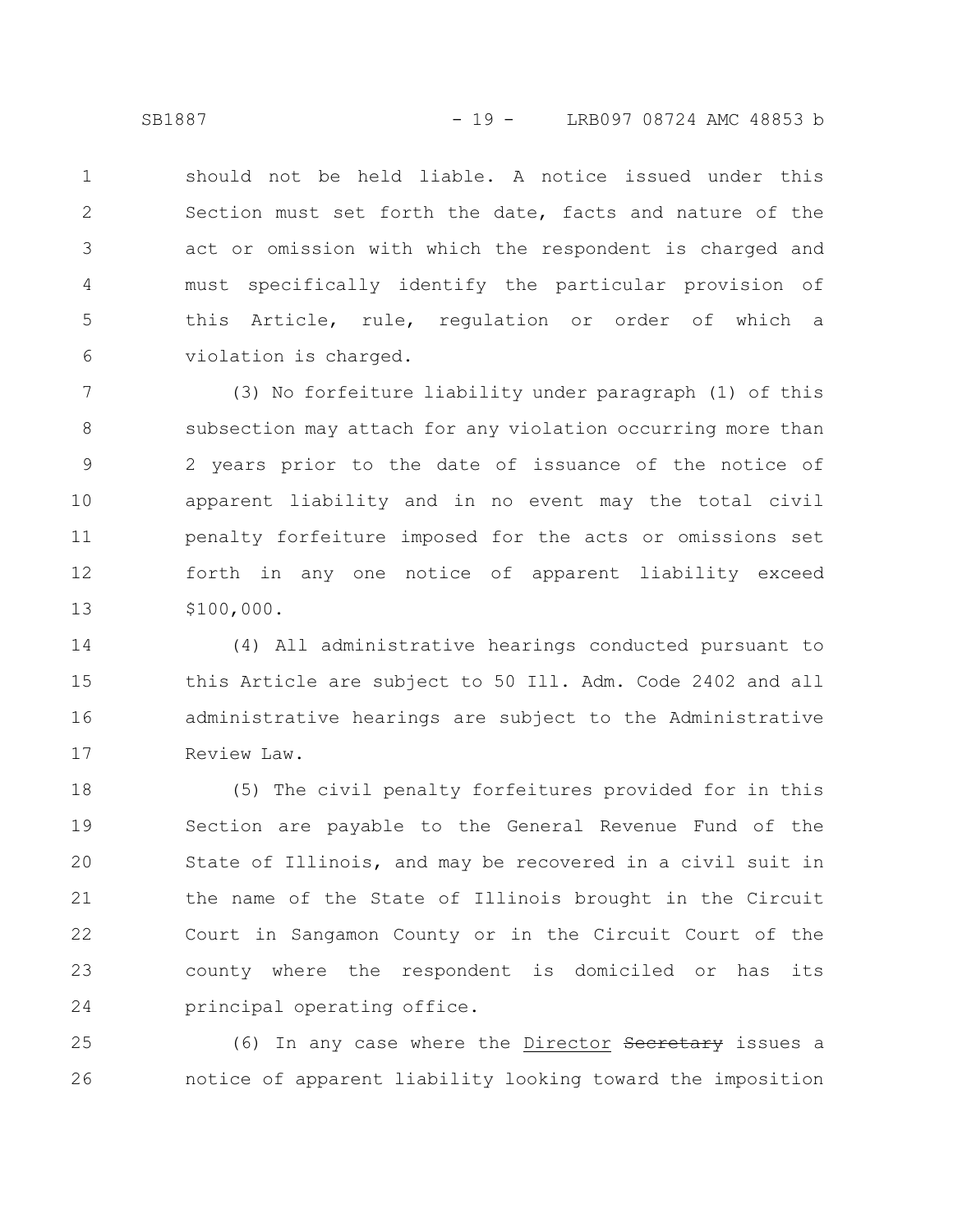of a civil penalty forfeiture under this Section that fact may not be used in any other proceeding before the Director Secretary to the prejudice of the respondent to whom the notice was issued, unless (a) the civil penalty forfeiture has been paid, or (b) a court has ordered payment of the civil penalty forfeiture and that order has become final. 1 2 3 4 5 6

(7) When any person or company has a license or certificate of authority under this Code and knowingly fails or refuses to comply with a lawful order of the Director Secretary requiring compliance with this Article, entered after notice and hearing, within the period of time specified in the order, the Director Secretary may, in addition to any other penalty or authority provided, revoke or refuse to renew the license or certificate of authority of such person or company, or may suspend the license or certificate of authority of such person or company until compliance with such order has been obtained. 7 8 9 10 11 12 13 14 15 16 17

(8) When any person or company has a license or certificate of authority under this Code and knowingly fails or refuses to comply with any provisions of this Article, the Director Seeretary may, after notice and hearing, in addition to any other penalty provided, revoke or refuse to renew the license or certificate of authority of such person or company, or may suspend the license or certificate of authority of such person or company, until compliance with such provision of this Article has been 18 19 20 21 22 23 24 25 26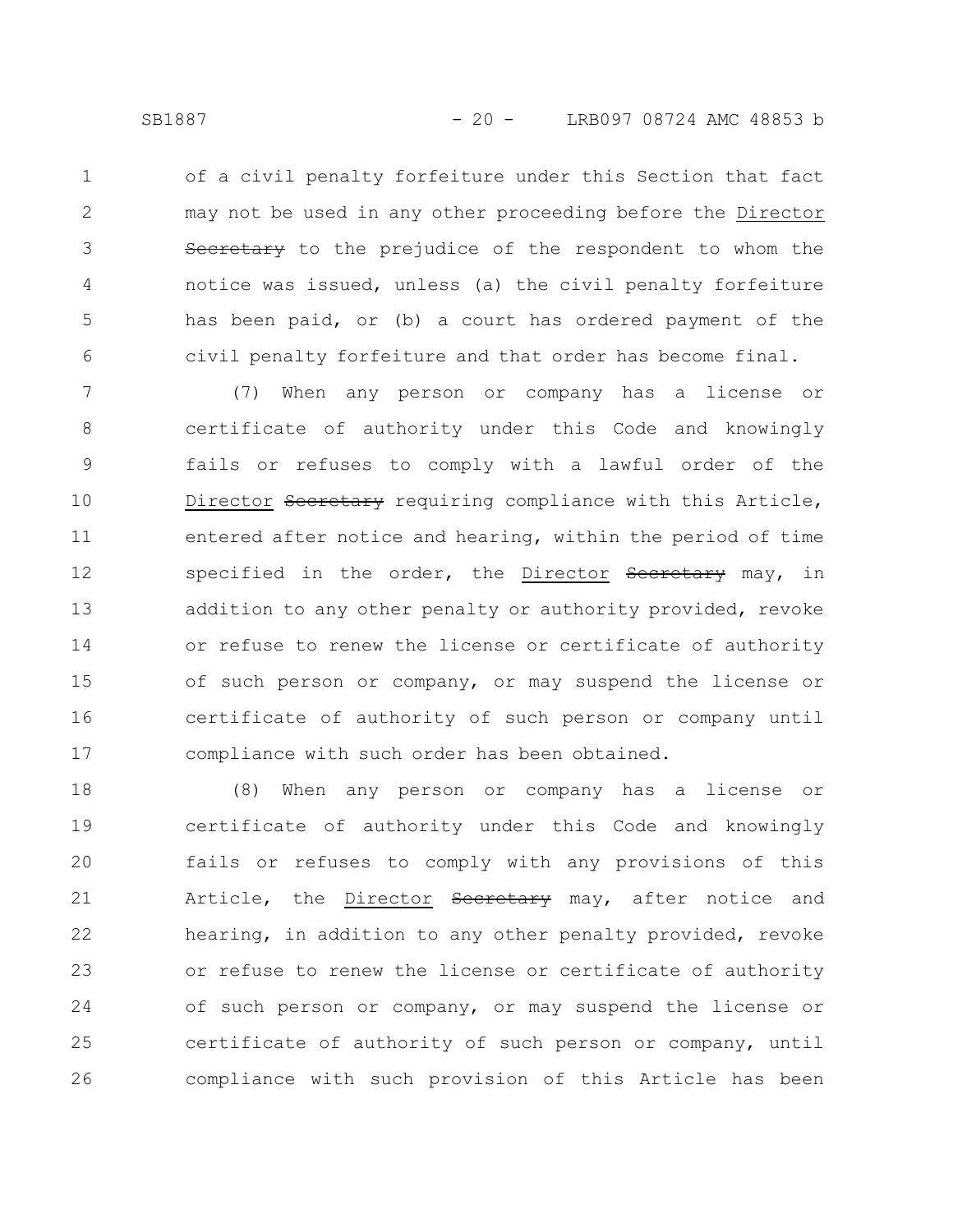1

obtained.

(9) No suspension or revocation under this Section may become effective until 5 days from the date that the notice of suspension or revocation has been personally delivered or delivered by registered or certified mail to the company or person. A suspension or revocation under this Section is stayed upon the filing, by the company or person, of a petition for judicial review under the Administrative Review Law. 2 3 4 5 6 7 8 9

(Source: P.A. 94-277, eff. 7-20-05; 94-677, eff. 8-25-05; 95-331, eff. 8-21-07.) 10 11

Section 10. The Medical Practice Act of 1987 is amended by reenacting and changing Sections 7, 22, 23, 24, 24.1, and 36 as follows: 12 13 14

(225 ILCS 60/7) (from Ch. 111, par. 4400-7) 15

(Section scheduled to be repealed on November 30, 2011) 16

Sec. 7. Medical Disciplinary Board. 17

(A) There is hereby created the Illinois State Medical Disciplinary Board (hereinafter referred to as the "Disciplinary Board"). The Disciplinary Board shall consist of 11 members, to be appointed by the Governor by and with the advice and consent of the Senate. All members shall be residents of the State, not more than 6 of whom shall be members of the same political party. All members shall be 18 19 20 21 22 23 24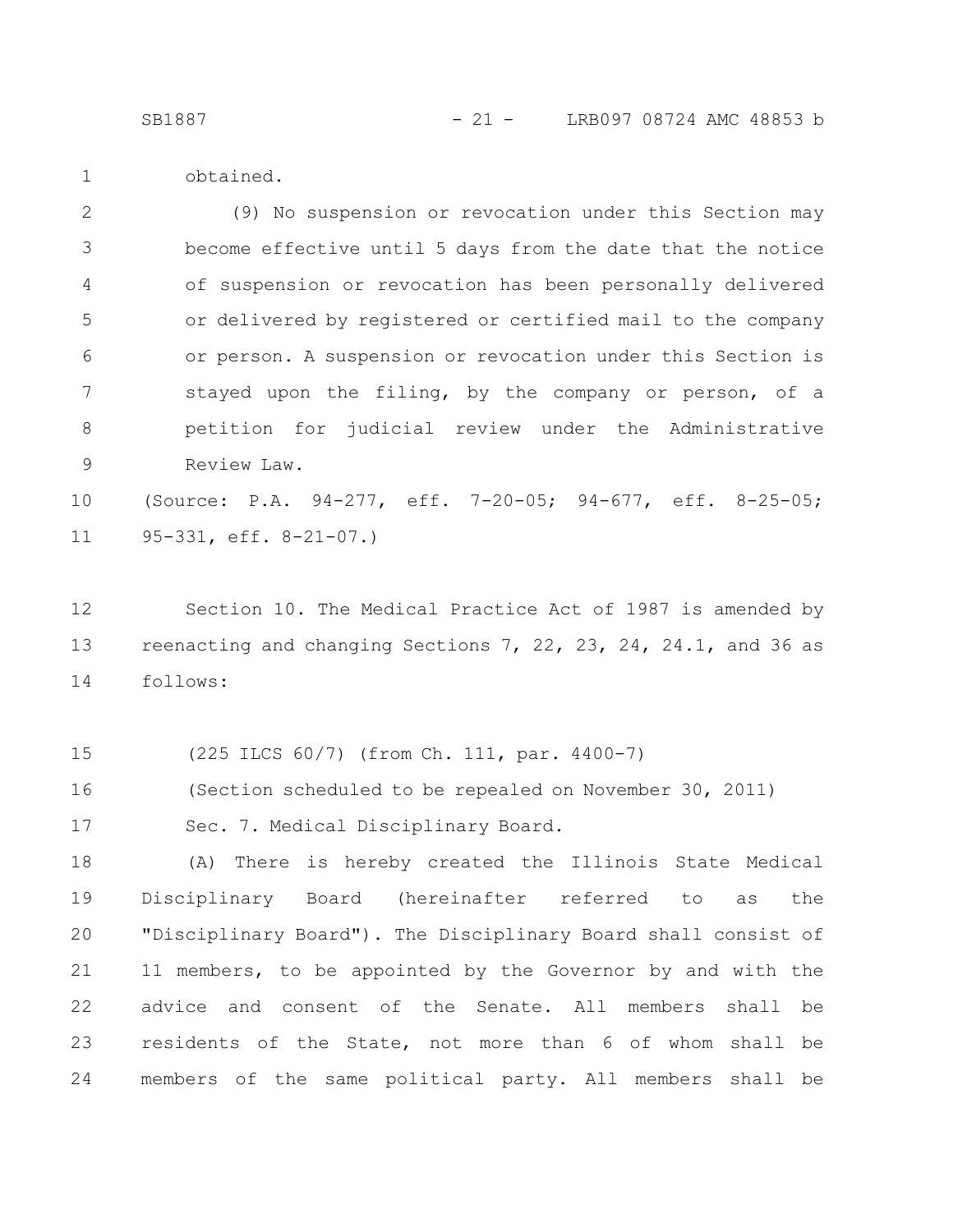voting members. Five members shall be physicians licensed to practice medicine in all of its branches in Illinois possessing the degree of doctor of medicine, and it shall be the goal that at least one of the members practice in the field of neurosurgery, one of the members practice in the field of obstetrics and gynecology, and one of the members practice in the field of cardiology. One member shall be a physician licensed to practice in Illinois possessing the degree of doctor of osteopathy or osteopathic medicine. One member shall be a physician licensed to practice in Illinois and possessing the degree of doctor of chiropractic. Four members shall be members of the public, who shall not be engaged in any way, directly or indirectly, as providers of health care. 1 2 3 4 5 6 7 8 9 10 11 12 13

(B) Members of the Disciplinary Board shall be appointed for terms of 4 years. Upon the expiration of the term of any member, their successor shall be appointed for a term of 4 years by the Governor by and with the advice and consent of the Senate. The Governor shall fill any vacancy for the remainder of the unexpired term by and with the advice and consent of the Senate. Upon recommendation of the Board, any member of the Disciplinary Board may be removed by the Governor for misfeasance, malfeasance, or wilful neglect of duty, after notice, and a public hearing, unless such notice and hearing shall be expressly waived in writing. Each member shall serve on the Disciplinary Board until their successor is appointed and qualified. No member of the Disciplinary Board shall serve 14 15 16 17 18 19 20 21 22 23 24 25 26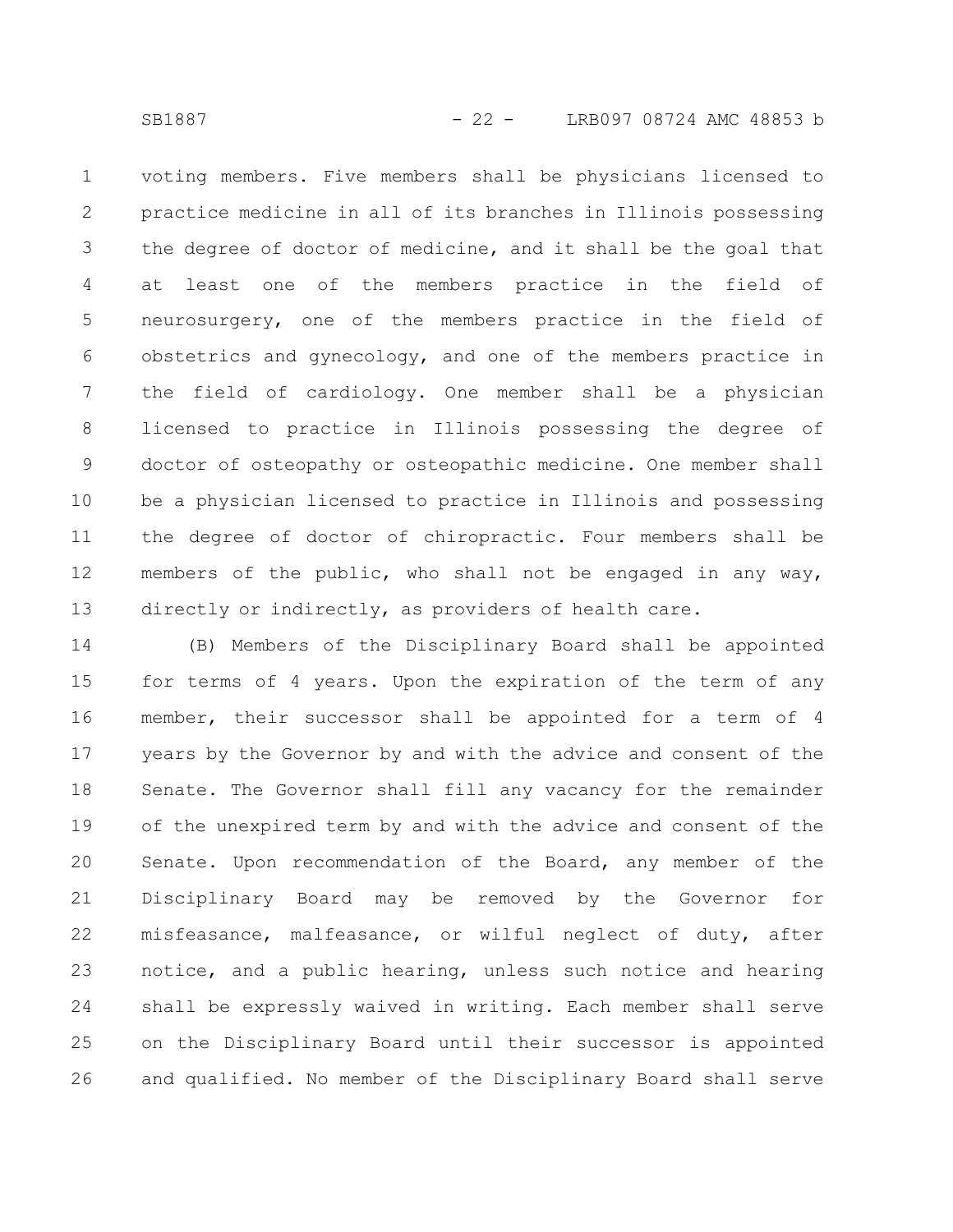more than 2 consecutive 4 year terms. 1

In making appointments the Governor shall attempt to insure that the various social and geographic regions of the State of Illinois are properly represented. 2 3 4

In making the designation of persons to act for the several professions represented on the Disciplinary Board, the Governor shall give due consideration to recommendations by members of the respective professions and by organizations therein. 5 6 7 8 9

(C) The Disciplinary Board shall annually elect one of its voting members as chairperson and one as vice chairperson. No officer shall be elected more than twice in succession to the same office. Each officer shall serve until their successor has been elected and qualified. 10 11 12 13 14

(D) (Blank). 15

(E) Six voting members of the Disciplinary Board, at least 4 of whom are physicians, shall constitute a quorum. A vacancy in the membership of the Disciplinary Board shall not impair the right of a quorum to exercise all the rights and perform all the duties of the Disciplinary Board. Any action taken by the Disciplinary Board under this Act may be authorized by resolution at any regular or special meeting and each such resolution shall take effect immediately. The Disciplinary Board shall meet at least quarterly. The Disciplinary Board is empowered to adopt all rules and regulations necessary and incident to the powers granted to it under this Act. 16 17 18 19 20 21 22 23 24 25 26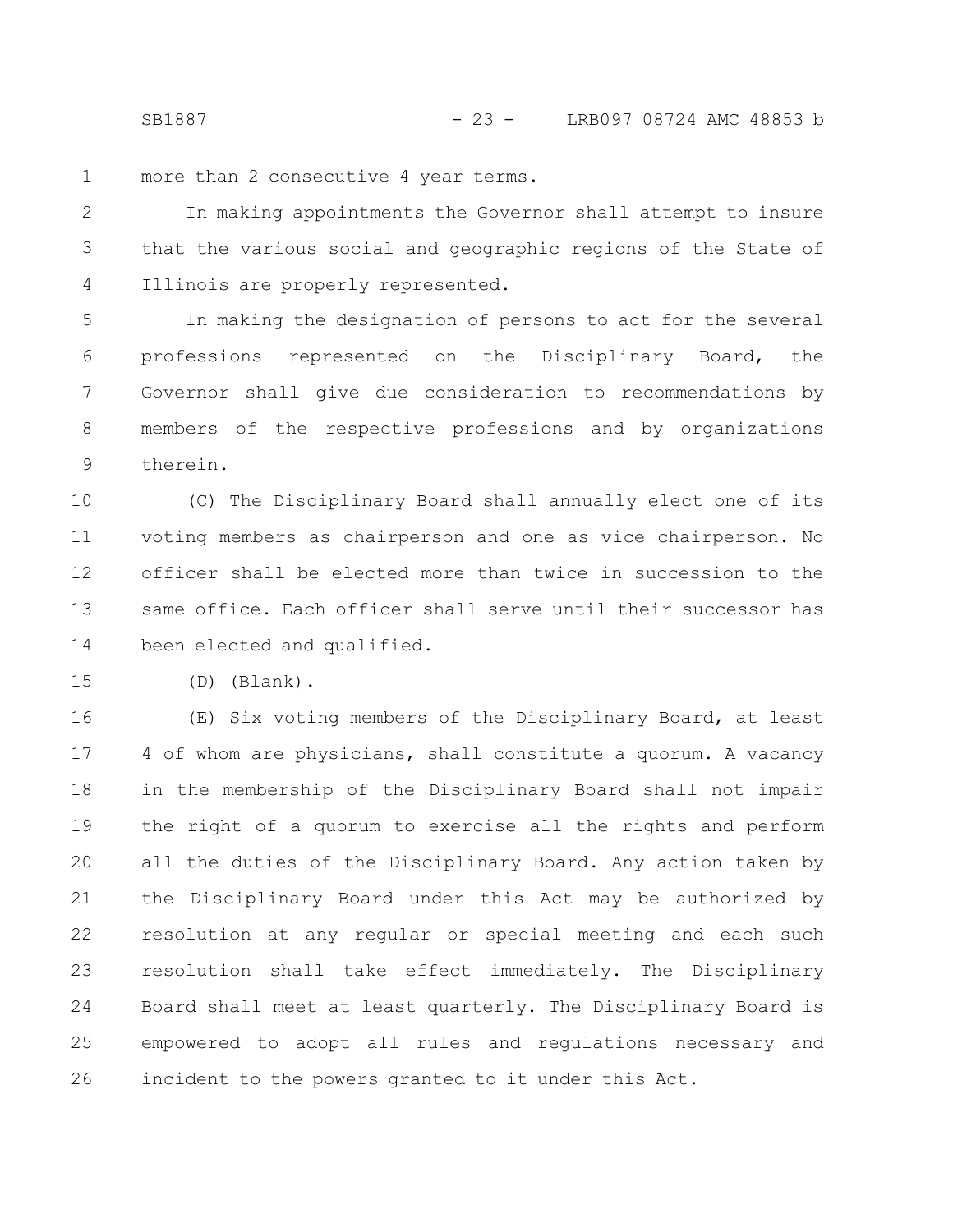SB1887 - 24 - LRB097 08724 AMC 48853 b

(F) Each member, and member-officer, of the Disciplinary Board shall receive a per diem stipend as the Secretary of the Department, hereinafter referred to as the Secretary, shall determine. The Secretary shall also determine the per diem stipend that each ex-officio member shall receive. Each member shall be paid their necessary expenses while engaged in the performance of their duties. 1 2 3 4 5 6 7

(G) The Secretary shall select a Chief Medical Coordinator and not less than 2 Deputy Medical Coordinators who shall not be members of the Disciplinary Board. Each medical coordinator shall be a physician licensed to practice medicine in all of its branches, and the Secretary shall set their rates of compensation. The Secretary shall assign at least one medical coordinator to a region composed of Cook County and such other counties as the Secretary may deem appropriate, and such medical coordinator or coordinators shall locate their office in Chicago. The Secretary shall assign at least one medical coordinator to a region composed of the balance of counties in the State, and such medical coordinator or coordinators shall locate their office in Springfield. Each medical coordinator shall be the chief enforcement officer of this Act in his or her assigned region and shall serve at the will of the Disciplinary Board. 8 9 10 11 12 13 14 15 16 17 18 19 20 21 22 23

The Secretary shall employ, in conformity with the Personnel Code, not less than one full time investigator for every 2,500 physicians licensed in the State. Each investigator 24 25 26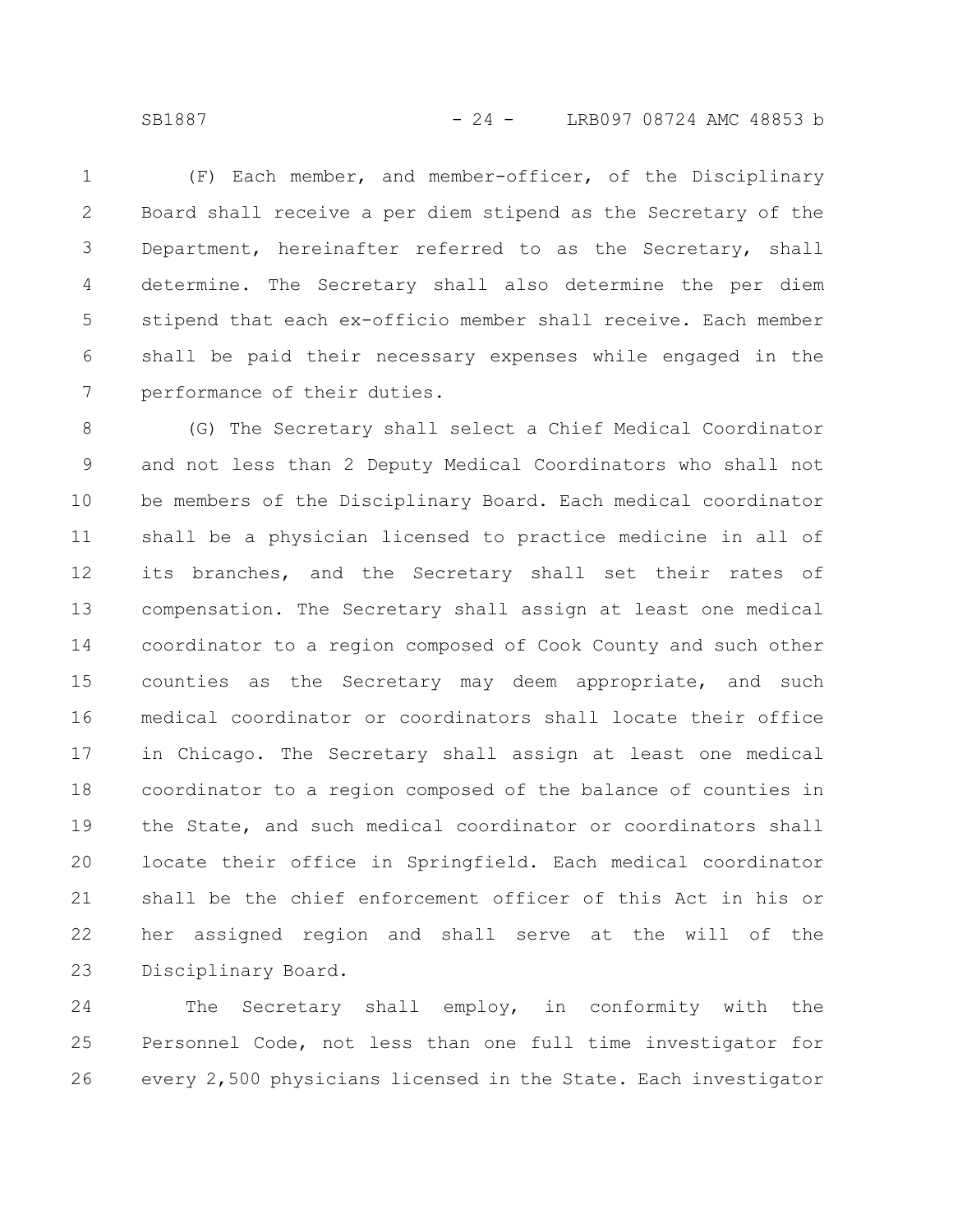shall be a college graduate with at least 2 years' investigative experience or one year advanced medical education. Upon the written request of the Disciplinary Board, the Secretary shall employ, in conformity with the Personnel Code, such other professional, technical, investigative, and clerical help, either on a full or part-time basis as the Disciplinary Board deems necessary for the proper performance of its duties. 1 2 3 4 5 6 7 8

(H) Upon the specific request of the Disciplinary Board, signed by either the chairman, vice chairman, or a medical coordinator of the Disciplinary Board, the Department of Human Services or the Department of State Police shall make available any and all information that they have in their possession regarding a particular case then under investigation by the Disciplinary Board. 9 10 11 12 13 14 15

(I) Members of the Disciplinary Board shall be immune from suit in any action based upon any disciplinary proceedings or other acts performed in good faith as members of the Disciplinary Board. 16 17 18 19

(J) The Disciplinary Board may compile and establish a statewide roster of physicians and other medical professionals, including the several medical specialties, of such physicians and medical professionals, who have agreed to serve from time to time as advisors to the medical coordinators. Such advisors shall assist the medical coordinators or the Disciplinary Board in their investigations 20 21 22 23 24 25 26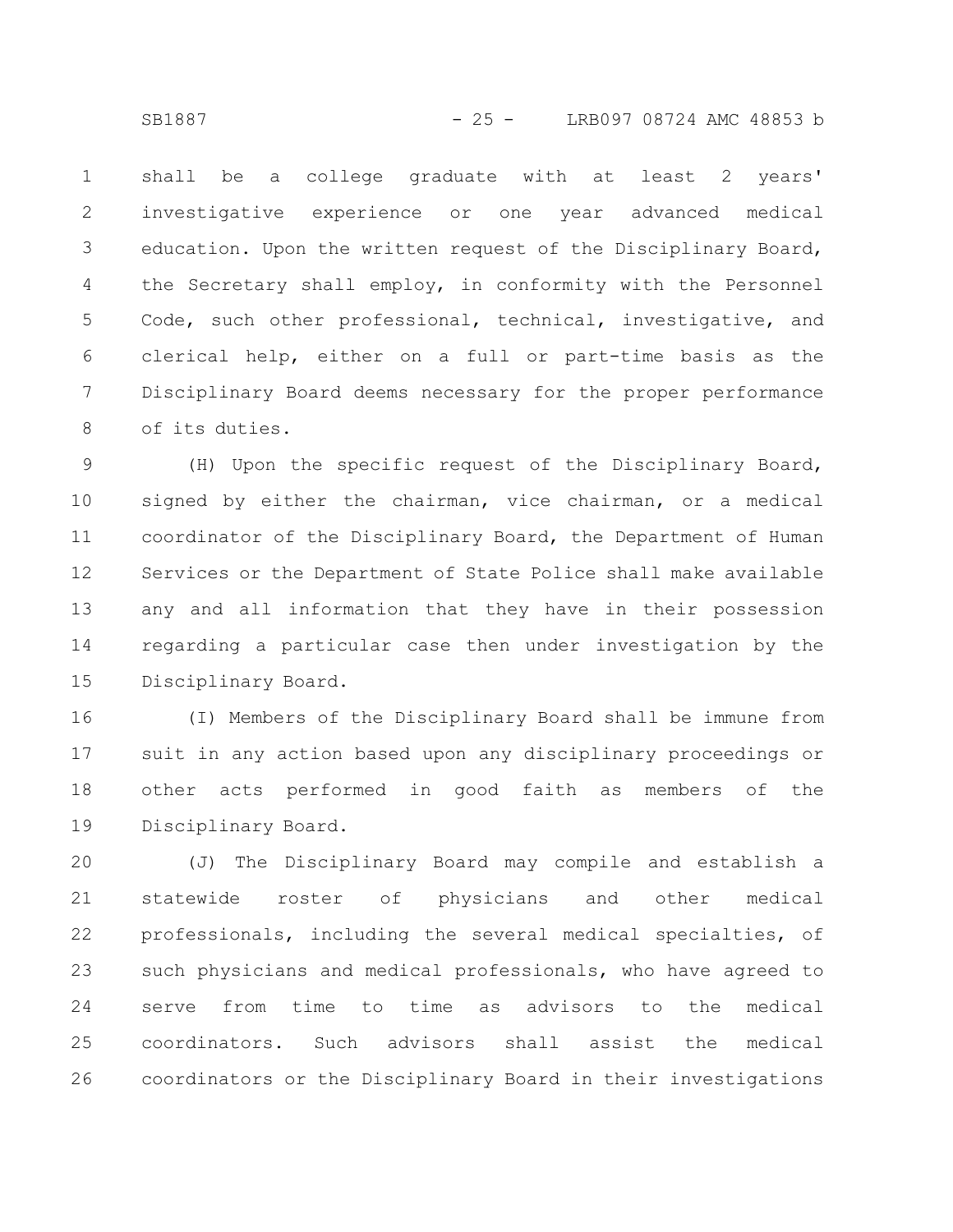and participation in complaints against physicians. Such advisors shall serve under contract and shall be reimbursed at a reasonable rate for the services provided, plus reasonable expenses incurred. While serving in this capacity, the advisor, for any act undertaken in good faith and in the conduct of their duties under this Section, shall be immune from civil suit. 1 2 3 4 5 6 7

(Source: P.A. 93-138, eff. 7-10-03; 94-677, eff. 8-25-05.) 8

(225 ILCS 60/22) (from Ch. 111, par. 4400-22) 9

(Section scheduled to be repealed on November 30, 2011) 10

Sec. 22. Disciplinary action. 11

(A) The Department may revoke, suspend, place on probationary status, refuse to renew, or take any other disciplinary action as the Department may deem proper with regard to the license or visiting professor permit of any person issued under this Act to practice medicine, or to treat human ailments without the use of drugs and without operative surgery upon any of the following grounds: 12 13 14 15 16 17 18

(1) Performance of an elective abortion in any place, locale, facility, or institution other than: 19 20

(a) a facility licensed pursuant to the Ambulatory Surgical Treatment Center Act; 21 22

(b) an institution licensed under the Hospital Licensing Act; 23 24

(c) an ambulatory surgical treatment center or

25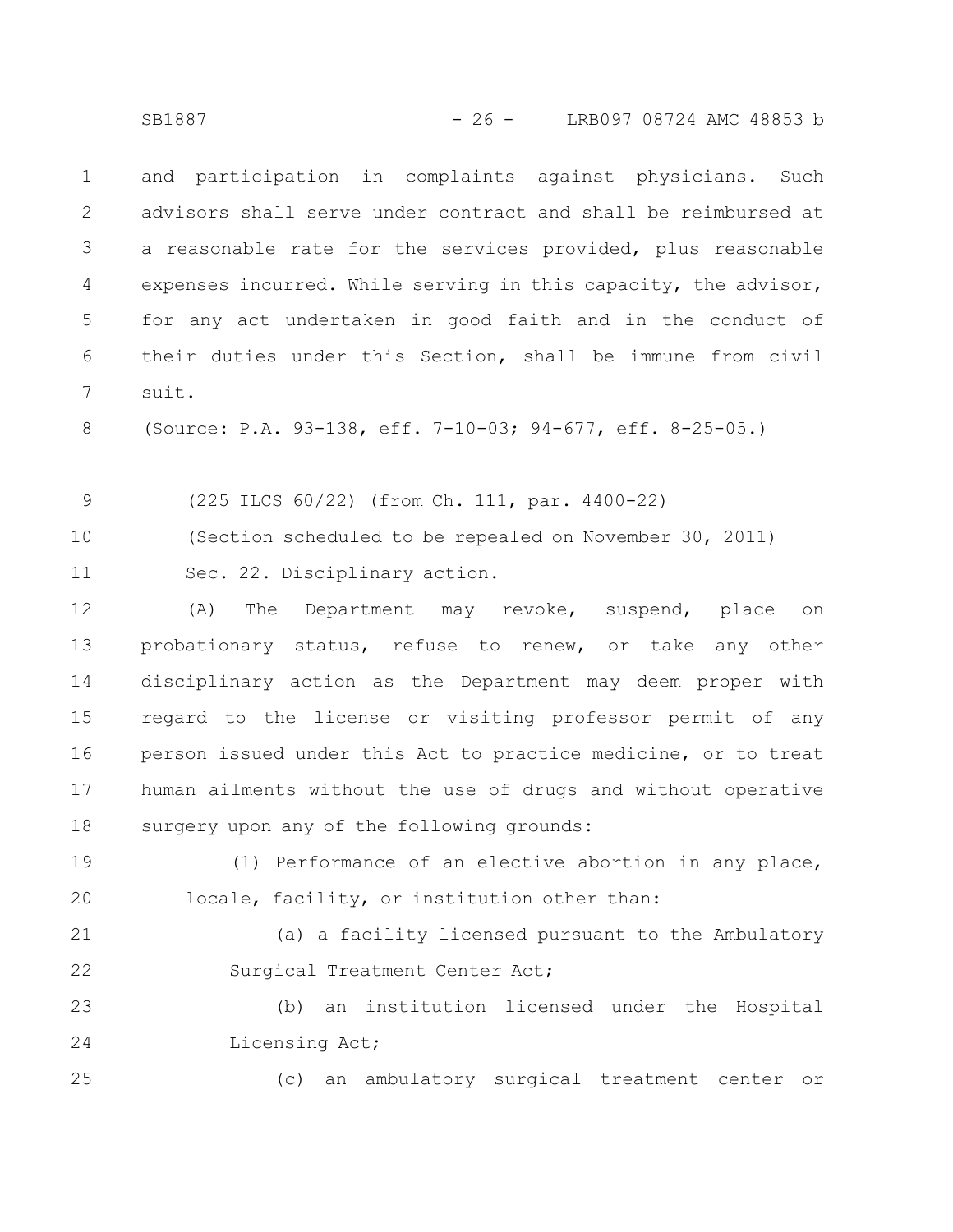hospitalization or care facility maintained by the State or any agency thereof, where such department or agency has authority under law to establish and enforce standards for the ambulatory surgical treatment centers, hospitalization, or care facilities under its management and control; 1 2 3 4 5 6

(d) ambulatory surgical treatment centers, hospitalization or care facilities maintained by the Federal Government; or 7 8 9

(e) ambulatory surgical treatment centers, hospitalization or care facilities maintained by any university or college established under the laws of this State and supported principally by public funds raised by taxation. 10 11 12 13 14

(2) Performance of an abortion procedure in a wilful and wanton manner on a woman who was not pregnant at the time the abortion procedure was performed. 15 16 17

(3) The conviction of a felony in this or any other jurisdiction, except as otherwise provided in subsection B of this Section, whether or not related to practice under this Act, or the entry of a guilty or nolo contendere plea to a felony charge. 18 19 20 21 22

23

(4) Gross negligence in practice under this Act.

(5) Engaging in dishonorable, unethical or unprofessional conduct of a character likely to deceive, defraud or harm the public. 24 25 26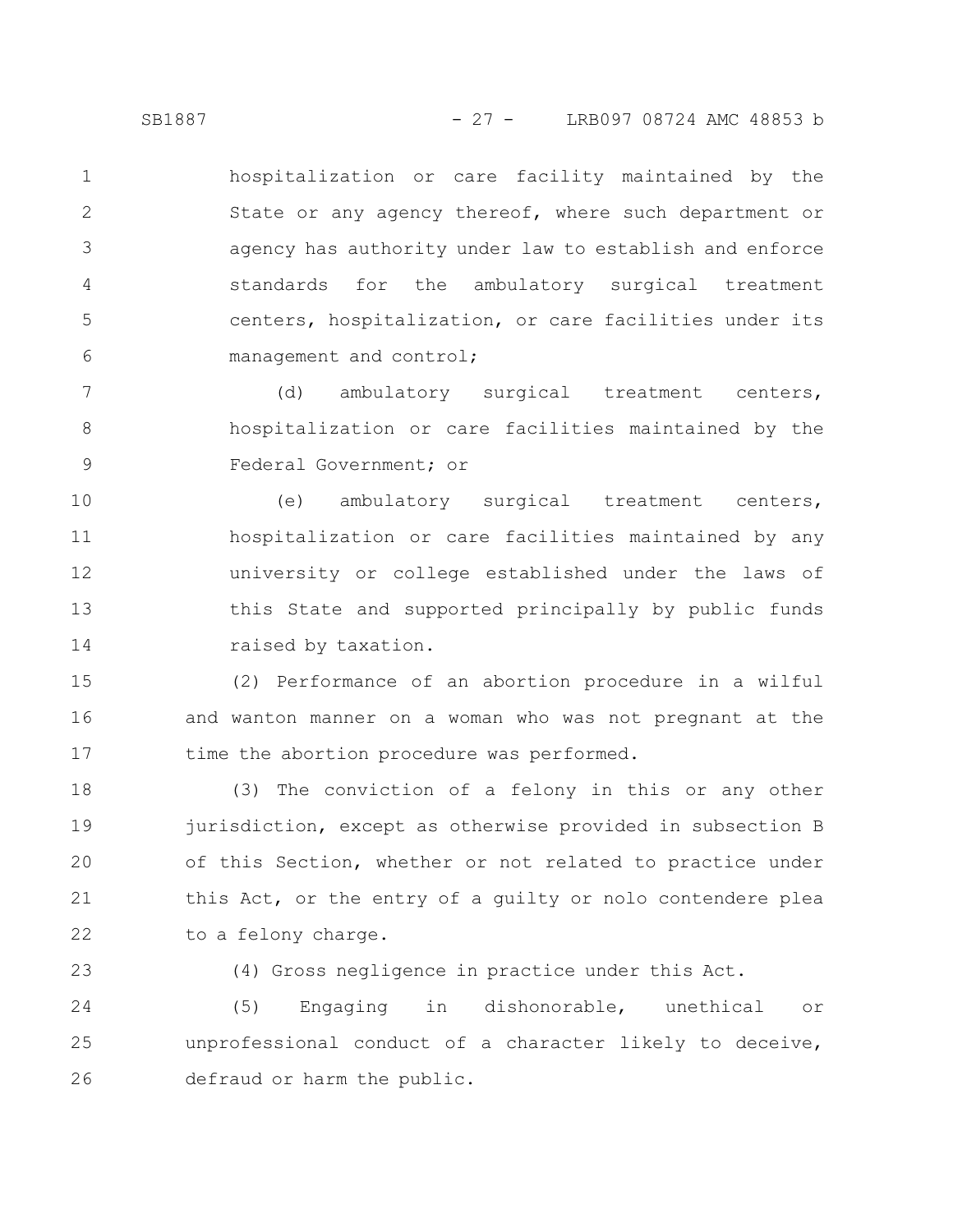(6) Obtaining any fee by fraud, deceit, or misrepresentation. 1 2

(7) Habitual or excessive use or abuse of drugs defined in law as controlled substances, of alcohol, or of any other substances which results in the inability to practice with reasonable judgment, skill or safety. 3 4 5 6

(8) Practicing under a false or, except as provided by law, an assumed name. 7 8

(9) Fraud or misrepresentation in applying for, or procuring, a license under this Act or in connection with applying for renewal of a license under this Act. 9 10 11

(10) Making a false or misleading statement regarding their skill or the efficacy or value of the medicine, treatment, or remedy prescribed by them at their direction in the treatment of any disease or other condition of the body or mind. 12 13 14 15 16

(11) Allowing another person or organization to use their license, procured under this Act, to practice. 17 18

(12) Disciplinary action of another state or jurisdiction against a license or other authorization to practice as a medical doctor, doctor of osteopathy, doctor of osteopathic medicine or doctor of chiropractic, a certified copy of the record of the action taken by the other state or jurisdiction being prima facie evidence thereof. 19 20 21 22 23 24 25

26

(13) Violation of any provision of this Act or of the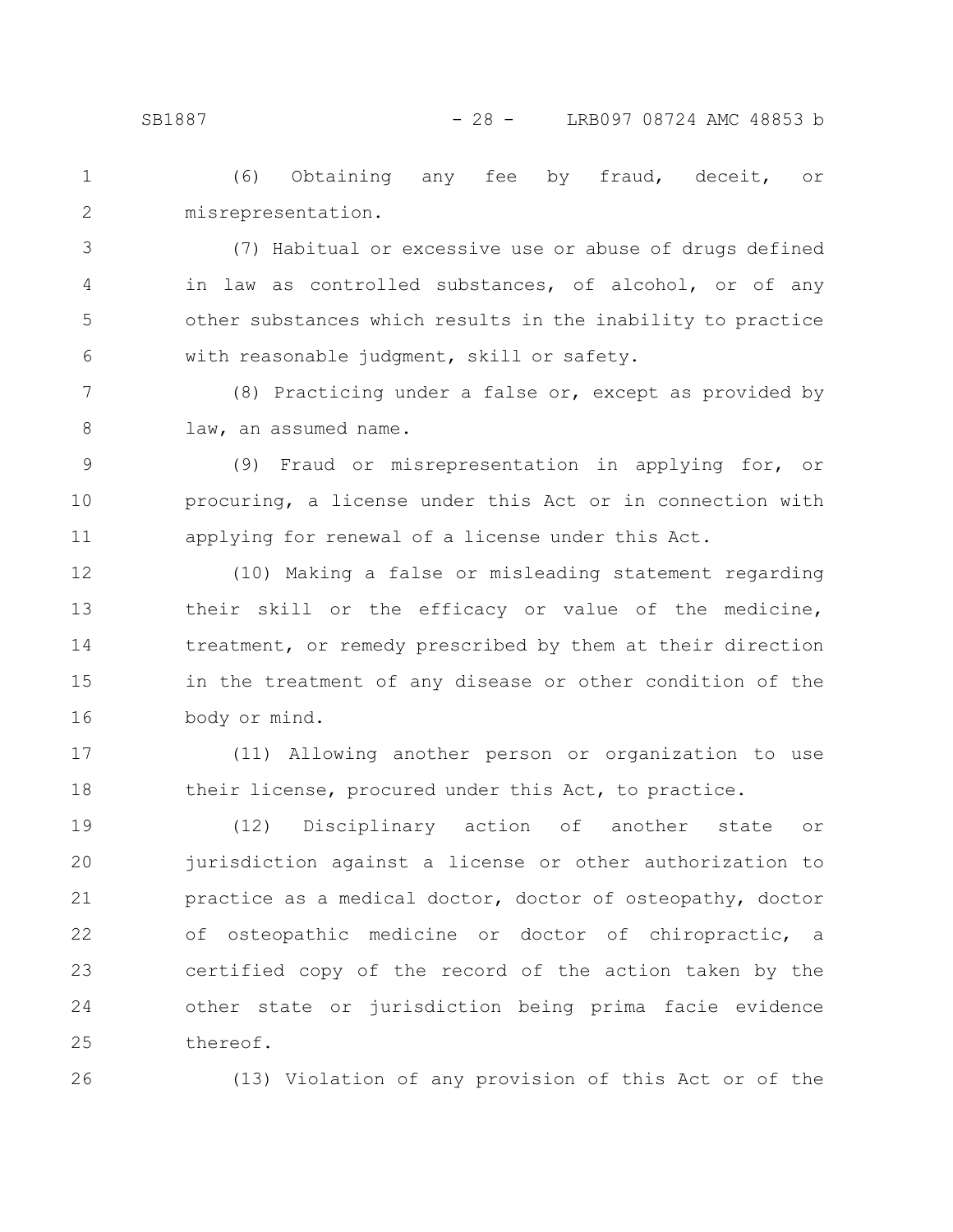Medical Practice Act prior to the repeal of that Act, or violation of the rules, or a final administrative action of the Secretary, after consideration of the recommendation of the Disciplinary Board.

(14) Violation of the prohibition against fee splitting in Section 22.2 of this Act. 5 6

(15) A finding by the Medical Disciplinary Board that the registrant after having his or her license placed on probationary status or subjected to conditions or restrictions violated the terms of the probation or failed to comply with such terms or conditions. 7 8 9 10 11

12

1

2

3

4

(16) Abandonment of a patient.

(17) Prescribing, selling, administering, distributing, giving or self-administering any drug classified as a controlled substance (designated product) or narcotic for other than medically accepted therapeutic purposes. 13 14 15 16 17

(18) Promotion of the sale of drugs, devices, appliances or goods provided for a patient in such manner as to exploit the patient for financial gain of the physician. 18 19 20 21

(19) Offering, undertaking or agreeing to cure or treat disease by a secret method, procedure, treatment or medicine, or the treating, operating or prescribing for any human condition by a method, means or procedure which the licensee refuses to divulge upon demand of the Department. 22 23 24 25 26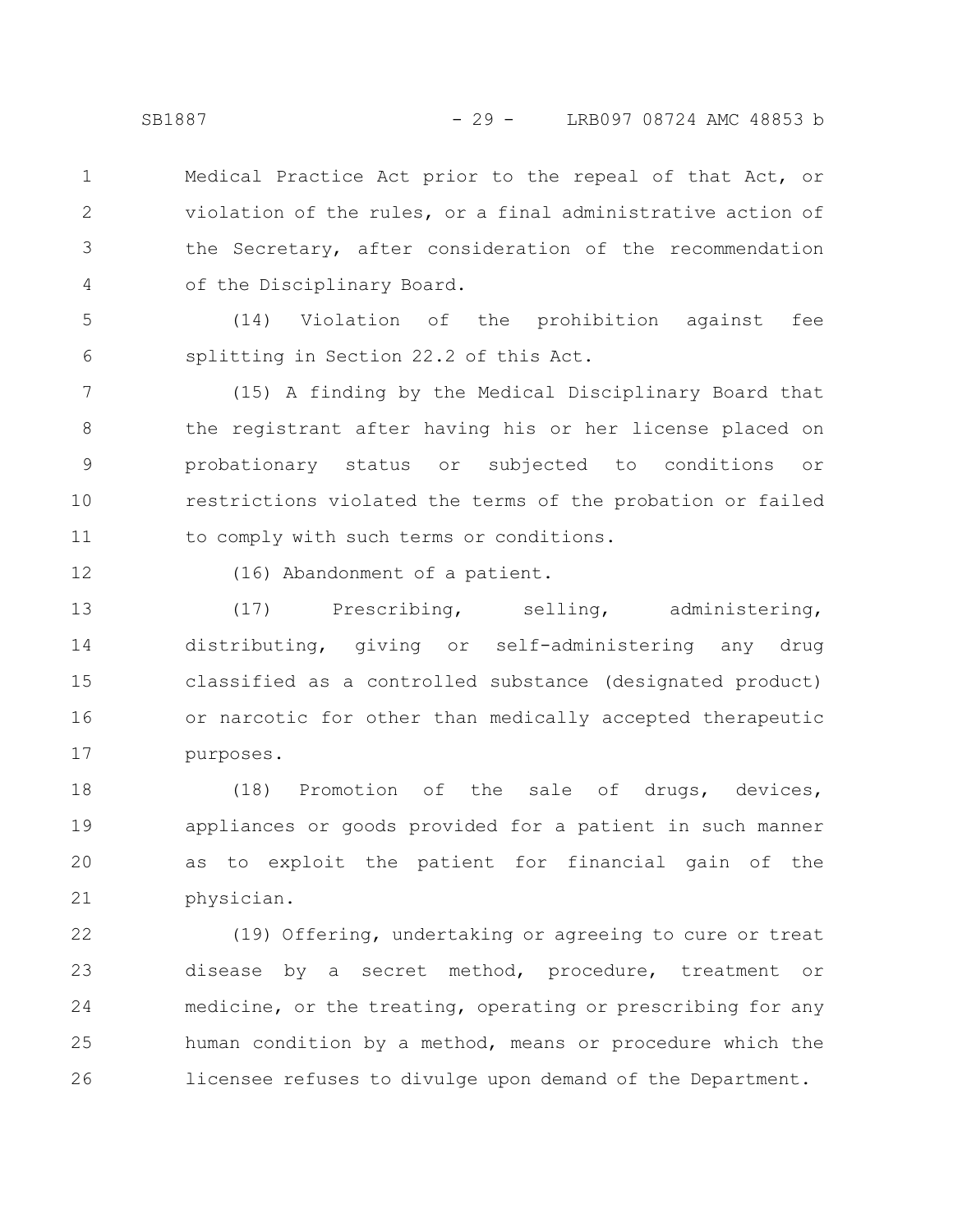2

3

1

including, but not limited to, commission of an act of sexual misconduct related to the licensee's practice.

(20) Immoral conduct in the commission of any act

(21) Wilfully making or filing false records or reports in his or her practice as a physician, including, but not limited to, false records to support claims against the medical assistance program of the Department of Healthcare and Family Services (formerly Department of Public Aid) under the Illinois Public Aid Code. 4 5 6 7 8 9

(22) Wilful omission to file or record, or wilfully impeding the filing or recording, or inducing another person to omit to file or record, medical reports as required by law, or wilfully failing to report an instance of suspected abuse or neglect as required by law. 10 11 12 13 14

(23) Being named as a perpetrator in an indicated report by the Department of Children and Family Services under the Abused and Neglected Child Reporting Act, and upon proof by clear and convincing evidence that the licensee has caused a child to be an abused child or neglected child as defined in the Abused and Neglected Child Reporting Act. 15 16 17 18 19 20 21

(24) Solicitation of professional patronage by any corporation, agents or persons, or profiting from those representing themselves to be agents of the licensee. 22 23 24

(25) Gross and wilful and continued overcharging for professional services, including filing false statements 25 26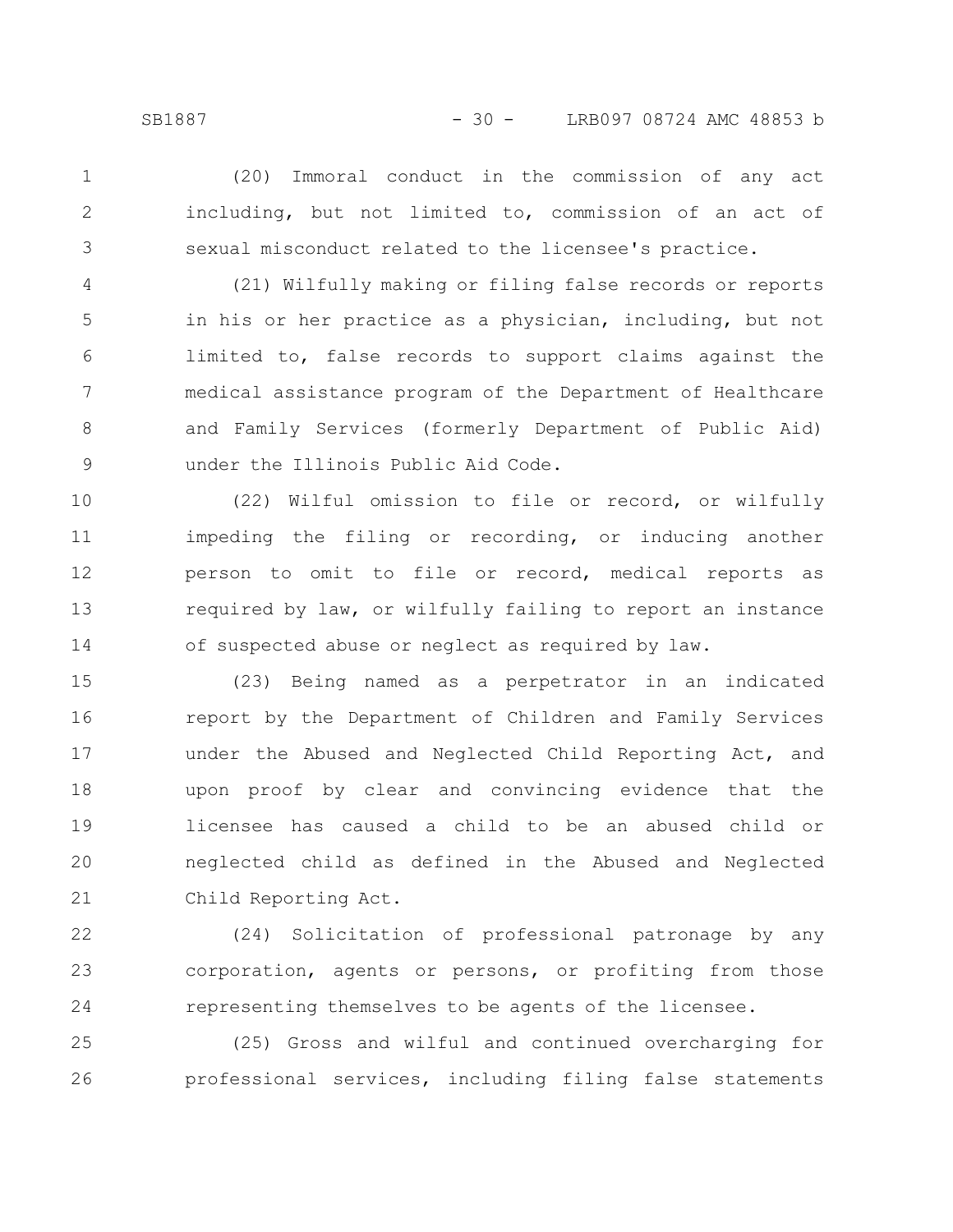for collection of fees for which services are not rendered, including, but not limited to, filing such false statements for collection of monies for services not rendered from the medical assistance program of the Department of Healthcare and Family Services (formerly Department of Public Aid) under the Illinois Public Aid Code. 1 2 3 4 5 6

(26) A pattern of practice or other behavior which demonstrates incapacity or incompetence to practice under this Act. 7 8 9

(27) Mental illness or disability which results in the inability to practice under this Act with reasonable judgment, skill or safety. 10 11 12

(28) Physical illness, including, but not limited to, deterioration through the aging process, or loss of motor skill which results in a physician's inability to practice under this Act with reasonable judgment, skill or safety. 13 14 15 16

(29) Cheating on or attempt to subvert the licensing examinations administered under this Act. 17 18

(30) Wilfully or negligently violating the confidentiality between physician and patient except as required by law. 19 20 21

(31) The use of any false, fraudulent, or deceptive statement in any document connected with practice under this Act. 22 23 24

(32) Aiding and abetting an individual not licensed under this Act in the practice of a profession licensed 25 26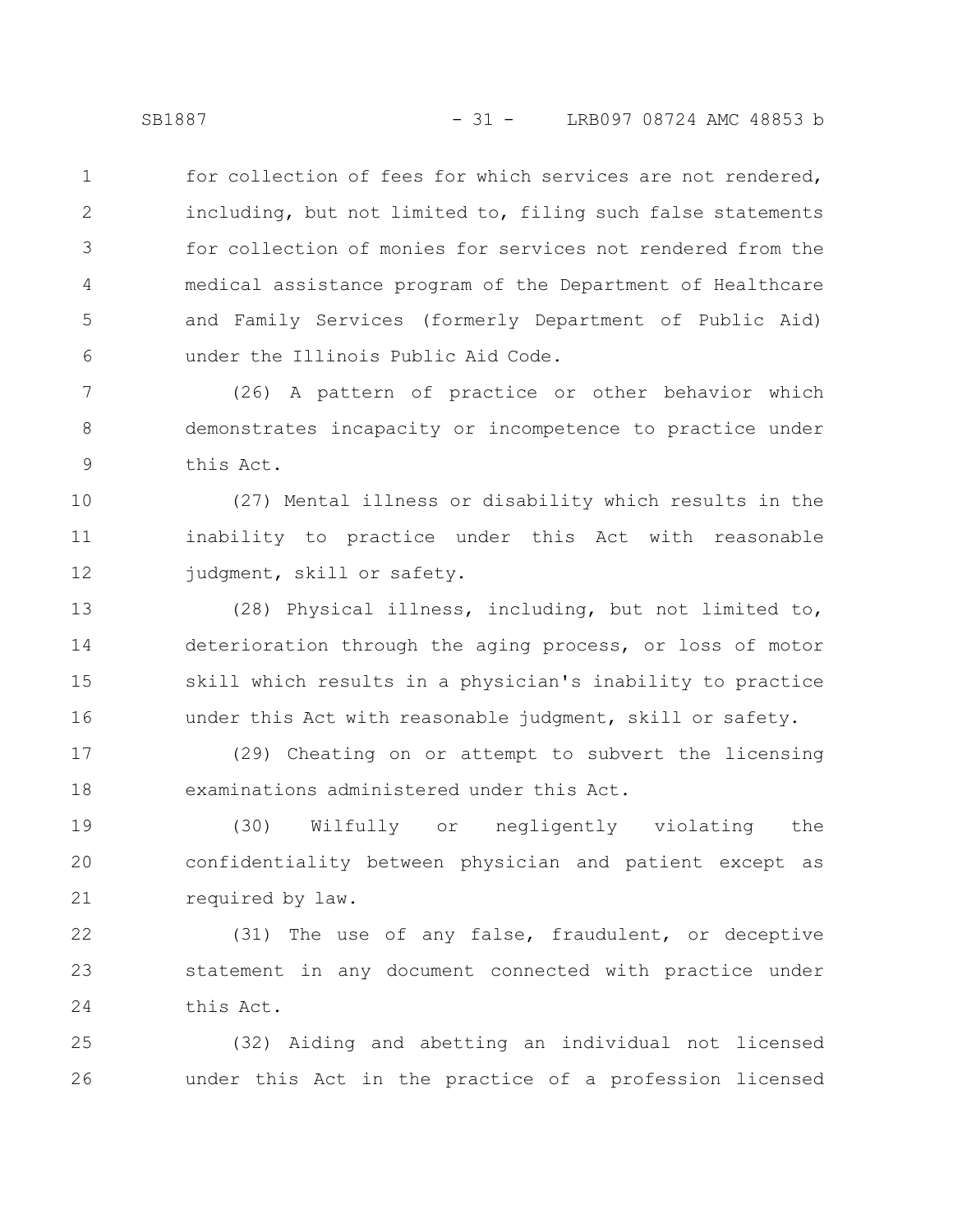under this Act. 1

(33) Violating state or federal laws or regulations relating to controlled substances, legend drugs, or ephedra, as defined in the Ephedra Prohibition Act. 2 3 4

(34) Failure to report to the Department any adverse final action taken against them by another licensing jurisdiction (any other state or any territory of the United States or any foreign state or country), by any peer review body, by any health care institution, by any professional society or association related to practice under this Act, by any governmental agency, by any law enforcement agency, or by any court for acts or conduct similar to acts or conduct which would constitute grounds for action as defined in this Section. 5 6 7 8 9 10 11 12 13 14

(35) Failure to report to the Department surrender of a license or authorization to practice as a medical doctor, a doctor of osteopathy, a doctor of osteopathic medicine, or doctor of chiropractic in another state or jurisdiction, or surrender of membership on any medical staff or in any medical or professional association or society, while under disciplinary investigation by any of those authorities or bodies, for acts or conduct similar to acts or conduct which would constitute grounds for action as defined in this Section. 15 16 17 18 19 20 21 22 23 24

(36) Failure to report to the Department any adverse judgment, settlement, or award arising from a liability 25 26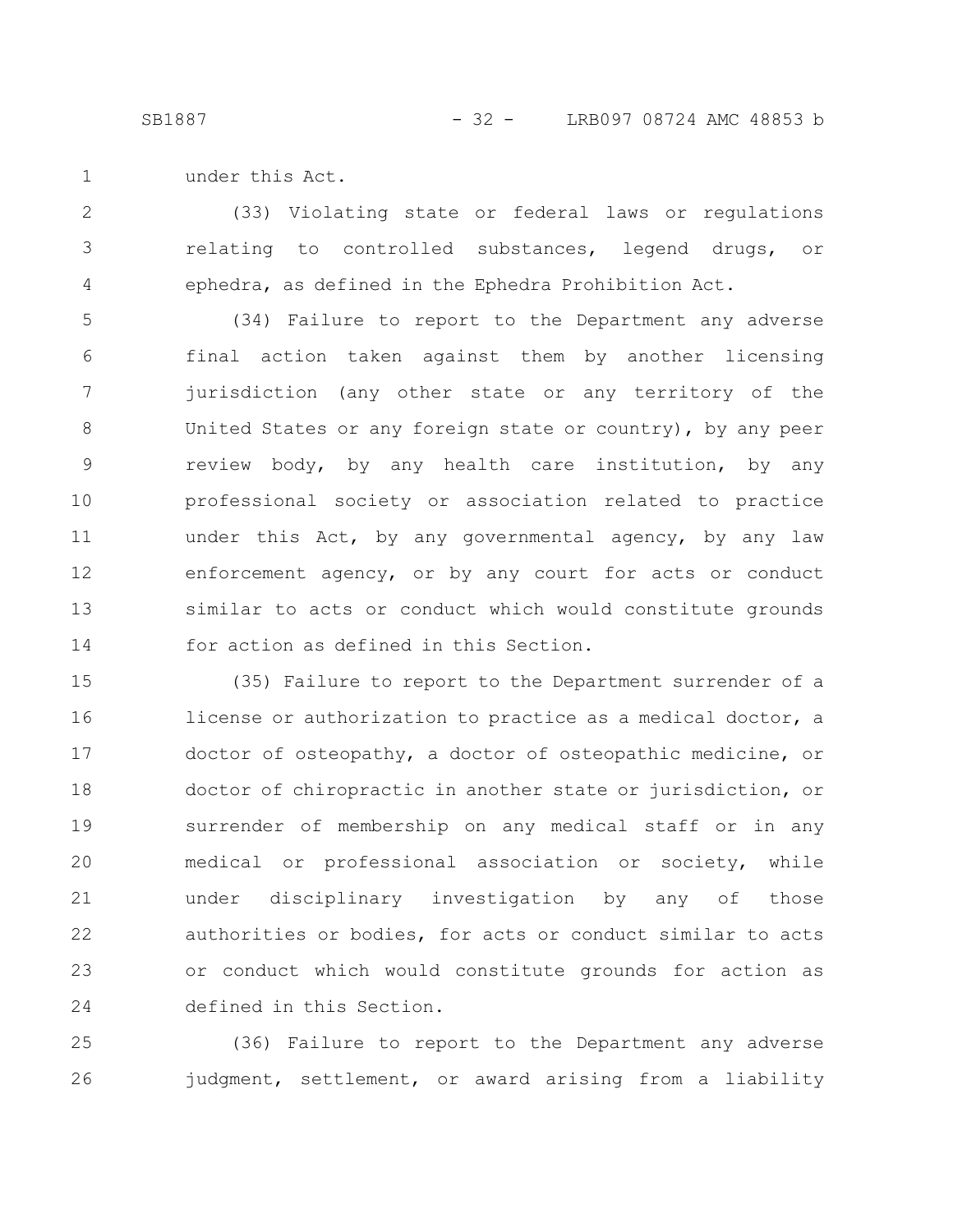claim related to acts or conduct similar to acts or conduct

which would constitute grounds for action as defined in this Section.

(37) Failure to provide copies of medical records as required by law. 4 5

(38) Failure to furnish the Department, its investigators or representatives, relevant information, legally requested by the Department after consultation with the Chief Medical Coordinator or the Deputy Medical Coordinator. 6 7 8 9 10

(39) Violating the Health Care Worker Self-Referral Act. 11 12

(40) Willful failure to provide notice when notice is required under the Parental Notice of Abortion Act of 1995. 13 14

(41) Failure to establish and maintain records of patient care and treatment as required by this law. 15 16

(42) Entering into an excessive number of written collaborative agreements with licensed advanced practice nurses resulting in an inability to adequately collaborate. 17 18 19 20

(43) Repeated failure to adequately collaborate with a licensed advanced practice nurse. 21 22

Except for actions involving the ground numbered (26), all proceedings to suspend, revoke, place on probationary status, or take any other disciplinary action as the Department may deem proper, with regard to a license on any of the foregoing 23 24 25 26

1

2

3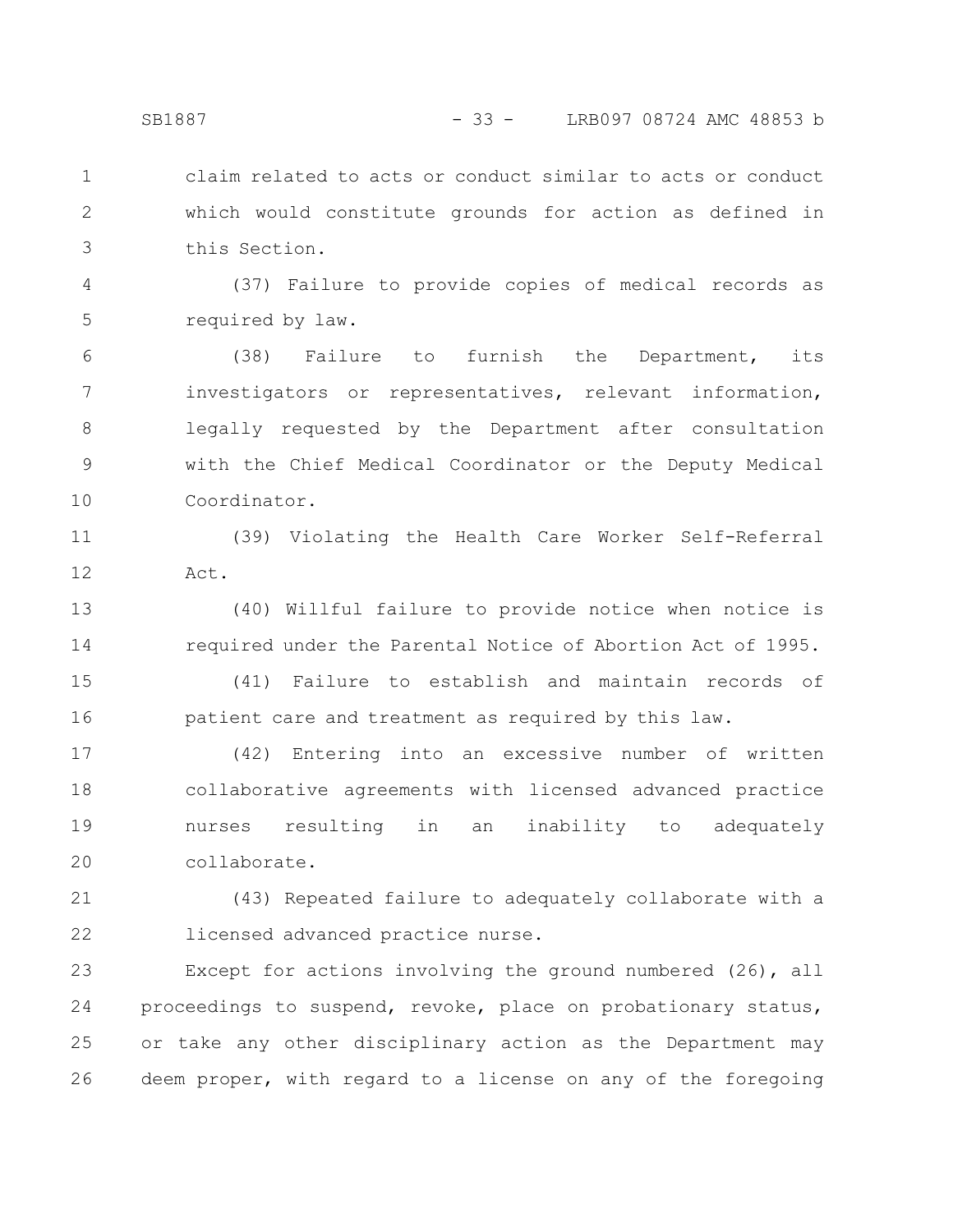grounds, must be commenced within 5 years next after receipt by the Department of a complaint alleging the commission of or notice of the conviction order for any of the acts described herein. Except for the grounds numbered  $(8)$ ,  $(9)$ ,  $(26)$ , and (29), no action shall be commenced more than 10 years after the date of the incident or act alleged to have violated this Section. For actions involving the ground numbered (26), a pattern of practice or other behavior includes all incidents alleged to be part of the pattern of practice or other behavior that occurred or a report pursuant to Section 23 of this Act received within the 10-year period preceding the filing of the complaint. In the event of the settlement of any claim or cause of action in favor of the claimant or the reduction to final judgment of any civil action in favor of the plaintiff, such claim, cause of action or civil action being grounded on the allegation that a person licensed under this Act was negligent in providing care, the Department shall have an additional period of 2 years from the date of notification to the Department under Section 23 of this Act of such settlement or final judgment in which to investigate and commence formal disciplinary proceedings under Section 36 of this Act, except as otherwise provided by law. The time during which the holder of the license was outside the State of Illinois shall not be included within any period of time limiting the commencement of disciplinary action by the Department. 1 2 3 4 5 6 7 8 9 10 11 12 13 14 15 16 17 18 19 20 21 22 23 24 25

26

The entry of an order or judgment by any circuit court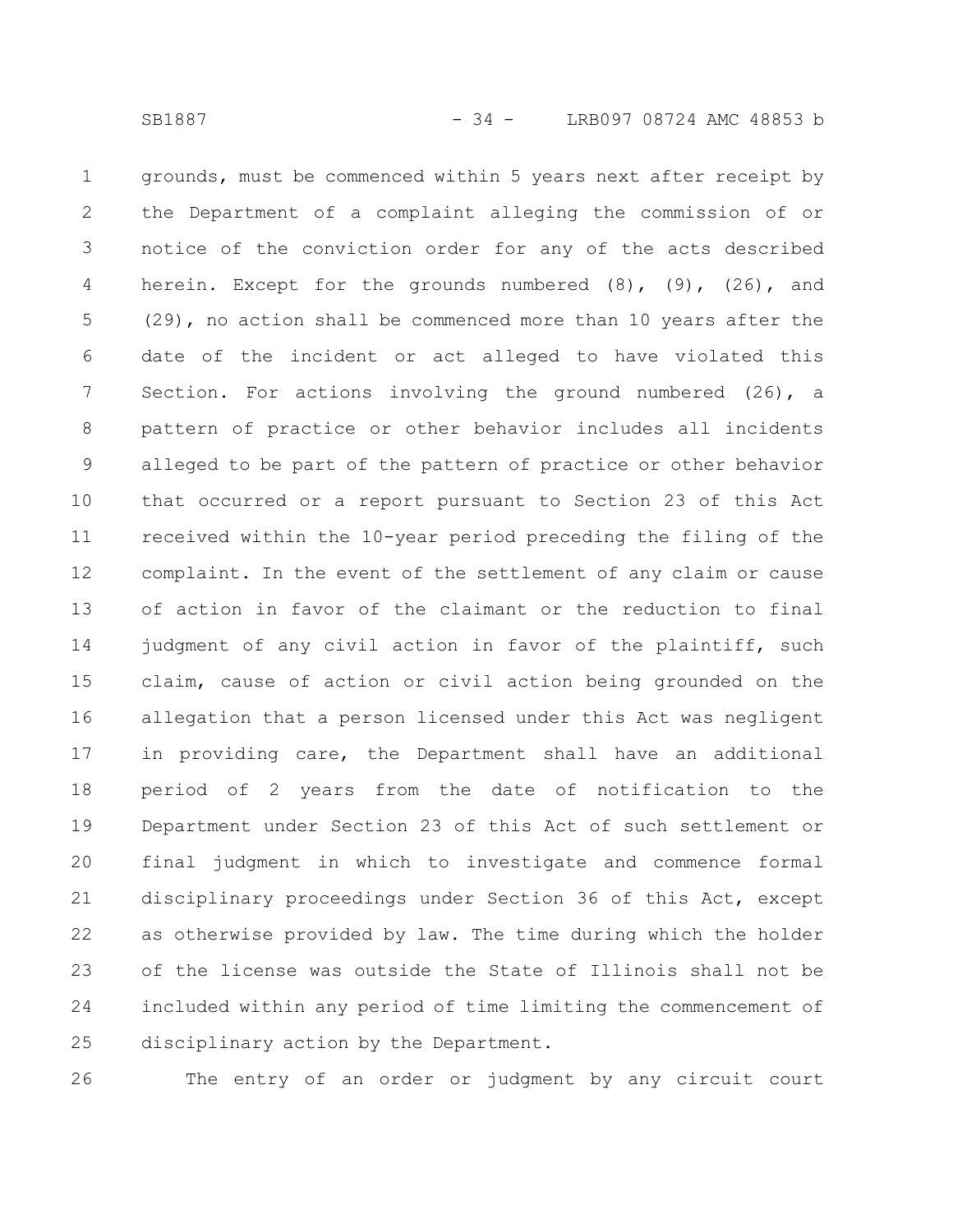establishing that any person holding a license under this Act is a person in need of mental treatment operates as a suspension of that license. That person may resume their practice only upon the entry of a Departmental order based upon a finding by the Medical Disciplinary Board that they have been determined to be recovered from mental illness by the court and upon the Disciplinary Board's recommendation that they be permitted to resume their practice. 1 2 3 4 5 6 7 8

The Department may refuse to issue or take disciplinary action concerning the license of any person who fails to file a return, or to pay the tax, penalty or interest shown in a filed return, or to pay any final assessment of tax, penalty or interest, as required by any tax Act administered by the Illinois Department of Revenue, until such time as the requirements of any such tax Act are satisfied as determined by the Illinois Department of Revenue. 9 10 11 12 13 14 15 16

The Department, upon the recommendation of the Disciplinary Board, shall adopt rules which set forth standards to be used in determining: 17 18 19

(a) when a person will be deemed sufficiently rehabilitated to warrant the public trust; 20 21

(b) what constitutes dishonorable, unethical or unprofessional conduct of a character likely to deceive, defraud, or harm the public; 22 23 24

(c) what constitutes immoral conduct in the commission of any act, including, but not limited to, commission of an 25 26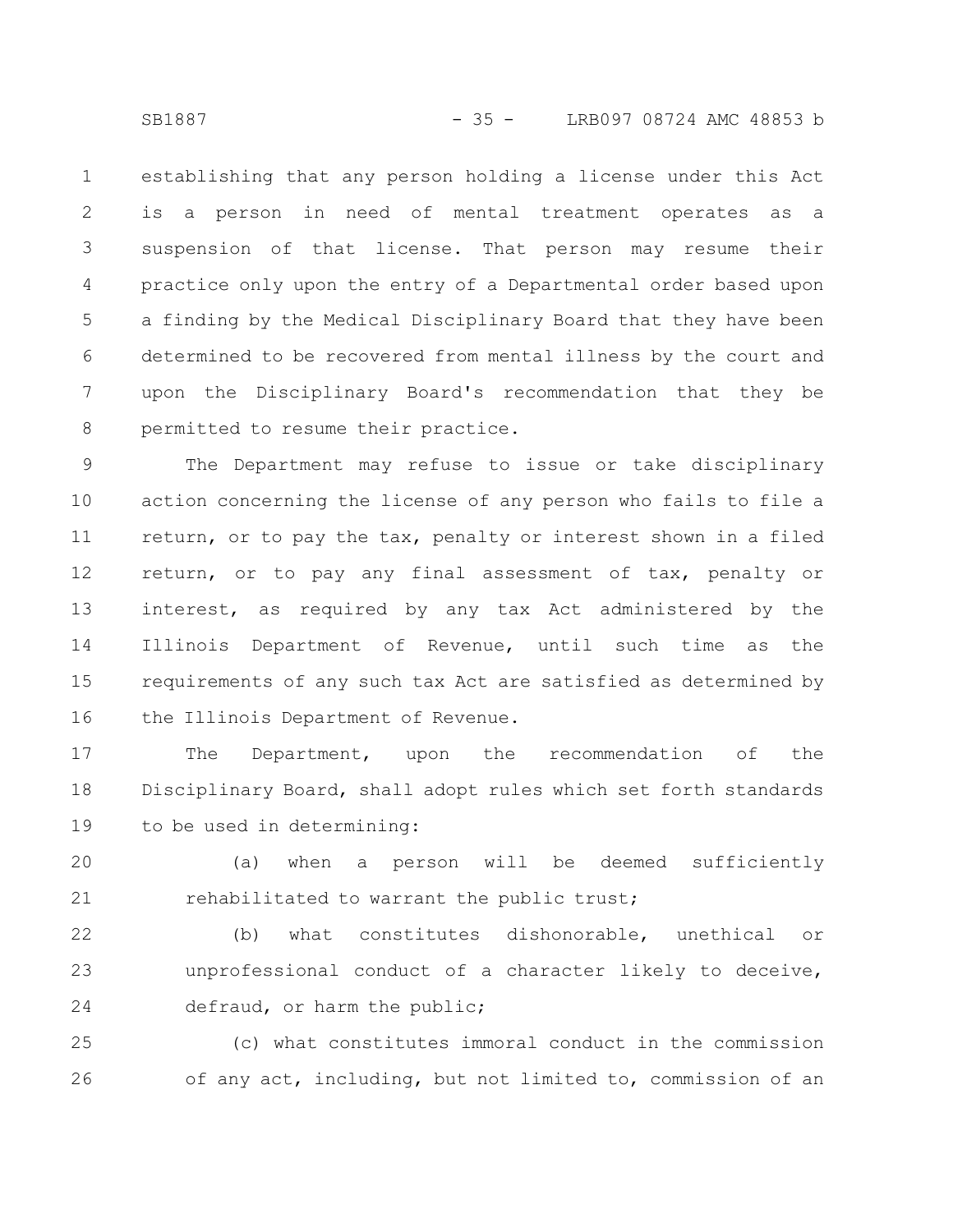act of sexual misconduct related to the licensee's practice; and 1 2

(d) what constitutes gross negligence in the practice of medicine. 3 4

However, no such rule shall be admissible into evidence in any civil action except for review of a licensing or other disciplinary action under this Act. 5 6 7

In enforcing this Section, the Medical Disciplinary Board, upon a showing of a possible violation, may compel any individual licensed to practice under this Act, or who has applied for licensure or a permit pursuant to this Act, to submit to a mental or physical examination, or both, as required by and at the expense of the Department. The examining physician or physicians shall be those specifically designated by the Disciplinary Board. The Medical Disciplinary Board or the Department may order the examining physician to present testimony concerning this mental or physical examination of the licensee or applicant. No information shall be excluded by reason of any common law or statutory privilege relating to communication between the licensee or applicant and the examining physician. The individual to be examined may have, at his or her own expense, another physician of his or her choice present during all aspects of the examination. Failure of any individual to submit to mental or physical examination, when directed, shall be grounds for suspension of his or her license until such time as the individual submits to the examination if 8 9 10 11 12 13 14 15 16 17 18 19 20 21 22 23 24 25 26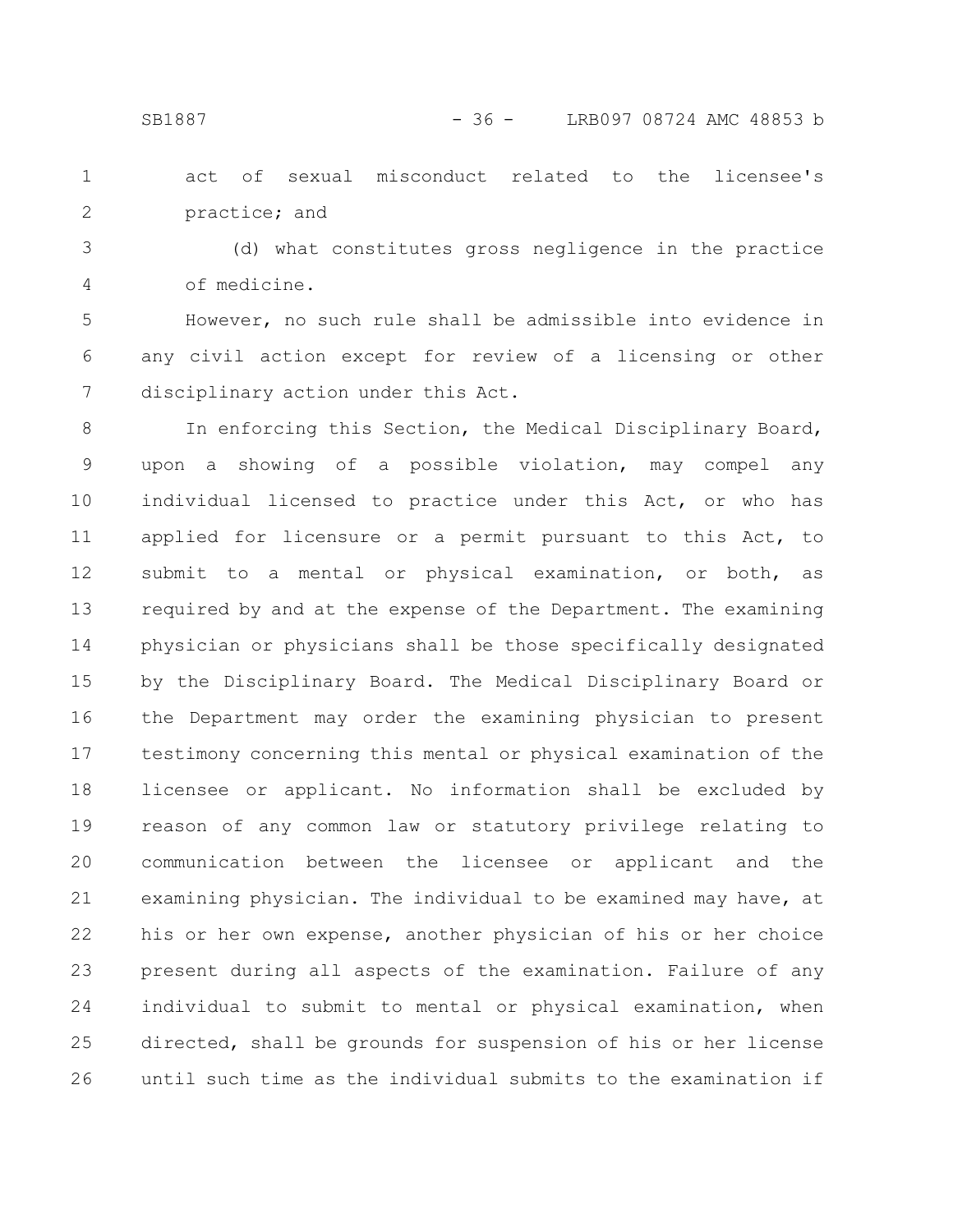the Disciplinary Board finds, after notice and hearing, that the refusal to submit to the examination was without reasonable cause. If the Disciplinary Board finds a physician unable to practice because of the reasons set forth in this Section, the Disciplinary Board shall require such physician to submit to care, counseling, or treatment by physicians approved or designated by the Disciplinary Board, as a condition for continued, reinstated, or renewed licensure to practice. Any physician, whose license was granted pursuant to Sections 9, 17, or 19 of this Act, or, continued, reinstated, renewed, disciplined or supervised, subject to such terms, conditions or restrictions who shall fail to comply with such terms, conditions or restrictions, or to complete a required program of care, counseling, or treatment, as determined by the Chief Medical Coordinator or Deputy Medical Coordinators, shall be referred to the Secretary for a determination as to whether the licensee shall have their license suspended immediately, pending a hearing by the Disciplinary Board. In instances in which the Secretary immediately suspends a license under this Section, a hearing upon such person's license must be convened by the Disciplinary Board within 15 days after such suspension and completed without appreciable delay. The Disciplinary Board shall have the authority to review the subject physician's record of treatment and counseling regarding the impairment, to the extent permitted by applicable federal statutes and regulations safeguarding the confidentiality of 1 2 3 4 5 6 7 8 9 10 11 12 13 14 15 16 17 18 19 20 21 22 23 24 25 26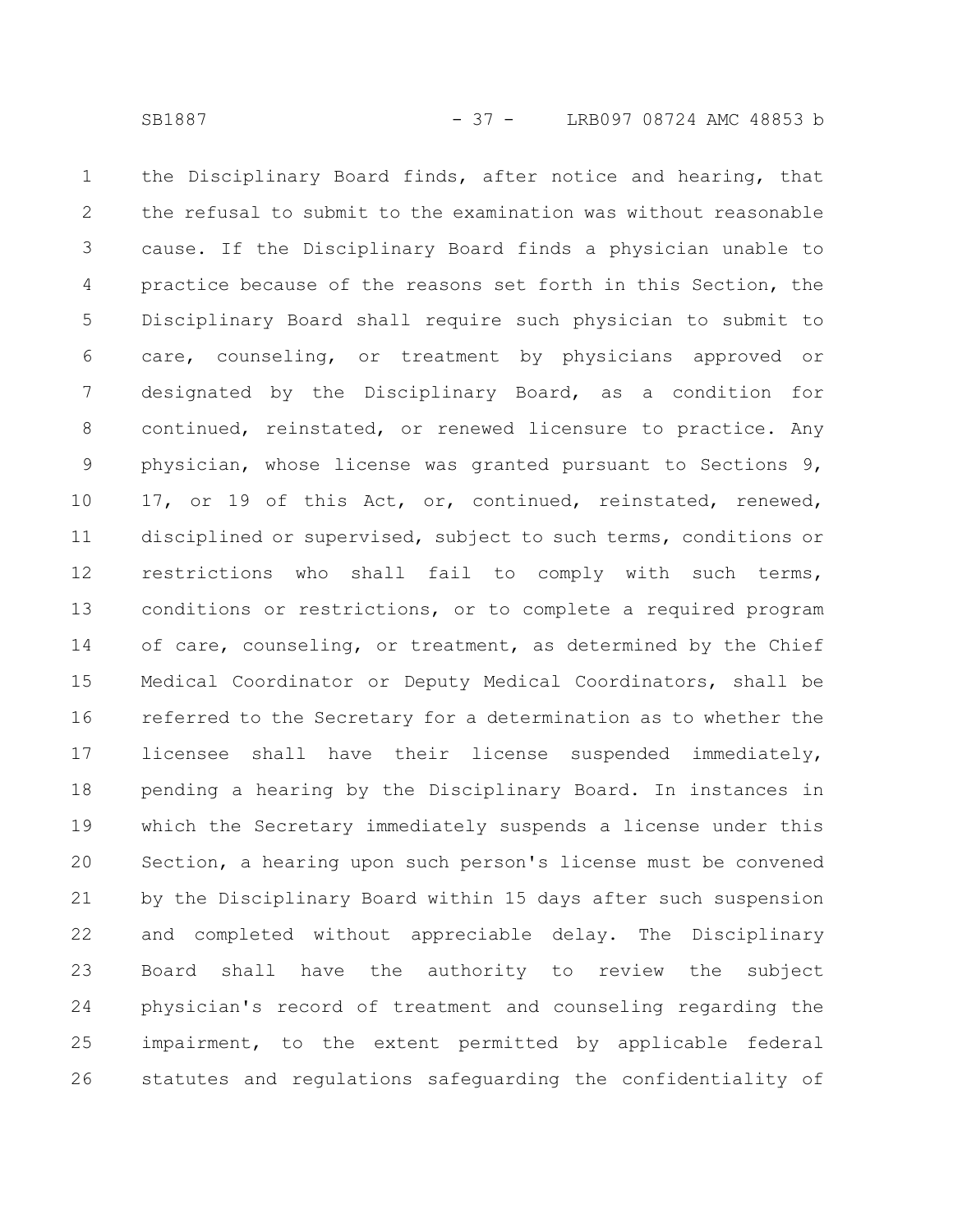medical records. 1

An individual licensed under this Act, affected under this Section, shall be afforded an opportunity to demonstrate to the Disciplinary Board that they can resume practice in compliance with acceptable and prevailing standards under the provisions of their license. 2 3 4 5 6

The Department may promulgate rules for the imposition of fines in disciplinary cases, not to exceed \$10,000 for each violation of this Act. Fines may be imposed in conjunction with other forms of disciplinary action, but shall not be the exclusive disposition of any disciplinary action arising out of conduct resulting in death or injury to a patient. Any funds collected from such fines shall be deposited in the Medical Disciplinary Fund. 7 8 9 10 11 12 13 14

(B) The Department shall revoke the license or visiting permit of any person issued under this Act to practice medicine or to treat human ailments without the use of drugs and without operative surgery, who has been convicted a second time of committing any felony under the Illinois Controlled Substances Act or the Methamphetamine Control and Community Protection Act, or who has been convicted a second time of committing a Class 1 felony under Sections 8A-3 and 8A-6 of the Illinois Public Aid Code. A person whose license or visiting permit is revoked under this subsection B of Section 22 of this Act shall be prohibited from practicing medicine or treating human ailments without the use of drugs and without operative 15 16 17 18 19 20 21 22 23 24 25 26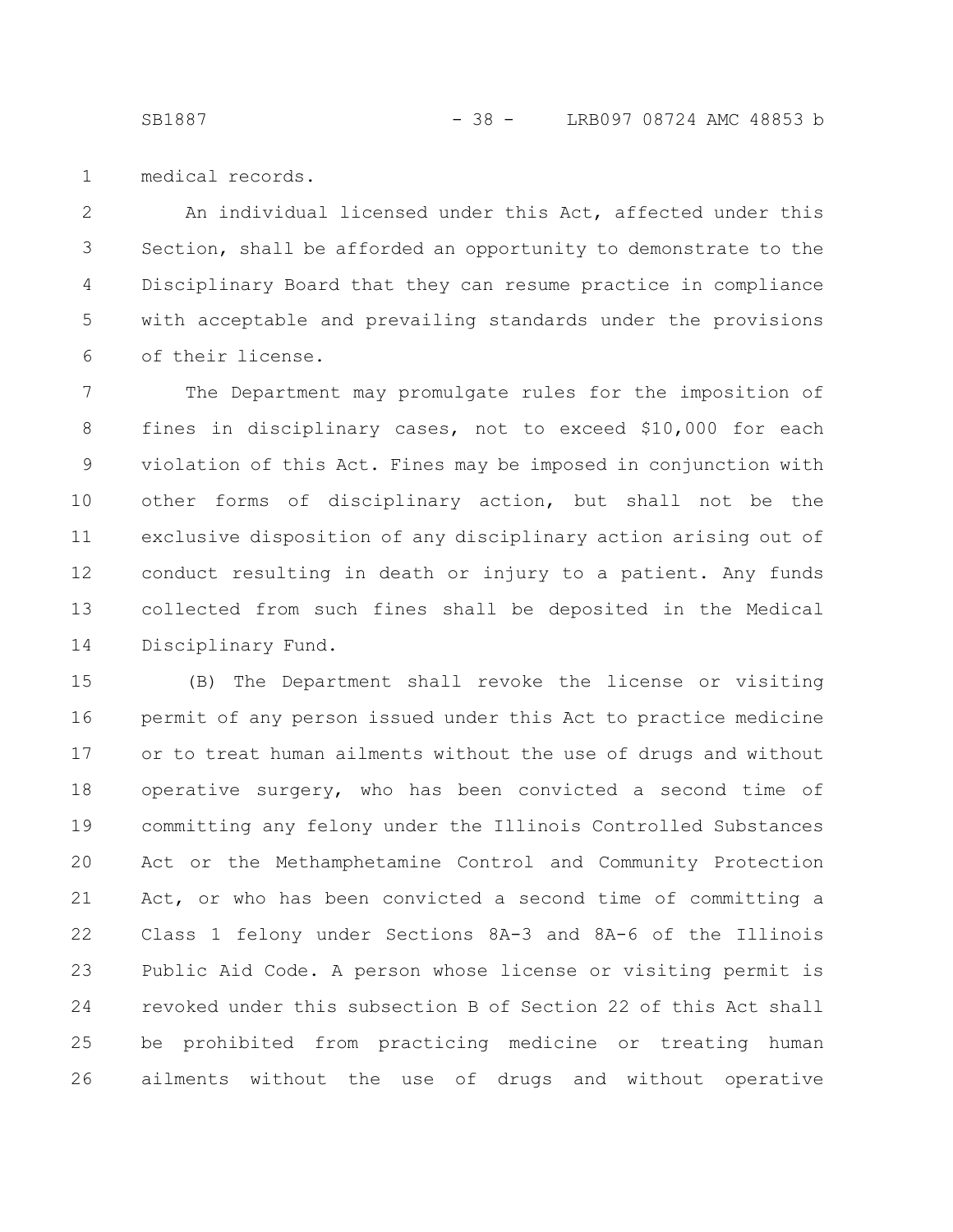SB1887 - 39 - LRB097 08724 AMC 48853 b

surgery. 1

(C) The Medical Disciplinary Board shall recommend to the Department civil penalties and any other appropriate discipline in disciplinary cases when the Board finds that a physician willfully performed an abortion with actual knowledge that the person upon whom the abortion has been performed is a minor or an incompetent person without notice as required under the Parental Notice of Abortion Act of 1995. Upon the Board's recommendation, the Department shall impose, for the first violation, a civil penalty of \$1,000 and for a second or subsequent violation, a civil penalty of \$5,000. (Source: P.A. 94-566, eff. 9-11-05; 94-677, eff. 8-25-05; 95-331, eff. 8-21-07; 96-608, eff. 8-24-09; 96-1000, eff.  $7 - 2 - 10.$ 2 3 4 5 6 7 8 9 10 11 12 13

14

(225 ILCS 60/23) (from Ch. 111, par. 4400-23) 15

(Section scheduled to be repealed on November 30, 2011) Sec. 23. Reports relating to professional conduct and capacity. 16 17 18

(A) Entities required to report. 19

(1) Health care institutions. The chief administrator or executive officer of any health care institution licensed by the Illinois Department of Public Health shall report to the Disciplinary Board when any person's clinical privileges are terminated or are restricted based on a final determination, in accordance with that institution's 20 21 22 23 24 25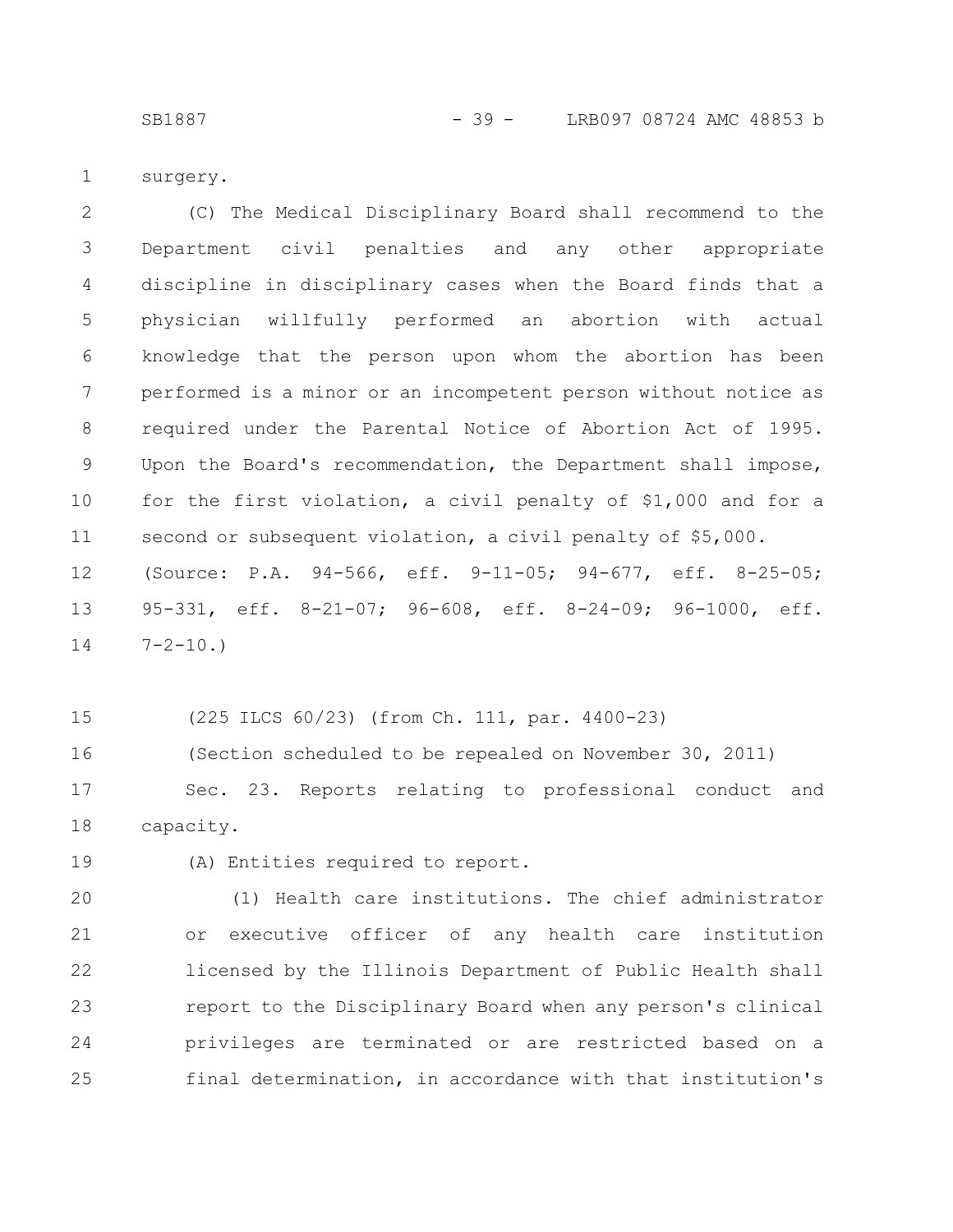by-laws or rules and regulations, that a person has either committed an act or acts which may directly threaten patient care, and not of an administrative nature, or that a person may be mentally or physically disabled in such a manner as to endanger patients under that person's care. Such officer also shall report if a person accepts voluntary termination or restriction of clinical privileges in lieu of formal action based upon conduct related directly to patient care and not of an administrative nature, or in lieu of formal action seeking to determine whether a person may be mentally or physically disabled in such a manner as to endanger patients under that person's care. The Medical Disciplinary Board shall, by rule, provide for the reporting to it of all instances in which a person, licensed under this Act, who is impaired by reason of age, drug or alcohol abuse or physical or mental impairment, is under supervision and, where appropriate, is in a program of rehabilitation. Such reports shall be strictly confidential and may be reviewed and considered only by the members of the Disciplinary Board, or by authorized staff as provided by rules of the Disciplinary Board. Provisions shall be made for the periodic report of the status of any such person not less than twice annually in order that the Disciplinary Board shall have current information upon which to determine the status of any such person. Such initial and periodic 1 2 3 4 5 6 7 8 9 10 11 12 13 14 15 16 17 18 19 20 21 22 23 24 25 26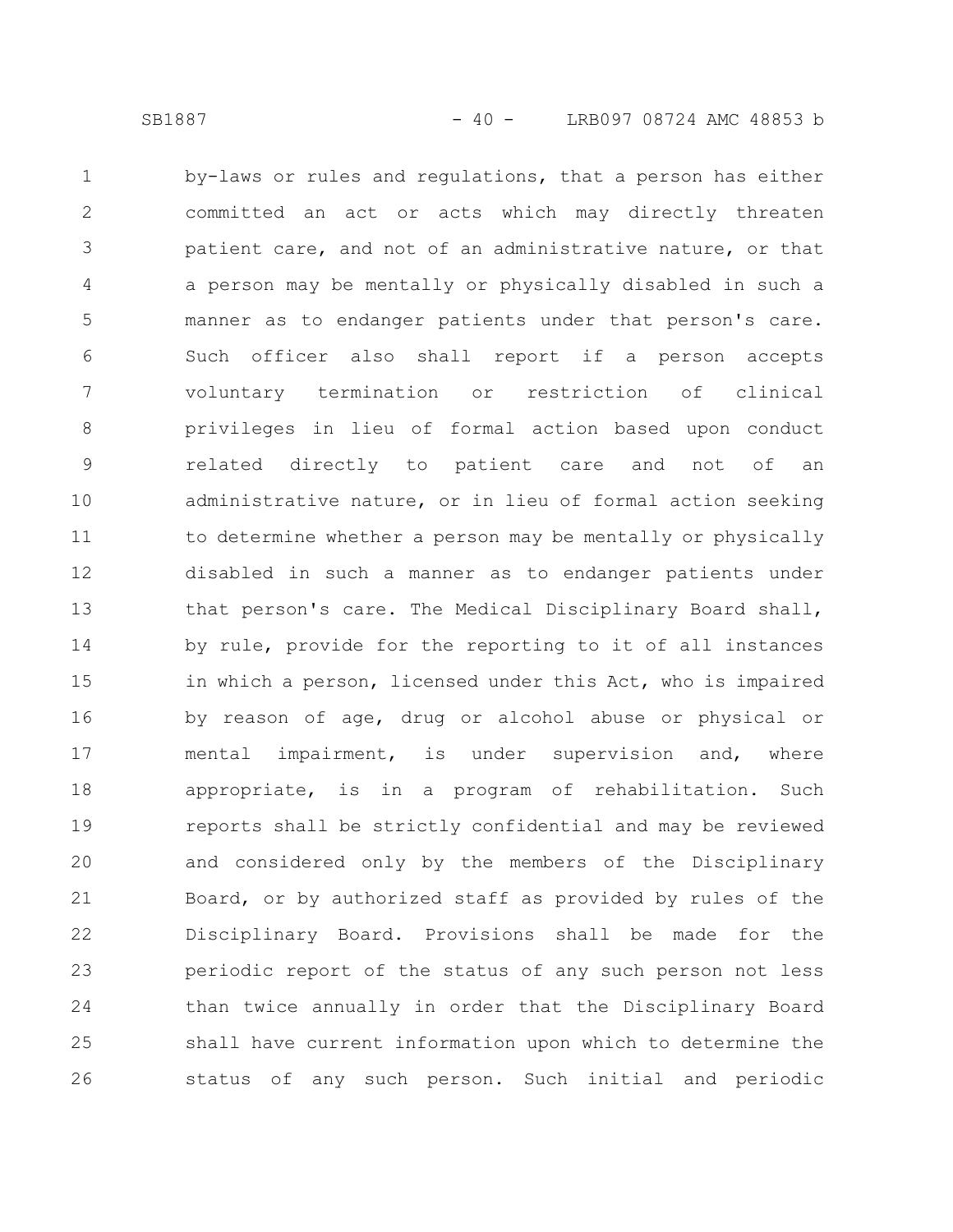reports of impaired physicians shall not be considered records within the meaning of The State Records Act and shall be disposed of, following a determination by the Disciplinary Board that such reports are no longer required, in a manner and at such time as the Disciplinary Board shall determine by rule. The filing of such reports shall be construed as the filing of a report for purposes of subsection (C) of this Section. 1 2 3 4 5 6 7 8

(2) Professional associations. The President or chief executive officer of any association or society, of persons licensed under this Act, operating within this State shall report to the Disciplinary Board when the association or society renders a final determination that a person has committed unprofessional conduct related directly to patient care or that a person may be mentally or physically disabled in such a manner as to endanger patients under that person's care. 9 10 11 12 13 14 15 16 17

(3) Professional liability insurers. Every insurance company which offers policies of professional liability insurance to persons licensed under this Act, or any other entity which seeks to indemnify the professional liability of a person licensed under this Act, shall report to the Disciplinary Board the settlement of any claim or cause of action, or final judgment rendered in any cause of action, which alleged negligence in the furnishing of medical care by such licensed person when such settlement or final 18 19 20 21 22 23 24 25 26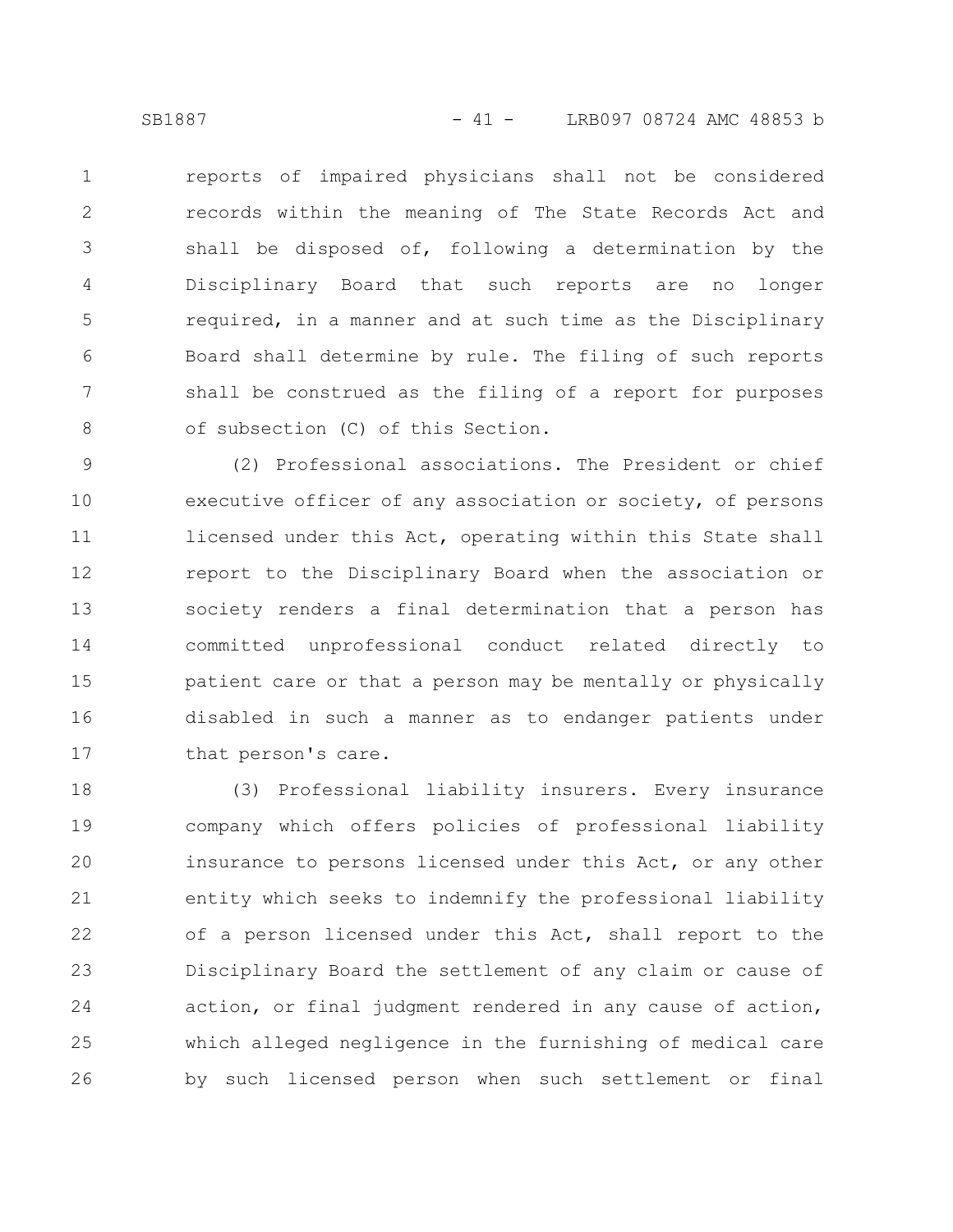1

judgment is in favor of the plaintiff.

(4) State's Attorneys. The State's Attorney of each county shall report to the Disciplinary Board all instances in which a person licensed under this Act is convicted or otherwise found guilty of the commission of any felony. The State's Attorney of each county may report to the Disciplinary Board through a verified complaint any instance in which the State's Attorney believes that a physician has willfully violated the notice requirements of the Parental Notice of Abortion Act of 1995. 2 3 4 5 6 7 8 9 10

(5) State agencies. All agencies, boards, commissions, departments, or other instrumentalities of the government of the State of Illinois shall report to the Disciplinary Board any instance arising in connection with the operations of such agency, including the administration of any law by such agency, in which a person licensed under this Act has either committed an act or acts which may be a violation of this Act or which may constitute unprofessional conduct related directly to patient care or which indicates that a person licensed under this Act may be mentally or physically disabled in such a manner as to endanger patients under that person's care. 11 12 13 14 15 16 17 18 19 20 21 22

(B) Mandatory reporting. All reports required by items (34), (35), and (36) of subsection (A) of Section 22 and by Section 23 shall be submitted to the Disciplinary Board in a timely fashion. The reports shall be filed in writing within 60 23 24 25 26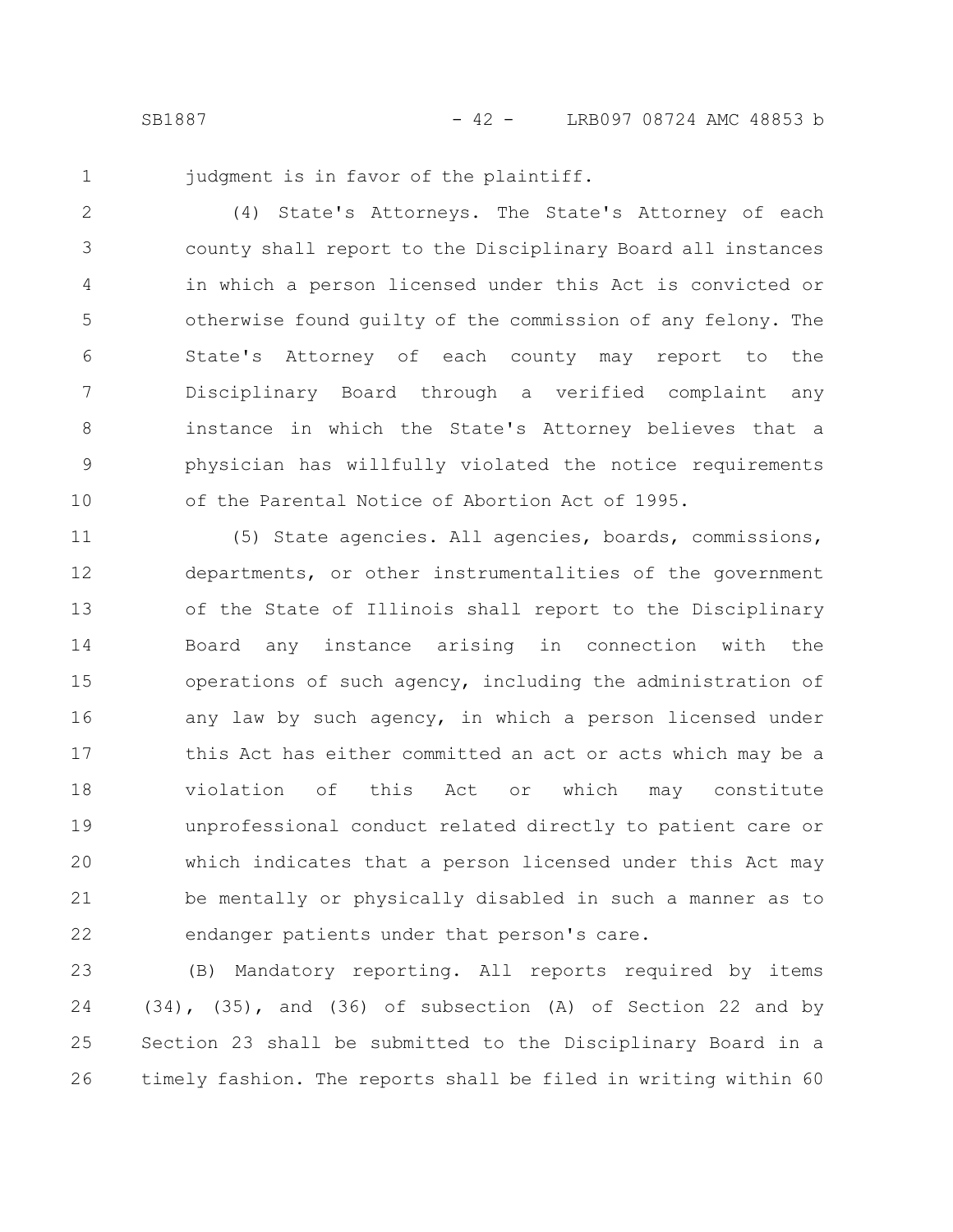- days after a determination that a report is required under this Act. All reports shall contain the following information: 1 2
- 3 4

(1) The name, address and telephone number of the person making the report.

(2) The name, address and telephone number of the person who is the subject of the report. 5 6

(3) The name and date of birth of any patient or patients whose treatment is a subject of the report, if available, or other means of identification if such information is not available, identification of the hospital or other healthcare facility where the care at issue in the report was rendered, provided, however, no medical records may be revealed. 7 8 9 10 11 12 13

(4) A brief description of the facts which gave rise to the issuance of the report, including the dates of any occurrences deemed to necessitate the filing of the report. 14 15 16

(5) If court action is involved, the identity of the court in which the action is filed, along with the docket number and date of filing of the action. 17 18 19

(6) Any further pertinent information which the reporting party deems to be an aid in the evaluation of the report. 20 21 22

The Disciplinary Board or Department may also exercise the power under Section 38 of this Act to subpoena copies of hospital or medical records in mandatory report cases alleging death or permanent bodily injury. Appropriate rules shall be 23 24 25 26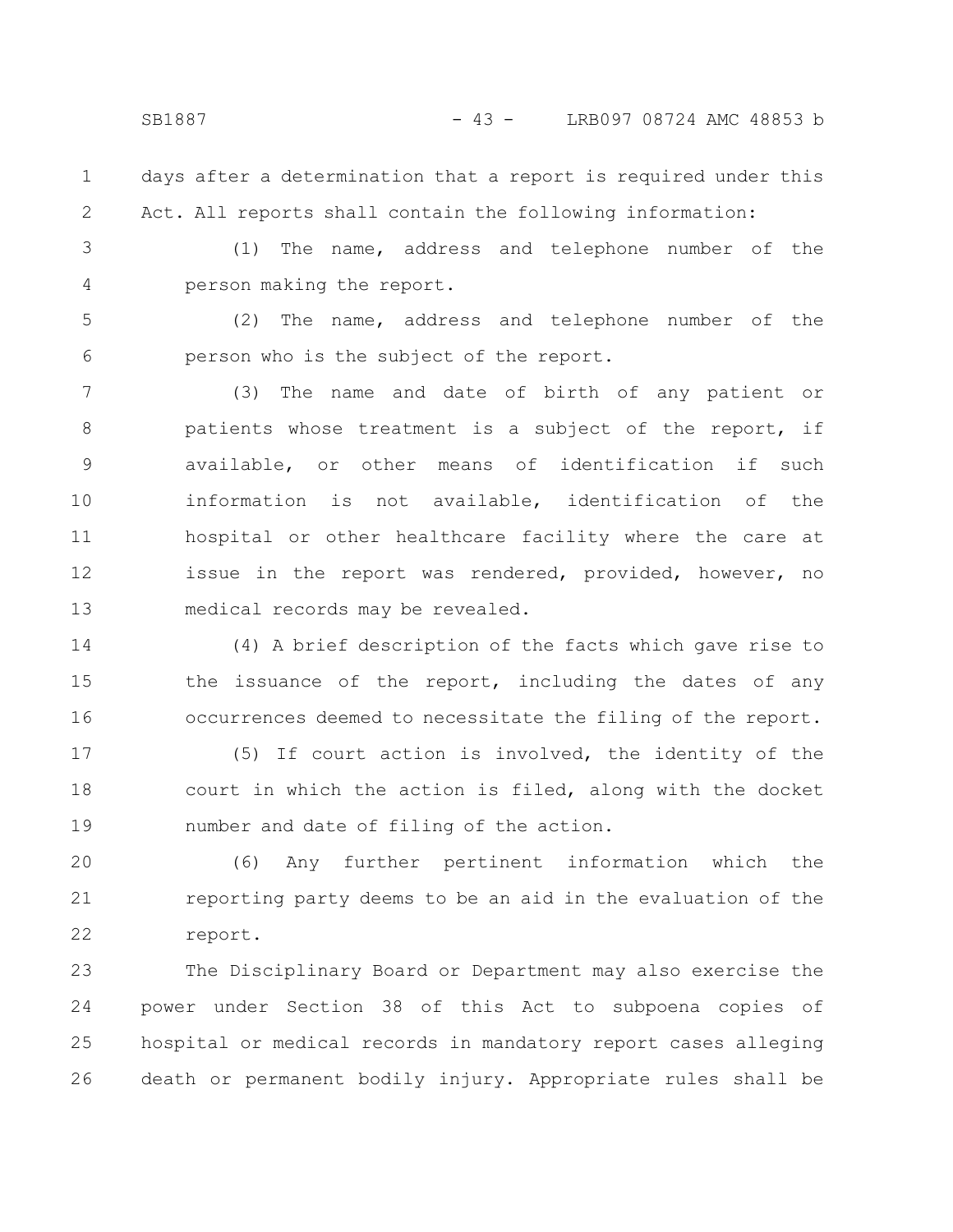adopted by the Department with the approval of the Disciplinary Board. 1 2

When the Department has received written reports concerning incidents required to be reported in items (34), (35), and (36) of subsection (A) of Section 22, the licensee's failure to report the incident to the Department under those items shall not be the sole grounds for disciplinary action. 3 4 5 6 7

Nothing contained in this Section shall act to in any way, waive or modify the confidentiality of medical reports and committee reports to the extent provided by law. Any information reported or disclosed shall be kept for the confidential use of the Disciplinary Board, the Medical Coordinators, the Disciplinary Board's attorneys, the medical investigative staff, and authorized clerical staff, as provided in this Act, and shall be afforded the same status as is provided information concerning medical studies in Part 21 of Article VIII of the Code of Civil Procedure, except that the Department may disclose information and documents to a federal, State, or local law enforcement agency pursuant to a subpoena in an ongoing criminal investigation or to a health care licensing body of this State or another state or jurisdiction pursuant to an official request made by that licensing body. Furthermore, information and documents disclosed to a federal, State, or local law enforcement agency may be used by that agency only for the investigation and prosecution of a criminal offense, or, in the case of disclosure to a health care 8 9 10 11 12 13 14 15 16 17 18 19 20 21 22 23 24 25 26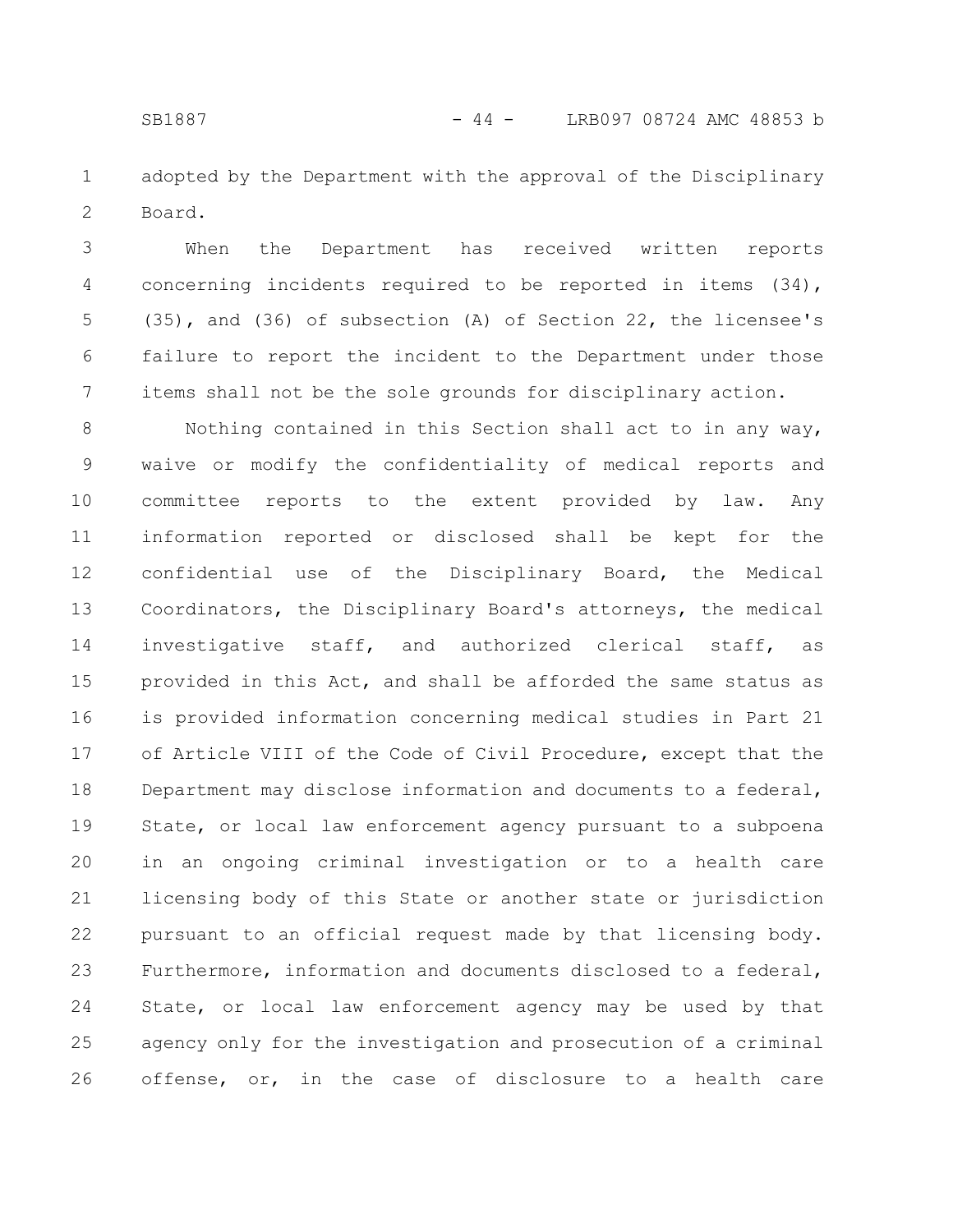licensing body, only for investigations and disciplinary action proceedings with regard to a license. Information and documents disclosed to the Department of Public Health may be used by that Department only for investigation and disciplinary action regarding the license of a health care institution licensed by the Department of Public Health. 1 2 3 4 5 6

(C) Immunity from prosecution. Any individual or organization acting in good faith, and not in a wilful and wanton manner, in complying with this Act by providing any report or other information to the Disciplinary Board or a peer review committee, or assisting in the investigation or preparation of such information, or by voluntarily reporting to the Disciplinary Board or a peer review committee information regarding alleged errors or negligence by a person licensed under this Act, or by participating in proceedings of the Disciplinary Board or a peer review committee, or by serving as a member of the Disciplinary Board or a peer review committee, shall not, as a result of such actions, be subject to criminal prosecution or civil damages. 7 8 9 10 11 12 13 14 15 16 17 18 19

(D) Indemnification. Members of the Disciplinary Board, the Medical Coordinators, the Disciplinary Board's attorneys, the medical investigative staff, physicians retained under contract to assist and advise the medical coordinators in the investigation, and authorized clerical staff shall be indemnified by the State for any actions occurring within the scope of services on the Disciplinary Board, done in good faith 20 21 22 23 24 25 26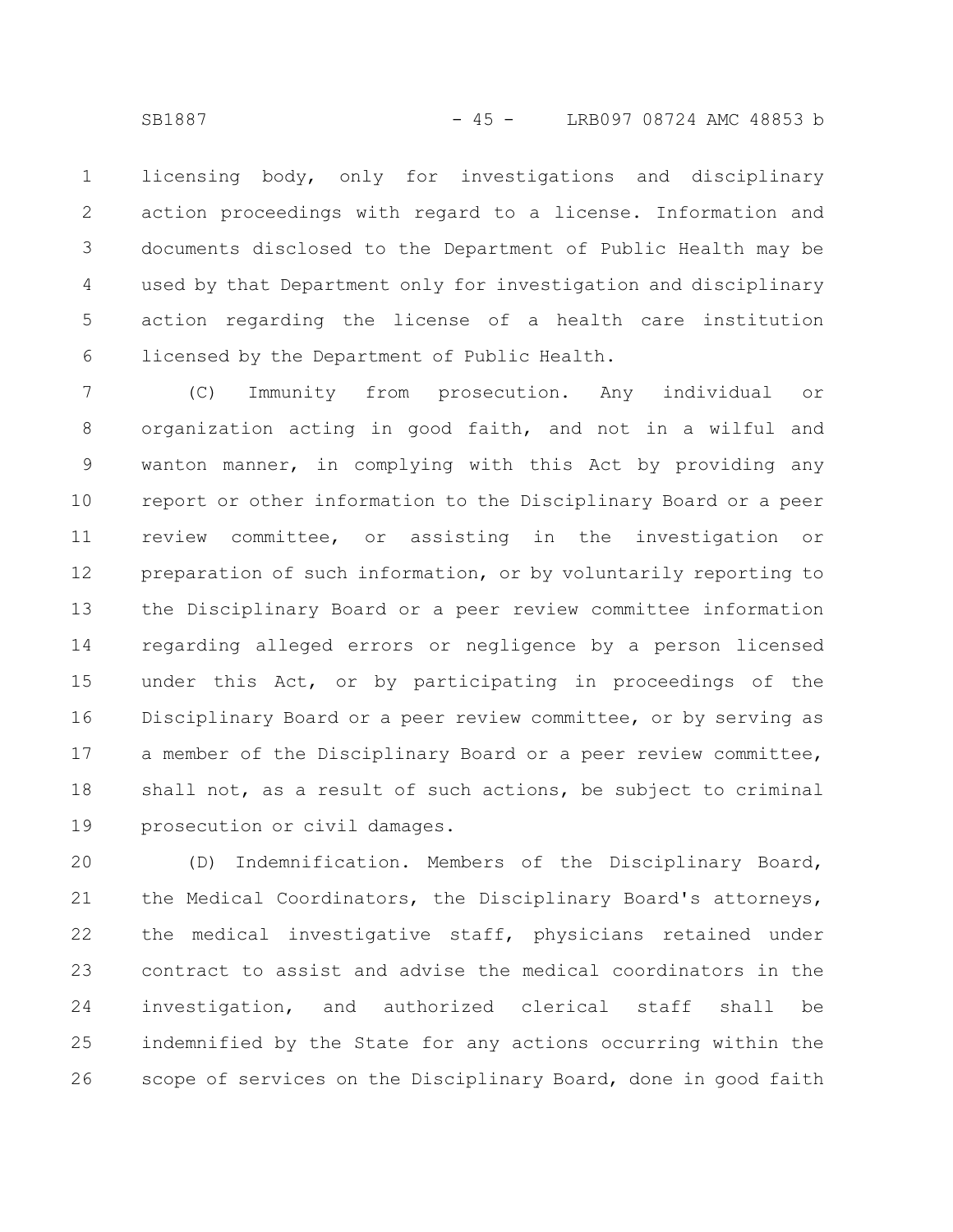and not wilful and wanton in nature. The Attorney General shall defend all such actions unless he or she determines either that there would be a conflict of interest in such representation or that the actions complained of were not in good faith or were wilful and wanton. 1 2 3 4 5

Should the Attorney General decline representation, the member shall have the right to employ counsel of his or her choice, whose fees shall be provided by the State, after approval by the Attorney General, unless there is a determination by a court that the member's actions were not in good faith or were wilful and wanton. 6 7 8 9 10 11

The member must notify the Attorney General within 7 days of receipt of notice of the initiation of any action involving services of the Disciplinary Board. Failure to so notify the Attorney General shall constitute an absolute waiver of the right to a defense and indemnification. 12 13 14 15 16

The Attorney General shall determine within 7 days after receiving such notice, whether he or she will undertake to represent the member. 17 18 19

(E) Deliberations of Disciplinary Board. Upon the receipt of any report called for by this Act, other than those reports of impaired persons licensed under this Act required pursuant to the rules of the Disciplinary Board, the Disciplinary Board shall notify in writing, by certified mail, the person who is the subject of the report. Such notification shall be made within 30 days of receipt by the Disciplinary Board of the 20 21 22 23 24 25 26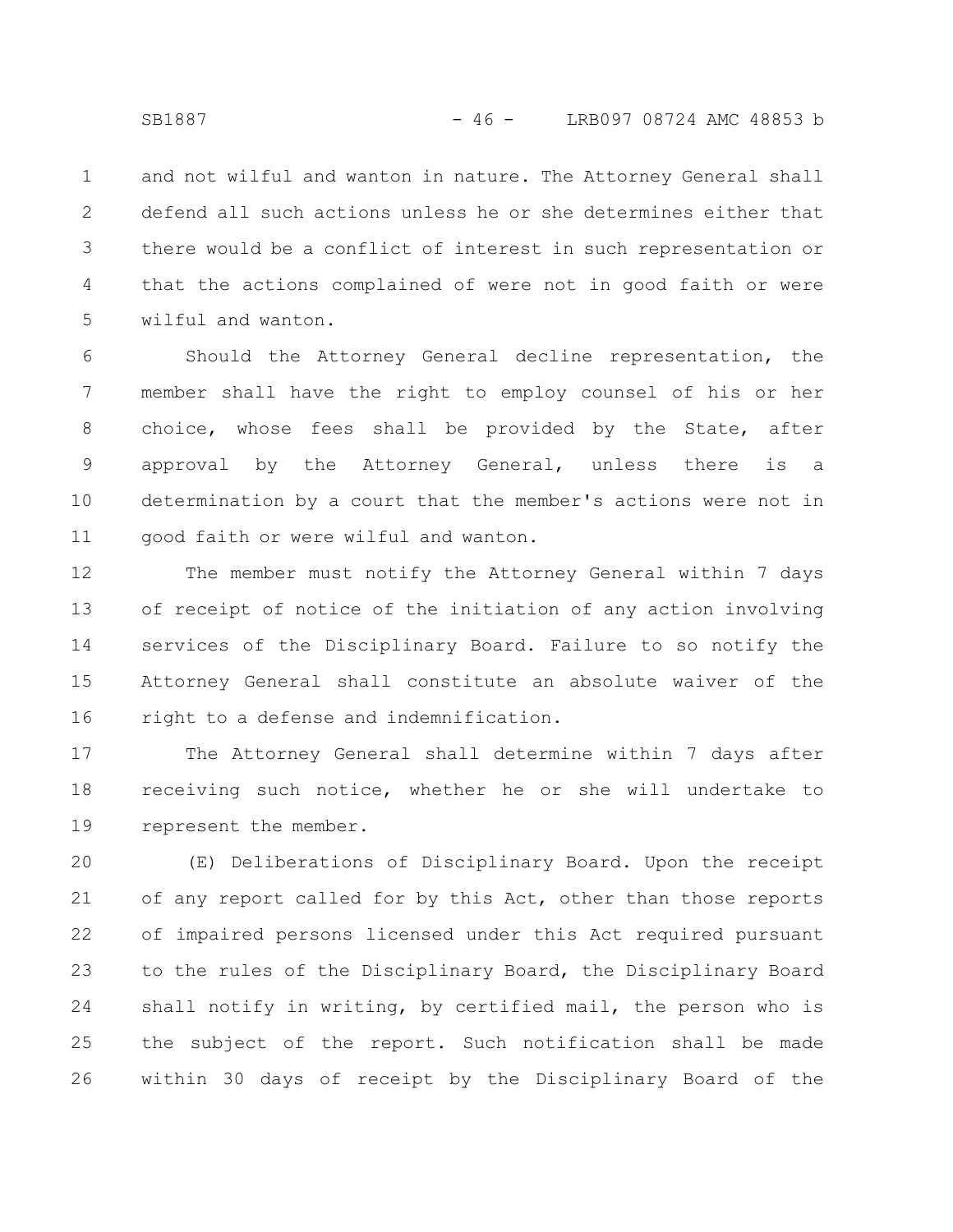SB1887 - 47 - LRB097 08724 AMC 48853 b

report. 1

The notification shall include a written notice setting forth the person's right to examine the report. Included in such notification shall be the address at which the file is maintained, the name of the custodian of the reports, and the telephone number at which the custodian may be reached. The person who is the subject of the report shall submit a written statement responding, clarifying, adding to, or proposing the amending of the report previously filed. The person who is the subject of the report shall also submit with the written statement any medical records related to the report. The statement and accompanying medical records shall become a permanent part of the file and must be received by the Disciplinary Board no more than 30 days after the date on which the person was notified by the Disciplinary Board of the existence of the original report. 2 3 4 5 6 7 8 9 10 11 12 13 14 15 16

The Disciplinary Board shall review all reports received by it, together with any supporting information and responding statements submitted by persons who are the subject of reports. The review by the Disciplinary Board shall be in a timely manner but in no event, shall the Disciplinary Board's initial review of the material contained in each disciplinary file be less than 61 days nor more than 180 days after the receipt of the initial report by the Disciplinary Board. 17 18 19 20 21 22 23 24

When the Disciplinary Board makes its initial review of the materials contained within its disciplinary files, the 25 26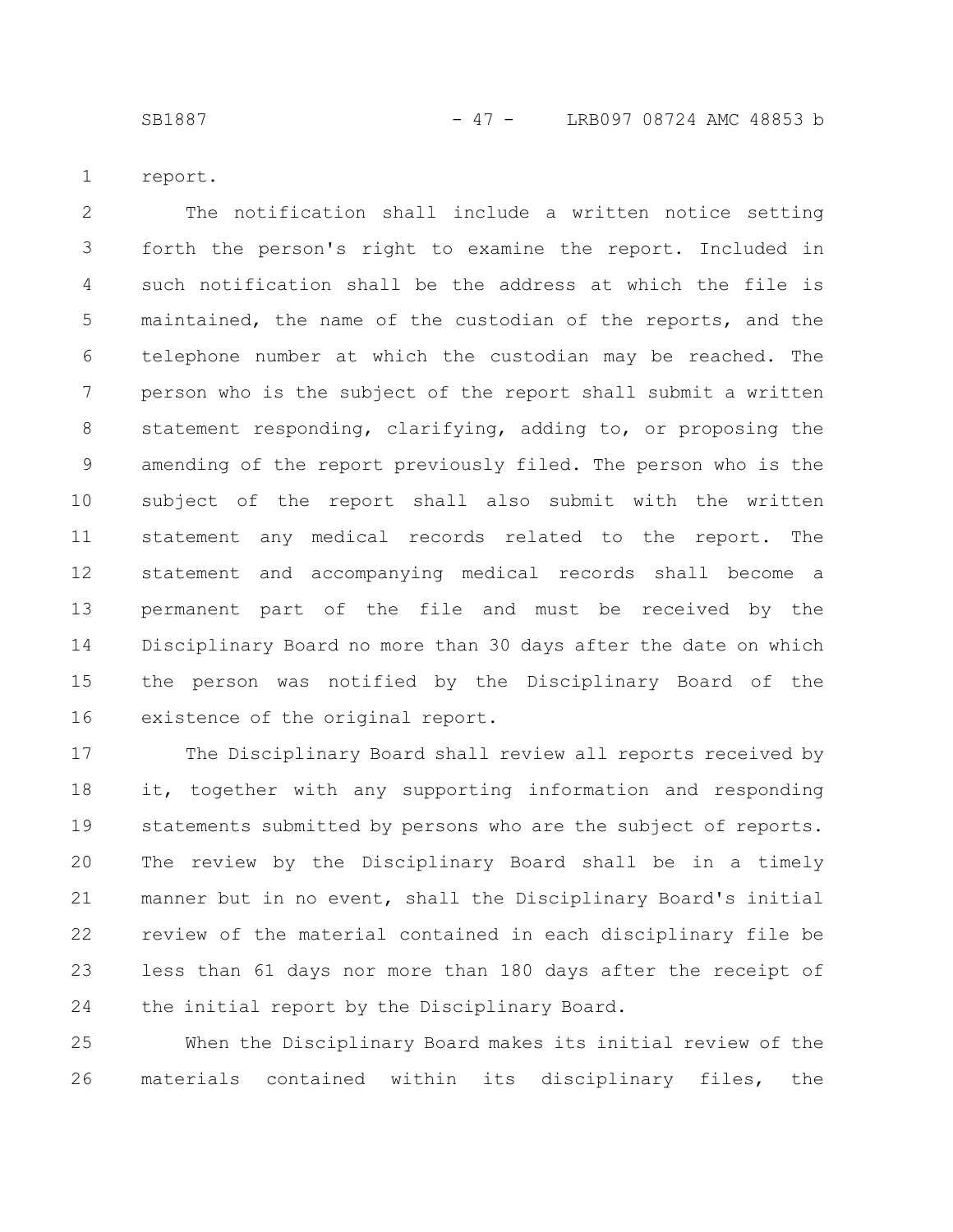Disciplinary Board shall, in writing, make a determination as to whether there are sufficient facts to warrant further investigation or action. Failure to make such determination within the time provided shall be deemed to be a determination that there are not sufficient facts to warrant further investigation or action. 1 2 3 4 5 6

Should the Disciplinary Board find that there are not sufficient facts to warrant further investigation, or action, the report shall be accepted for filing and the matter shall be deemed closed and so reported to the Secretary. The Secretary shall then have 30 days to accept the Medical Disciplinary Board's decision or request further investigation. The Secretary shall inform the Board in writing of the decision to request further investigation, including the specific reasons for the decision. The individual or entity filing the original report or complaint and the person who is the subject of the report or complaint shall be notified in writing by the Secretary of any final action on their report or complaint. 7 8 9 10 11 12 13 14 15 16 17 18

(F) Summary reports. The Disciplinary Board shall prepare, on a timely basis, but in no event less than once every other month, a summary report of final actions taken upon disciplinary files maintained by the Disciplinary Board. The summary reports shall be made available to the public upon request and payment of the fees set by the Department. This publication may be made available to the public on the Department's Internet website. 19 20 21 22 23 24 25 26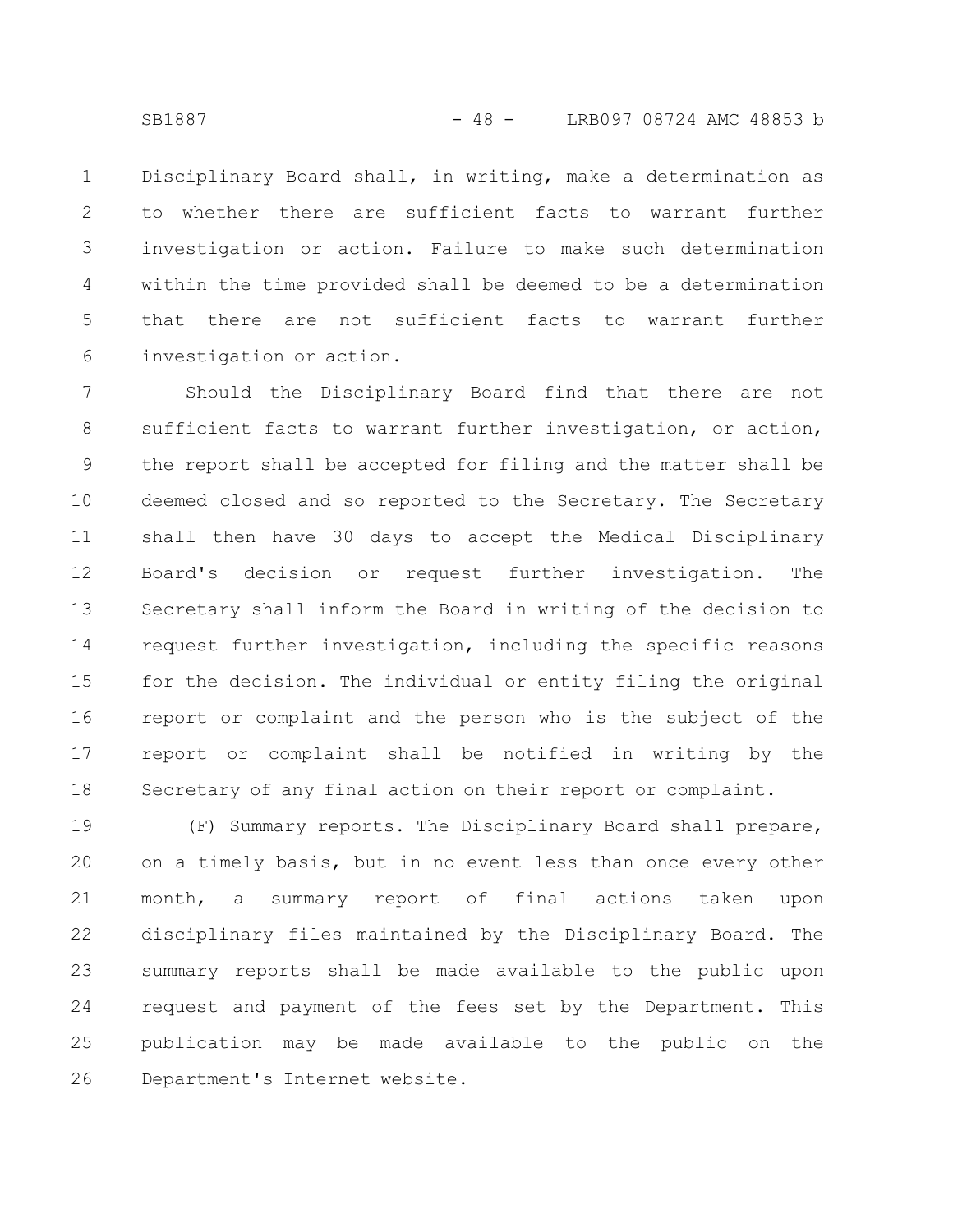(G) Any violation of this Section shall be a Class A misdemeanor. 1 2

(H) If any such person violates the provisions of this Section an action may be brought in the name of the People of the State of Illinois, through the Attorney General of the State of Illinois, for an order enjoining such violation or for an order enforcing compliance with this Section. Upon filing of a verified petition in such court, the court may issue a temporary restraining order without notice or bond and may preliminarily or permanently enjoin such violation, and if it is established that such person has violated or is violating the injunction, the court may punish the offender for contempt of court. Proceedings under this paragraph shall be in addition to, and not in lieu of, all other remedies and penalties provided for by this Section. 3 4 5 6 7 8 9 10 11 12 13 14 15

(Source: P.A. 94-677, eff. 8-25-05; 95-639, eff. 10-5-07; 96-1372, eff. 7-29-10.) 16 17

(225 ILCS 60/24) (from Ch. 111, par. 4400-24) 18

(Section scheduled to be repealed on November 30, 2011) 19

Sec. 24. Report of violations; medical associations. Any physician licensed under this Act, the Illinois State Medical Society, the Illinois Association of Osteopathic Physicians and Surgeons, the Illinois Chiropractic Society, the Illinois Prairie State Chiropractic Association, or any component societies of any of these 4 groups, and any other person, may 20 21 22 23 24 25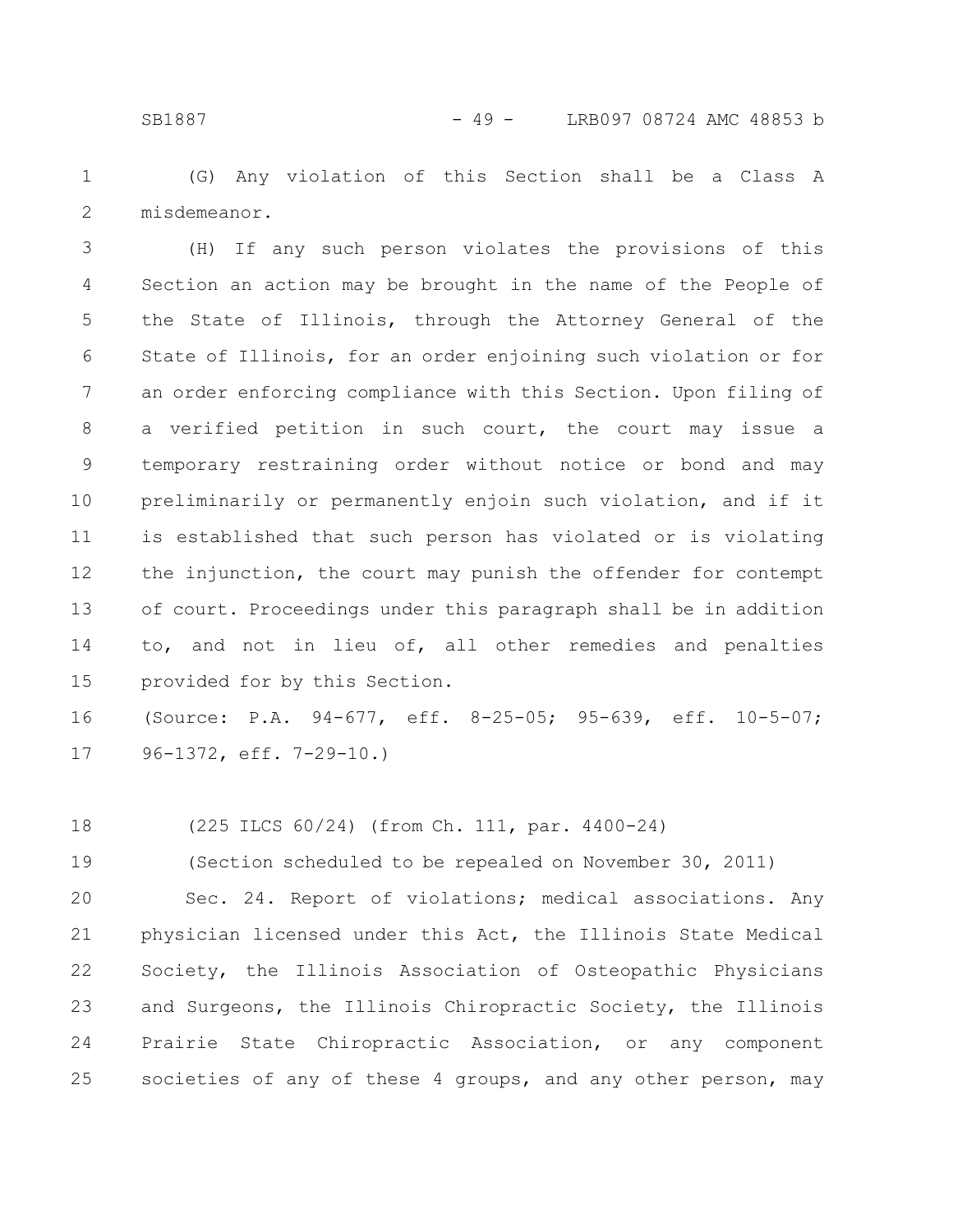report to the Disciplinary Board any information the physician, association, society, or person may have that appears to show that a physician is or may be in violation of any of the provisions of Section 22 of this Act. 1 2 3 4

The Department may enter into agreements with the Illinois State Medical Society, the Illinois Association of Osteopathic Physicians and Surgeons, the Illinois Prairie State Chiropractic Association, or the Illinois Chiropractic Society to allow these organizations to assist the Disciplinary Board in the review of alleged violations of this Act. Subject to the approval of the Department, any organization party to such an agreement may subcontract with other individuals or organizations to assist in review. 5 6 7 8 9 10 11 12 13

Any physician, association, society, or person participating in good faith in the making of a report under this Act or participating in or assisting with an investigation or review under this Act shall have immunity from any civil, criminal, or other liability that might result by reason of those actions. 14 15 16 17 18 19

The medical information in the custody of an entity under contract with the Department participating in an investigation or review shall be privileged and confidential to the same extent as are information and reports under the provisions of Part 21 of Article VIII of the Code of Civil Procedure. 20 21 22 23 24

Upon request by the Department after a mandatory report has been filed with the Department, an attorney for any party 25 26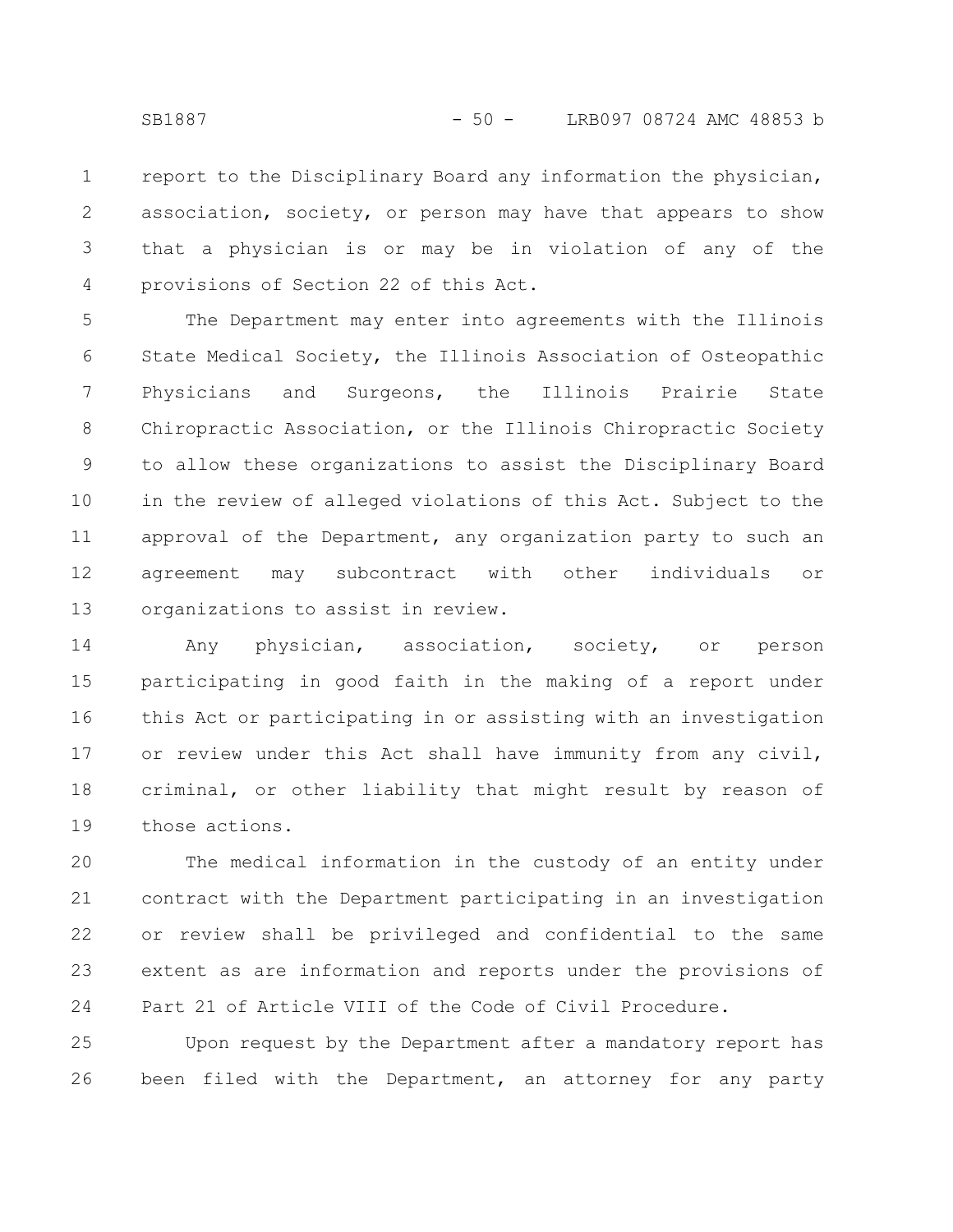seeking to recover damages for injuries or death by reason of medical, hospital, or other healing art malpractice shall provide patient records related to the physician involved in the disciplinary proceeding to the Department within 30 days of the Department's request for use by the Department in any disciplinary matter under this Act. An attorney who provides patient records to the Department in accordance with this requirement shall not be deemed to have violated any attorney-client privilege. Notwithstanding any other provision of law, consent by a patient shall not be required for the provision of patient records in accordance with this requirement. 1 2 3 4 5 6 7 8 9 10 11 12

For the purpose of any civil or criminal proceedings, the good faith of any physician, association, society or person shall be presumed. The Disciplinary Board may request the Illinois State Medical Society, the Illinois Association of Osteopathic Physicians and Surgeons, the Illinois Prairie State Chiropractic Association, or the Illinois Chiropractic Society to assist the Disciplinary Board in preparing for or conducting any medical competency examination as the Board may deem appropriate. 13 14 15 16 17 18 19 20 21

(Source: P.A. 94-677, eff. 8-25-05.) 22

(225 ILCS 60/24.1) 23

(Section scheduled to be repealed on November 30, 2011) 24

Sec. 24.1. Physician profile. 25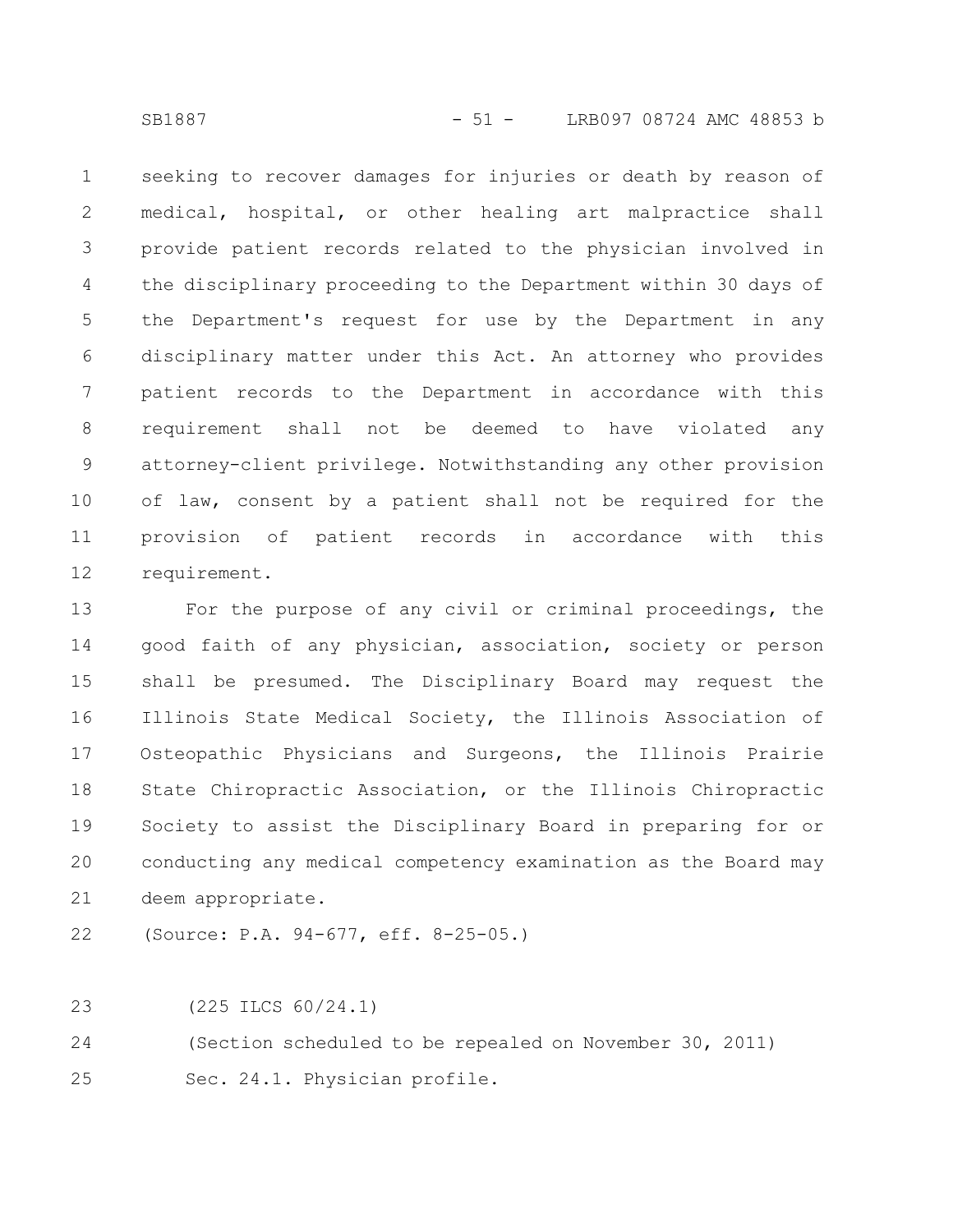(a) This Section may be cited as the Patients' Right to Know Law. 1 2

(b) The Department shall make available to the public a profile of each physician. The Department shall make this information available through an Internet web site and, if requested, in writing. The physician profile shall contain the following information: 3 4 5 6 7

8

(1) the full name of the physician;

(2) a description of any criminal convictions for felonies and Class A misdemeanors, as determined by the Department, within the most recent 5 years. For the purposes of this Section, a person shall be deemed to be convicted of a crime if he or she pleaded guilty or if he was found or adjudged guilty by a court of competent jurisdiction; 9 10 11 12 13 14 15

(3) a description of any final Department disciplinary actions within the most recent 5 years; 16 17

(4) a description of any final disciplinary actions by licensing boards in other states within the most recent 5 years; 18 19 20

(5) a description of revocation or involuntary restriction of hospital privileges for reasons related to competence or character that have been taken by the hospital's governing body or any other official of the hospital after procedural due process has been afforded, or the resignation from or nonrenewal of medical staff 21 22 23 24 25 26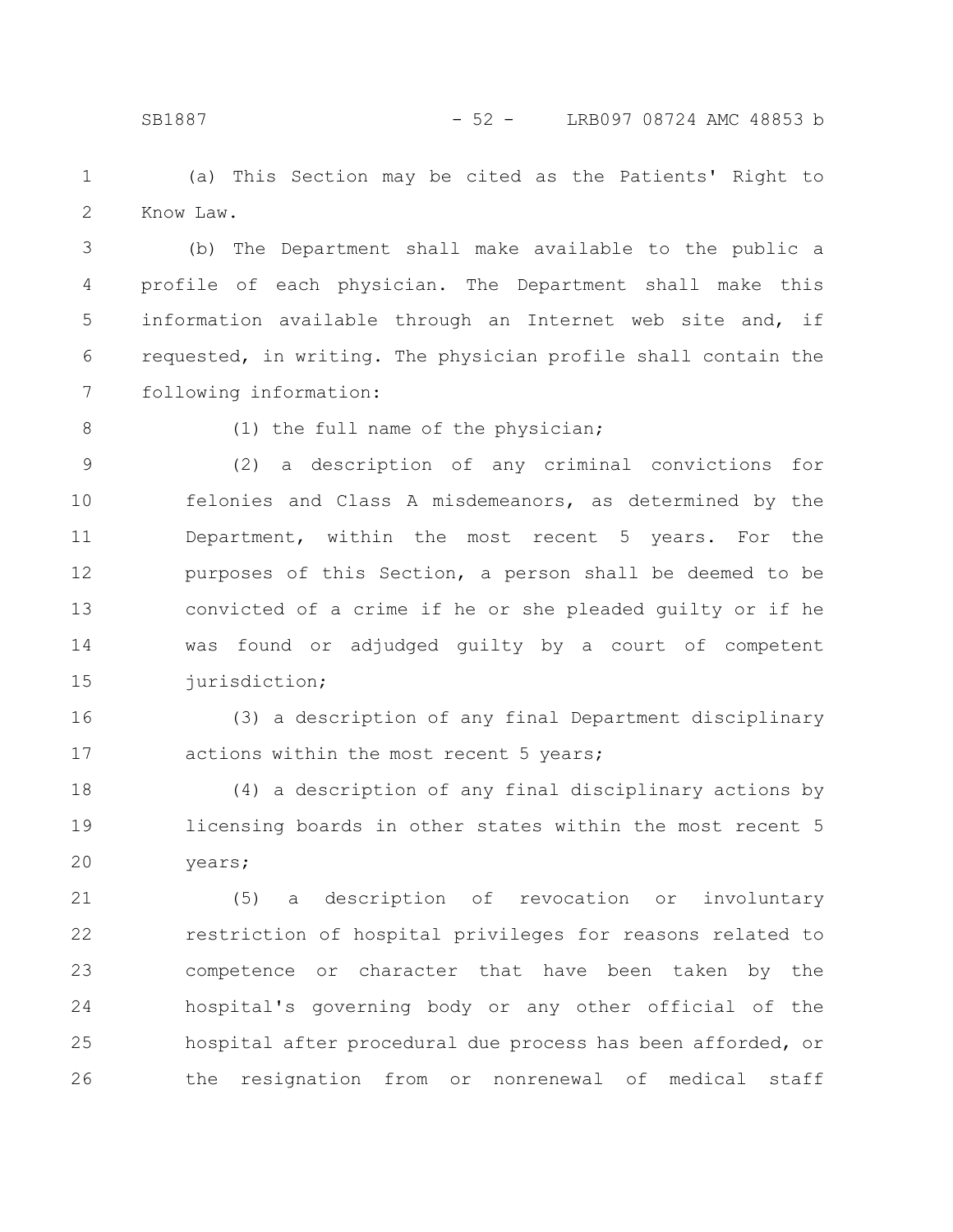1

2

3

4

5

membership or the restriction of privileges at a hospital taken in lieu of or in settlement of a pending disciplinary case related to competence or character in that hospital. Only cases which have occurred within the most recent 5 years shall be disclosed by the Department to the public;

(6) all medical malpractice court judgments and all medical malpractice arbitration awards in which a payment was awarded to a complaining party during the most recent 5 years and all settlements of medical malpractice claims in which a payment was made to a complaining party within the most recent 5 years. A medical malpractice judgment or award that has been appealed shall be identified prominently as "Under Appeal" on the profile within 20 days of formal written notice to the Department. Information concerning all settlements shall be accompanied by the following statement: "Settlement of a claim may occur for a variety of reasons which do not necessarily reflect negatively on the professional competence or conduct of the physician. A payment in settlement of a medical malpractice action or claim should not be construed as creating a presumption that medical malpractice has occurred." Nothing in this subdivision (6) shall be construed to limit or prevent the Disciplinary Board from providing further explanatory information regarding the significance of categories in which settlements are reported. Pending malpractice claims shall not be disclosed by the Department 6 7 8 9 10 11 12 13 14 15 16 17 18 19 20 21 22 23 24 25 26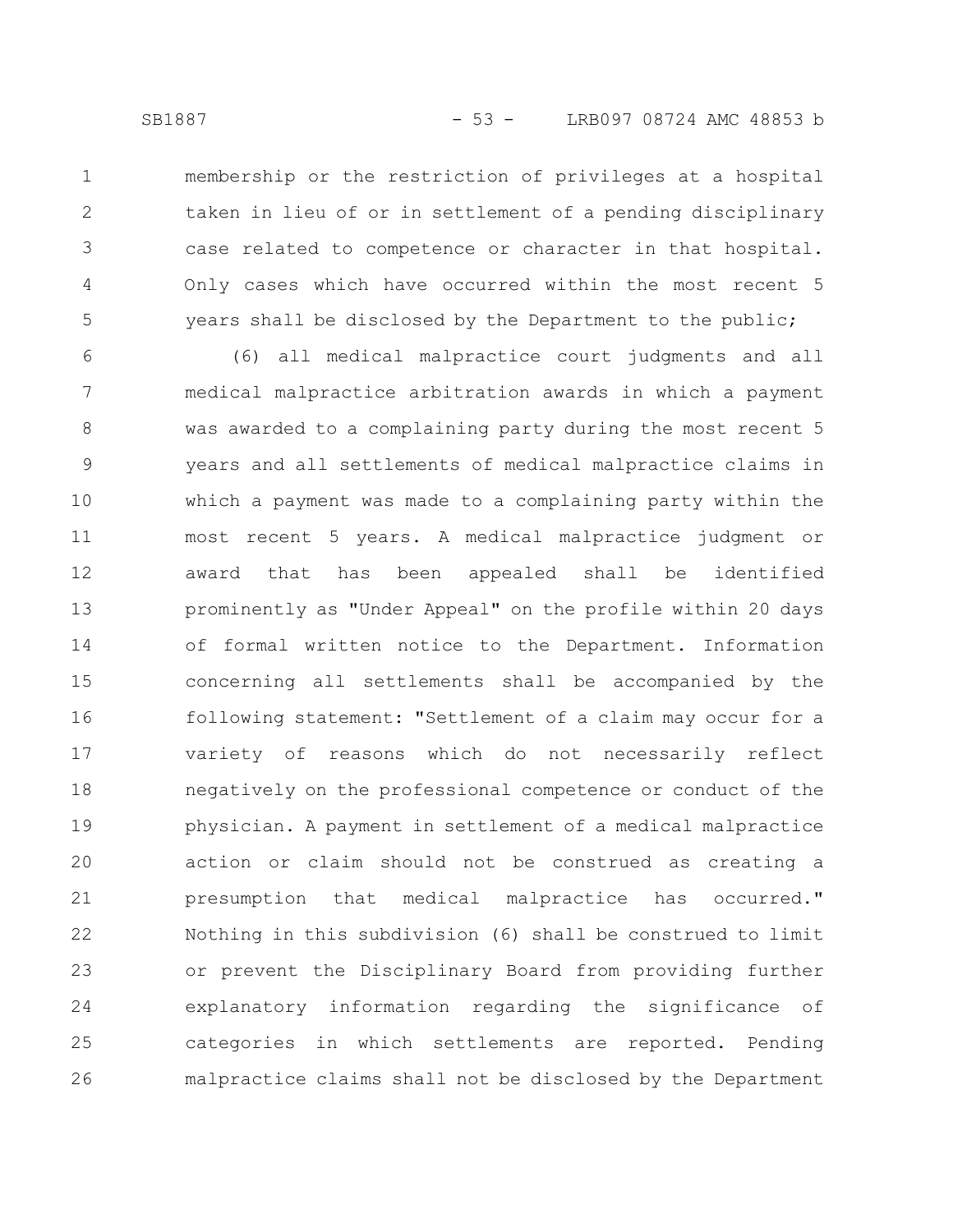to the public. Nothing in this subdivision (6) shall be construed to prevent the Disciplinary Board from investigating and the Department from disciplining a physician on the basis of medical malpractice claims that are pending; 1 2 3 4 5

(7) names of medical schools attended, dates of attendance, and date of graduation; 6 7

8

(8) graduate medical education;

(9) specialty board certification. The toll-free number of the American Board of Medical Specialties shall be included to verify current board certification status; 9 10 11

12

(10) number of years in practice and locations;

(11) names of the hospitals where the physician has privileges; 13 14

(12) appointments to medical school faculties and indication as to whether a physician has a responsibility for graduate medical education within the most recent 5 years; 15 16 17 18

(13) information regarding publications in peer-reviewed medical literature within the most recent 5 years; 19 20 21

(14) information regarding professional or community service activities and awards; 22 23

(15) the location of the physician's primary practice setting; 24 25

26

(16) identification of any translating services that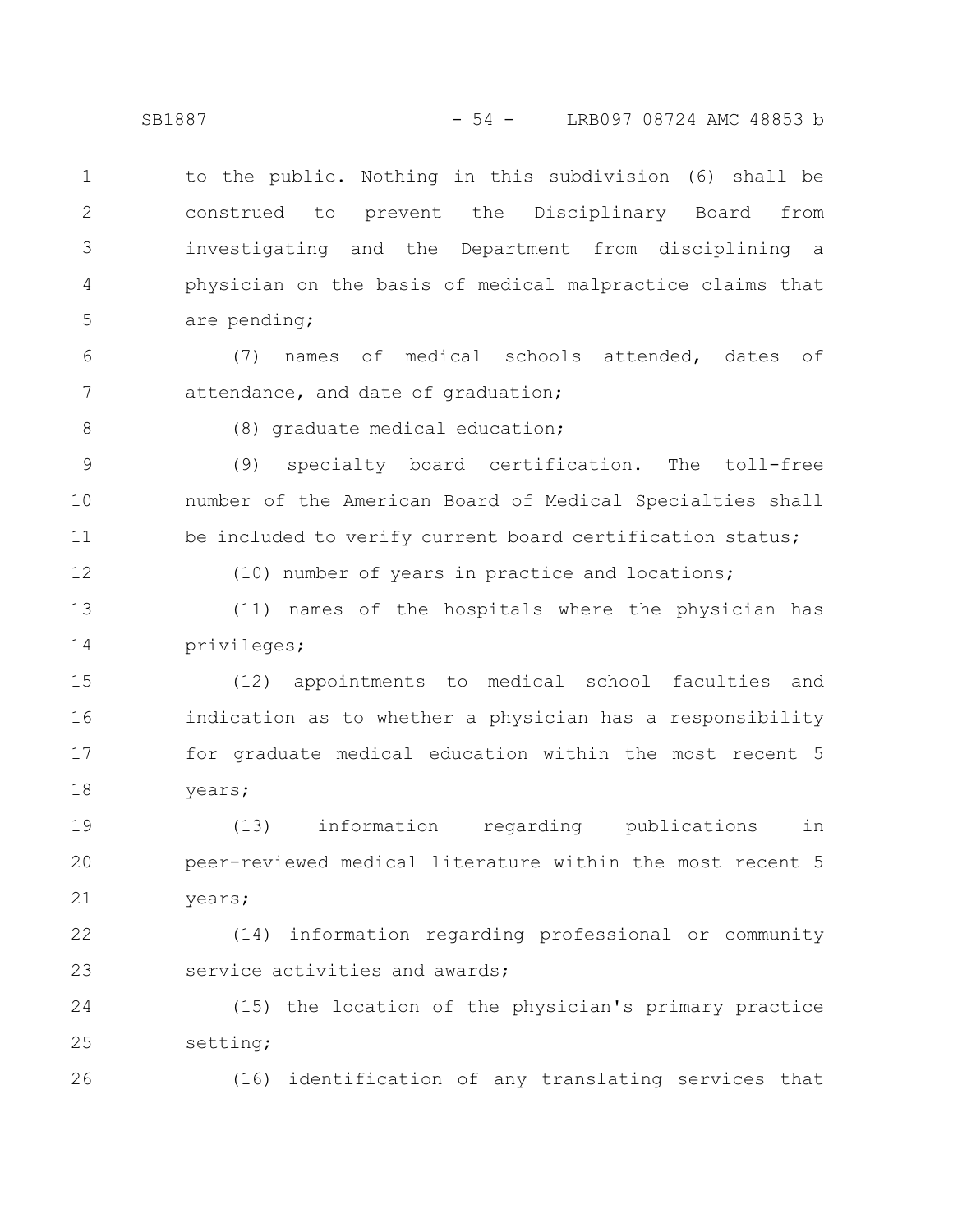may be available at the physician's primary practice location; 1 2

(17) an indication of whether the physician participates in the Medicaid program. 3 4

(c) The Disciplinary Board shall provide individual physicians with a copy of their profiles prior to release to the public. A physician shall be provided 60 days to correct factual inaccuracies that appear in such profile. 5 6 7 8

(d) A physician may elect to have his or her profile omit certain information provided pursuant to subdivisions (12) through (14) of subsection (b) concerning academic appointments and teaching responsibilities, publication in peer-reviewed journals and professional and community service awards. In collecting information for such profiles and in disseminating the same, the Disciplinary Board shall inform physicians that they may choose not to provide such information required pursuant to subdivisions (12) through (14) of subsection (b). 9 10 11 12 13 14 15 16 17 18

(e) The Department shall promulgate such rules as it deems necessary to accomplish the requirements of this Section. 19 20

```
(Source: P.A. 94-677, eff. 8-25-05.)
21
```

```
(225 ILCS 60/36) (from Ch. 111, par. 4400-36)
          (Section scheduled to be repealed on November 30, 2011)
          Sec. 36. Upon the motion of either the Department or the
      Disciplinary Board or upon the verified complaint in writing of
22
23
24
25
```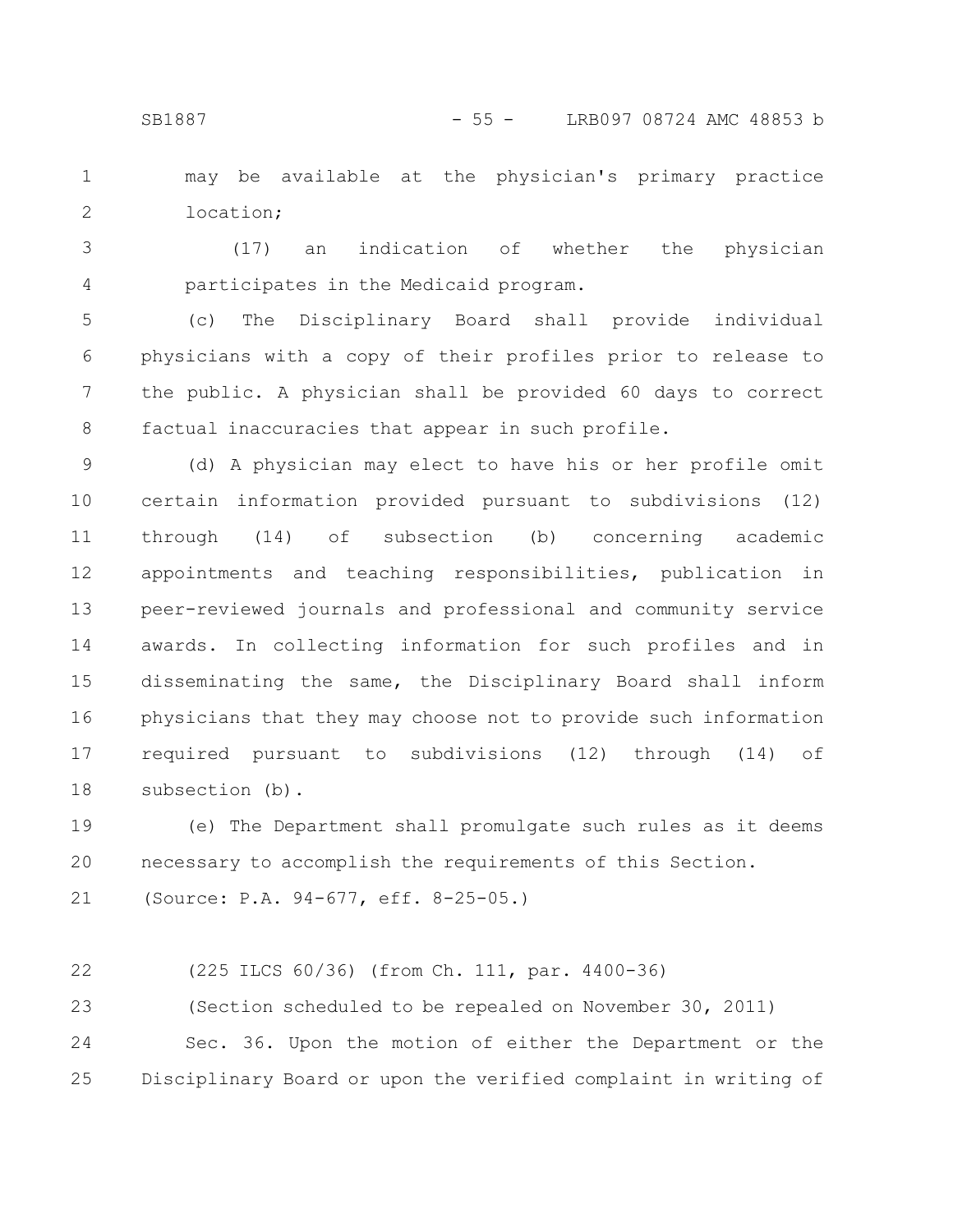any person setting forth facts which, if proven, would constitute grounds for suspension or revocation under Section 22 of this Act, the Department shall investigate the actions of any person, so accused, who holds or represents that they hold a license. Such person is hereinafter called the accused. 1 2 3 4 5

The Department shall, before suspending, revoking, placing on probationary status, or taking any other disciplinary action as the Department may deem proper with regard to any license at least 30 days prior to the date set for the hearing, notify the accused in writing of any charges made and the time and place for a hearing of the charges before the Disciplinary Board, direct them to file their written answer thereto to the Disciplinary Board under oath within 20 days after the service on them of such notice and inform them that if they fail to file such answer default will be taken against them and their license may be suspended, revoked, placed on probationary status, or have other disciplinary action, including limiting the scope, nature or extent of their practice, as the Department may deem proper taken with regard thereto. 6 7 8 9 10 11 12 13 14 15 16 17 18 19

Where a physician has been found, upon complaint and investigation of the Department, and after hearing, to have performed an abortion procedure in a wilful and wanton manner upon a woman who was not pregnant at the time such abortion procedure was performed, the Department shall automatically revoke the license of such physician to practice medicine in Illinois. 20 21 22 23 24 25 26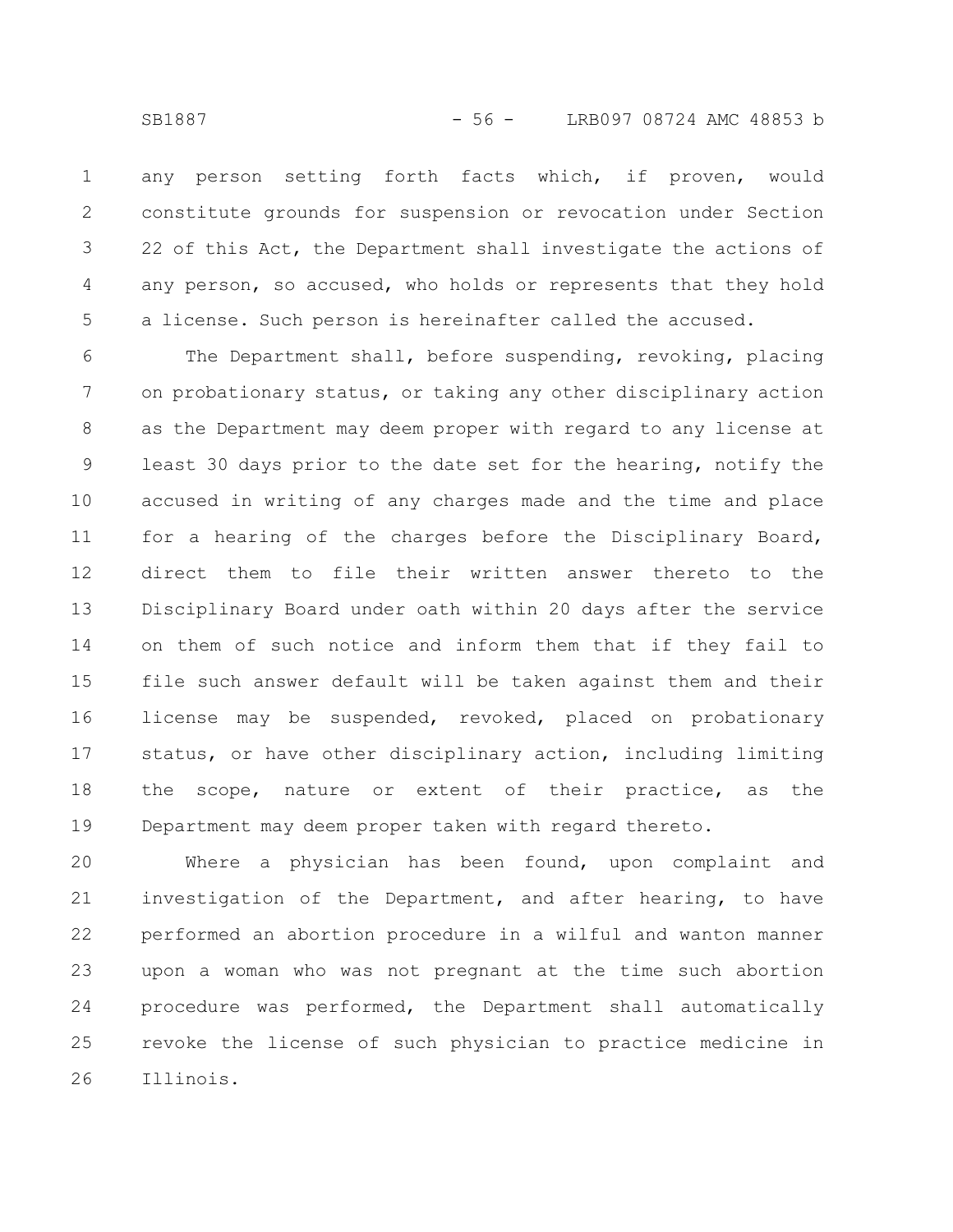SB1887 - 57 - LRB097 08724 AMC 48853 b

Such written notice and any notice in such proceedings thereafter may be served by delivery of the same, personally, to the accused person, or by mailing the same by registered or certified mail to the address last theretofore specified by the accused in their last notification to the Department. 1 2 3 4 5

All information gathered by the Department during its investigation including information subpoenaed under Section 23 or 38 of this Act and the investigative file shall be kept for the confidential use of the Secretary, Disciplinary Board, the Medical Coordinators, persons employed by contract to advise the Medical Coordinator or the Department, the Disciplinary Board's attorneys, the medical investigative staff, and authorized clerical staff, as provided in this Act and shall be afforded the same status as is provided information concerning medical studies in Part 21 of Article VIII of the Code of Civil Procedure, except that the Department may disclose information and documents to a federal, State, or local law enforcement agency pursuant to a subpoena in an ongoing criminal investigation to a health care licensing body of this State or another state or jurisdiction pursuant to an official request made by that licensing body. Furthermore, information and documents disclosed to a federal, State, or local law enforcement agency may be used by that agency only for the investigation and prosecution of a criminal offense or, in the case of disclosure to a health care licensing body, only for investigations and disciplinary action proceedings with 6 7 8 9 10 11 12 13 14 15 16 17 18 19 20 21 22 23 24 25 26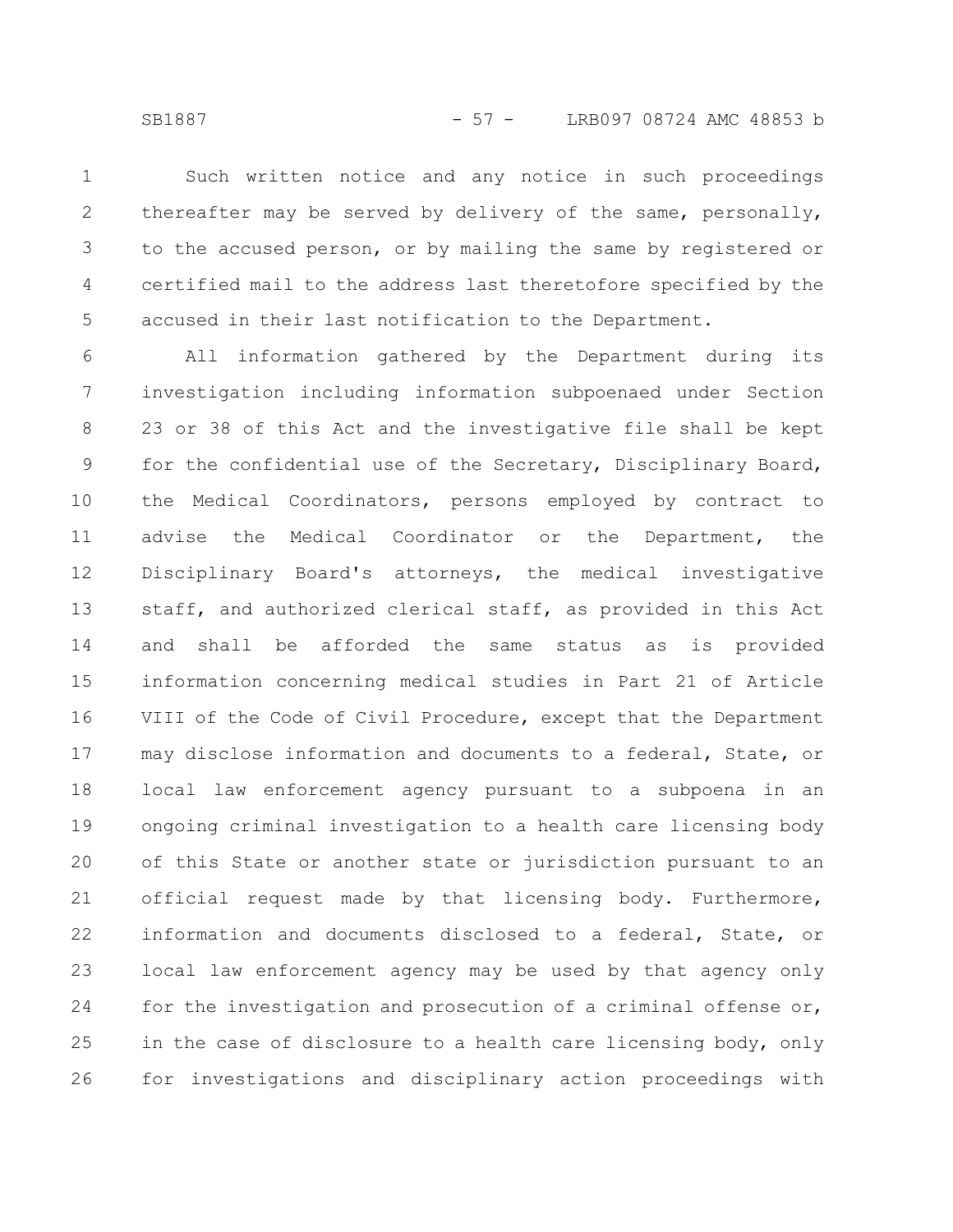SB1887 - 58 - LRB097 08724 AMC 48853 b

regard to a license issued by that licensing body. 1

(Source: P.A. 94-677, eff. 8-25-05; 96-1372, eff. 7-29-10.) 2

Section 15. The Code of Civil Procedure is amended by reenacting and changing Sections 2-622, 2-1704.5, 8-1901, and 8-2501 and by changing Sections 2-1303 and 8-2006 as follows: 3 4 5

(735 ILCS 5/2-622) (from Ch. 110, par. 2-622) 6

Sec. 2-622. Healing art malpractice. 7

(a) In any action, whether in tort, contract or otherwise, in which the plaintiff seeks damages for injuries or death by reason of medical, hospital, or other healing art malpractice, the plaintiff's attorney or the plaintiff, if the plaintiff is proceeding pro se, shall file an affidavit, attached to the original and all copies of the complaint, declaring one of the following: 8 9 10 11 12 13 14

1. That the affiant has consulted and reviewed the facts of the case with a health professional who the affiant reasonably believes: (i) is knowledgeable in the relevant issues involved in the particular action; (ii) practices or has practiced within the last 5 years or teaches or has taught within the last 5 years in the same area of health care or medicine that is at issue in the particular action; and (iii) meets the expert witness standards set forth in paragraphs (a) through (d) of Section 8-2501; that the reviewing health professional has 15 16 17 18 19 20 21 22 23 24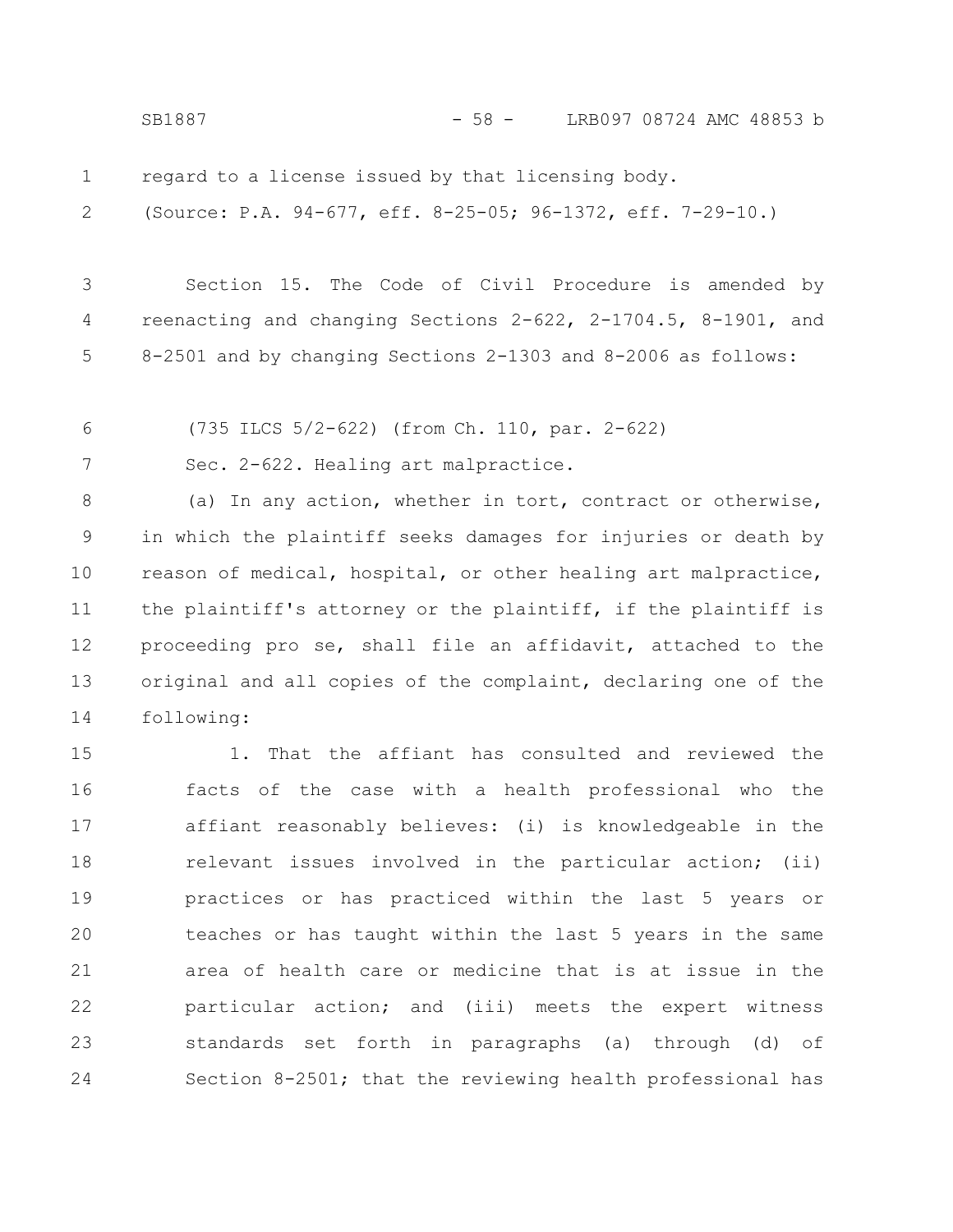determined in a written report, after a review of the medical record and other relevant material involved in the particular action that there is a reasonable and meritorious cause for the filing of such action; and that the affiant has concluded on the basis of the reviewing health professional's review and consultation that there is a reasonable and meritorious cause for filing of such action. A single written report must be filed to cover each defendant in the action. As to defendants who are individuals, the written report must be from a health professional licensed in the same profession, with the same class of license, as the defendant. For written reports filed as to all other defendants, who are not individuals, the written report must be from a physician licensed to practice medicine in all its branches who is qualified by experience with the standard of care, methods, procedures and treatments relevant to the allegations at issue in the case. In either event, the written report must identify the profession of the reviewing health professional. A copy of the written report, clearly identifying the plaintiff and the reasons for the reviewing health professional's determination that a reasonable and meritorious cause for the filing of the action exists, including the reviewing health care professional's name, address, current license number, and state of licensure, must be attached to the affidavit. Information regarding the preparation of a 1 2 3 4 5 6 7 8 9 10 11 12 13 14 15 16 17 18 19 20 21 22 23 24 25 26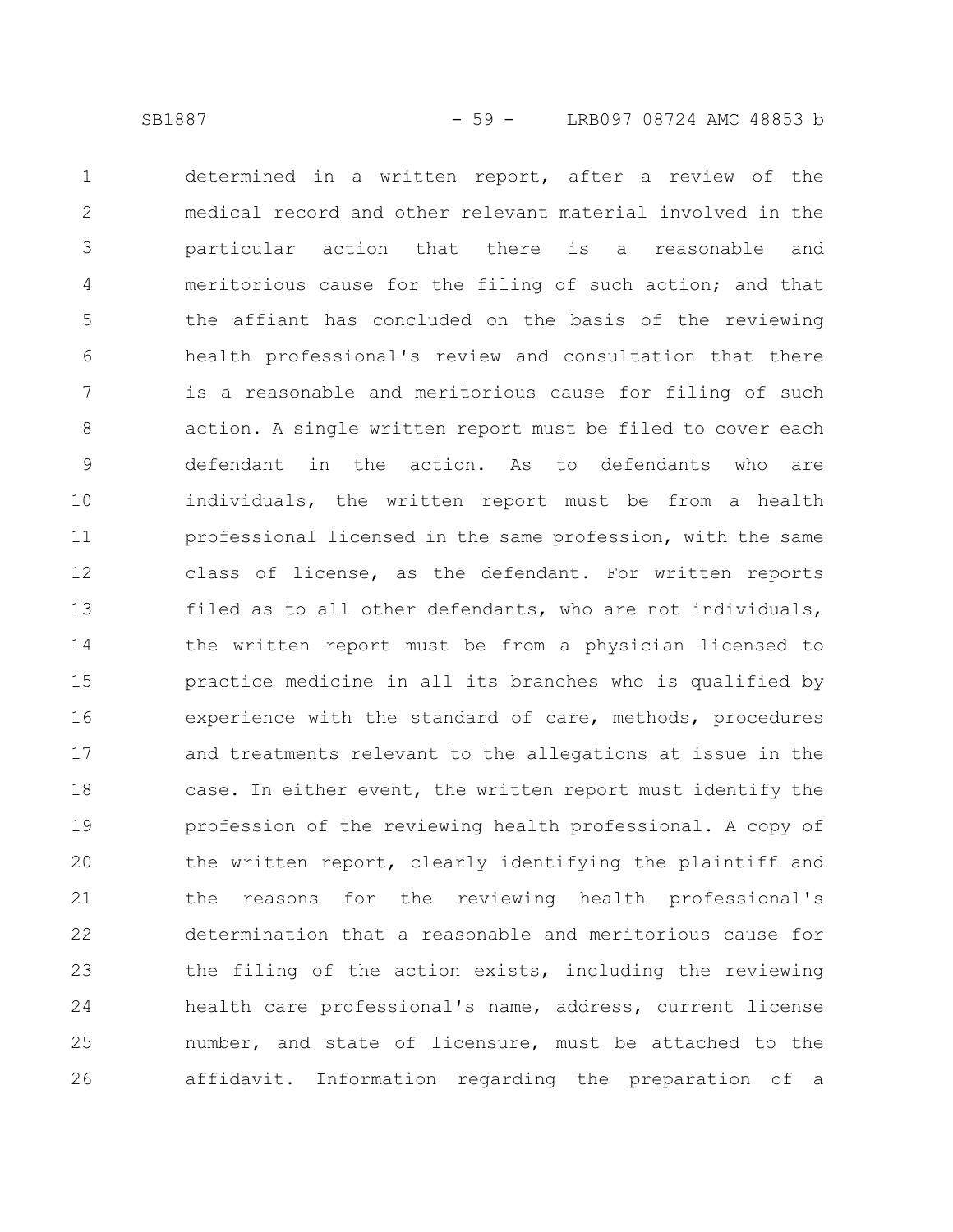written report by the reviewing health professional shall not be used to discriminate against that professional in the issuance of medical liability insurance or in the setting of that professional's medical liability insurance premium. No professional organization may discriminate against a reviewing health professional on the basis that the reviewing health professional has prepared a written report. 1 2 3 4 5 6 7 8

2. That the affiant was unable to obtain a consultation required by paragraph 1 because a statute of limitations would impair the action and the consultation required could not be obtained before the expiration of the statute of limitations. If an affidavit is executed pursuant to this paragraph, the affidavit and written report required by paragraph 1 shall be filed within 90 days after the filing of the complaint. No additional 90-day extensions pursuant to this paragraph shall be granted, except where there has been a withdrawal of the plaintiff's counsel. The defendant shall be excused from answering or otherwise pleading until 30 days after being served with an affidavit and a report required by paragraph 1. 9 10 11 12 13 14 15 16 17 18 19 20 21

3. That a request has been made by the plaintiff or his attorney for examination and copying of records pursuant to Part 20 of Article VIII of this Code and the party required to comply under those Sections has failed to produce such records within 60 days of the receipt of the request. If an 22 23 24 25 26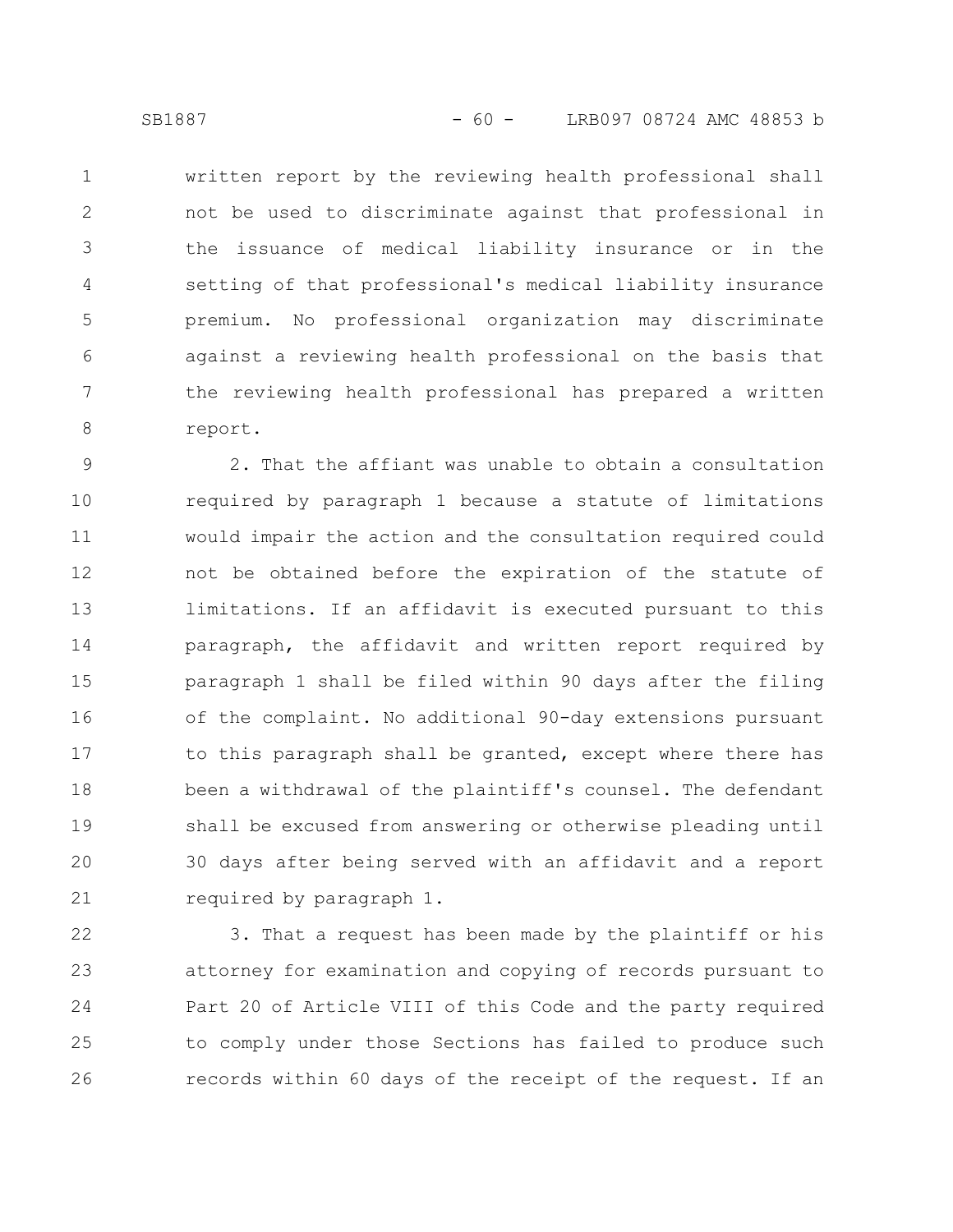affidavit is executed pursuant to this paragraph, the affidavit and written report required by paragraph 1 shall be filed within 90 days following receipt of the requested records. All defendants except those whose failure to comply with Part 20 of Article VIII of this Code is the basis for an affidavit under this paragraph shall be excused from answering or otherwise pleading until 30 days after being served with the affidavit and report required by paragraph 1. 1 2 3 4 5 6 7 8 9

(b) Where an affidavit and written report are required pursuant to this Section a separate affidavit and written report shall be filed as to each defendant who has been named in the complaint and shall be filed as to each defendant named at a later time. 10 11 12 13 14

(c) Where the plaintiff intends to rely on the doctrine of "res ipsa loquitur", as defined by Section 2-1113 of this Code, the affidavit and written report must state that, in the opinion of the reviewing health professional, negligence has occurred in the course of medical treatment. The affiant shall certify upon filing of the complaint that he is relying on the doctrine of "res ipsa loquitur". 15 16 17 18 19 20 21

(d) When the attorney intends to rely on the doctrine of failure to inform of the consequences of the procedure, the attorney shall certify upon the filing of the complaint that the reviewing health professional has, after reviewing the medical record and other relevant materials involved in the 22 23 24 25 26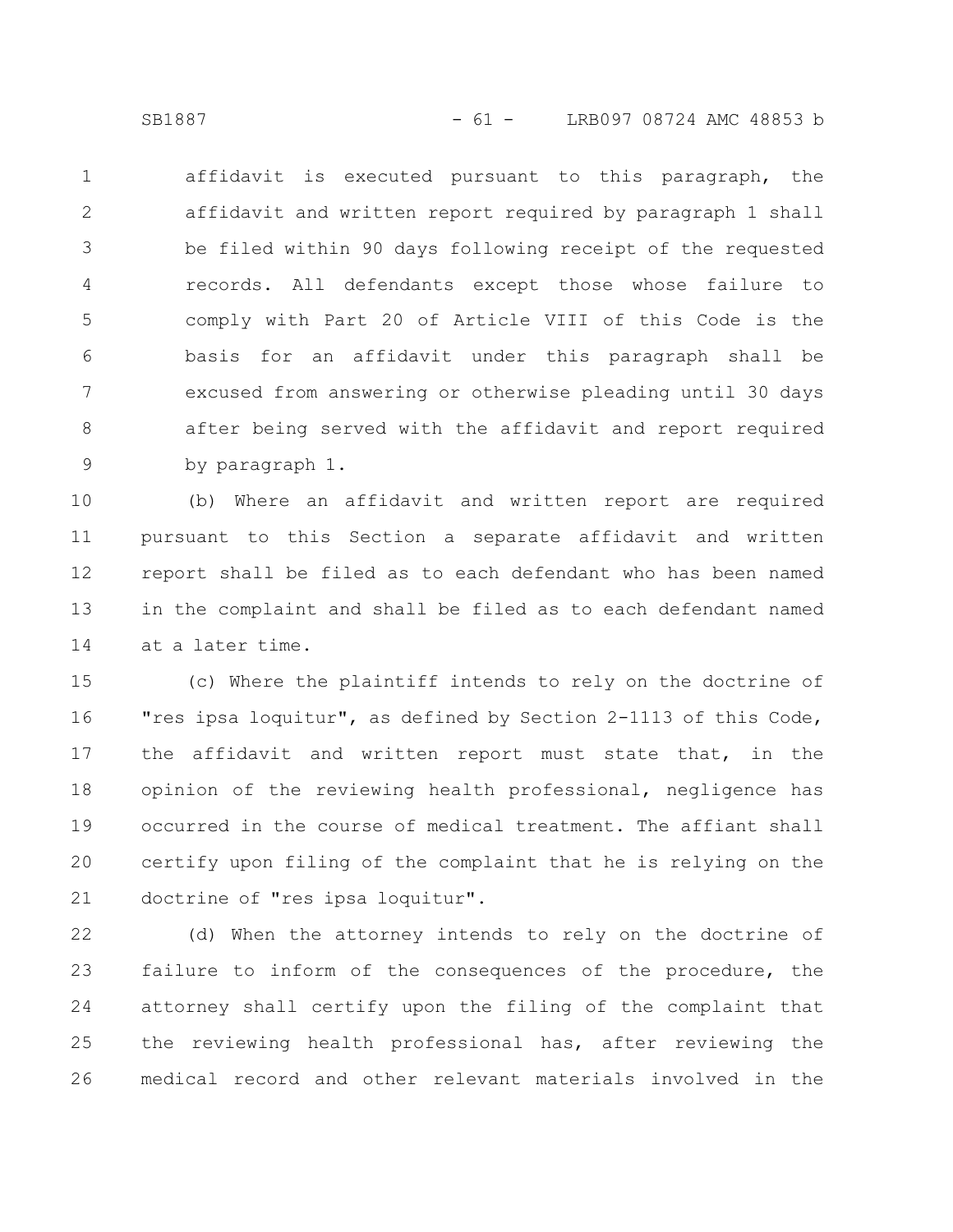particular action, concluded that a reasonable health professional would have informed the patient of the consequences of the procedure. 1 2 3

(e) Allegations and denials in the affidavit, made without reasonable cause and found to be untrue, shall subject the party pleading them or his attorney, or both, to the payment of reasonable expenses, actually incurred by the other party by reason of the untrue pleading, together with reasonable attorneys' fees to be summarily taxed by the court upon motion made within 30 days of the judgment or dismissal. In no event shall the award for attorneys' fees and expenses exceed those actually paid by the moving party, including the insurer, if any. In proceedings under this paragraph (e), the moving party shall have the right to depose and examine any and all reviewing health professionals who prepared reports used in conjunction with an affidavit required by this Section. 4 5 6 7 8 9 10 11 12 13 14 15 16

(f) A reviewing health professional who in good faith prepares a report used in conjunction with an affidavit required by this Section shall have civil immunity from liability which otherwise might result from the preparation of such report. 17 18 19 20 21

(g) The failure of the plaintiff to file an affidavit and report in compliance with this Section shall be grounds for dismissal under Section 2-619. 22 23 24

(h) This Section does not apply to or affect any actions pending at the time of its effective date, but applies to cases 25 26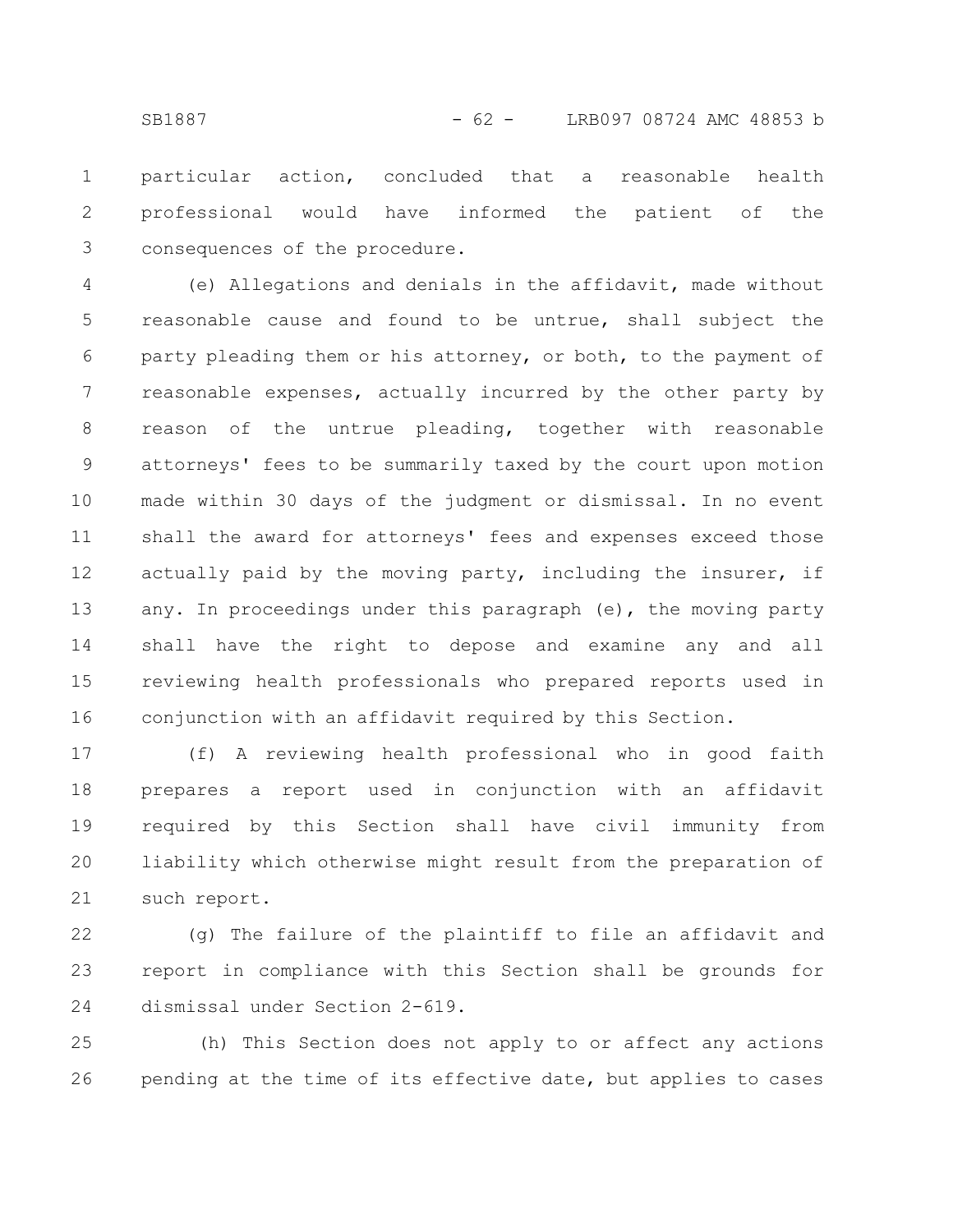SB1887 - 63 - LRB097 08724 AMC 48853 b

filed on or after its effective date. 1

(i) This amendatory Act of 1997 does not apply to or affect any actions pending at the time of its effective date, but applies to cases filed on or after its effective date. 2 3 4

(j) The changes to this Section made by Public Act 94-677 and reenacted by this amendatory Act of the 94th General Assembly apply to causes of action accruing on or after August 25, 2005, as those changes may be amended from time to time  $\frac{1}{10}$ effective date. 5 6 7 8 9

(Source: P.A. 94-677, eff. 8-25-05.) 10

(735 ILCS 5/2-1303) (from Ch. 110, par. 2-1303) 11

Sec. 2-1303. Interest on judgment. 12

(a) Judgments recovered in any court shall draw interest at the rate of 3% 9% per annum from the date of the judgment until satisfied or  $1\frac{2}{5}$   $6\frac{2}{5}$  per annum when the judgment debtor is a unit of local government, as defined in Section 1 of Article VII of the Constitution, a school district, a community college district, or any other governmental entity. The interest rate shall be increased or decreased in accordance with the provisions of Section 8-2006. When judgment is entered upon any award, report or verdict, interest shall be computed at the above rate, from the time when made or rendered to the time of entering judgment upon the same, and included in the judgment, except as provided in subsection (b) of this Section. Interest shall be computed and charged only on the unsatisfied portion 13 14 15 16 17 18 19 20 21 22 23 24 25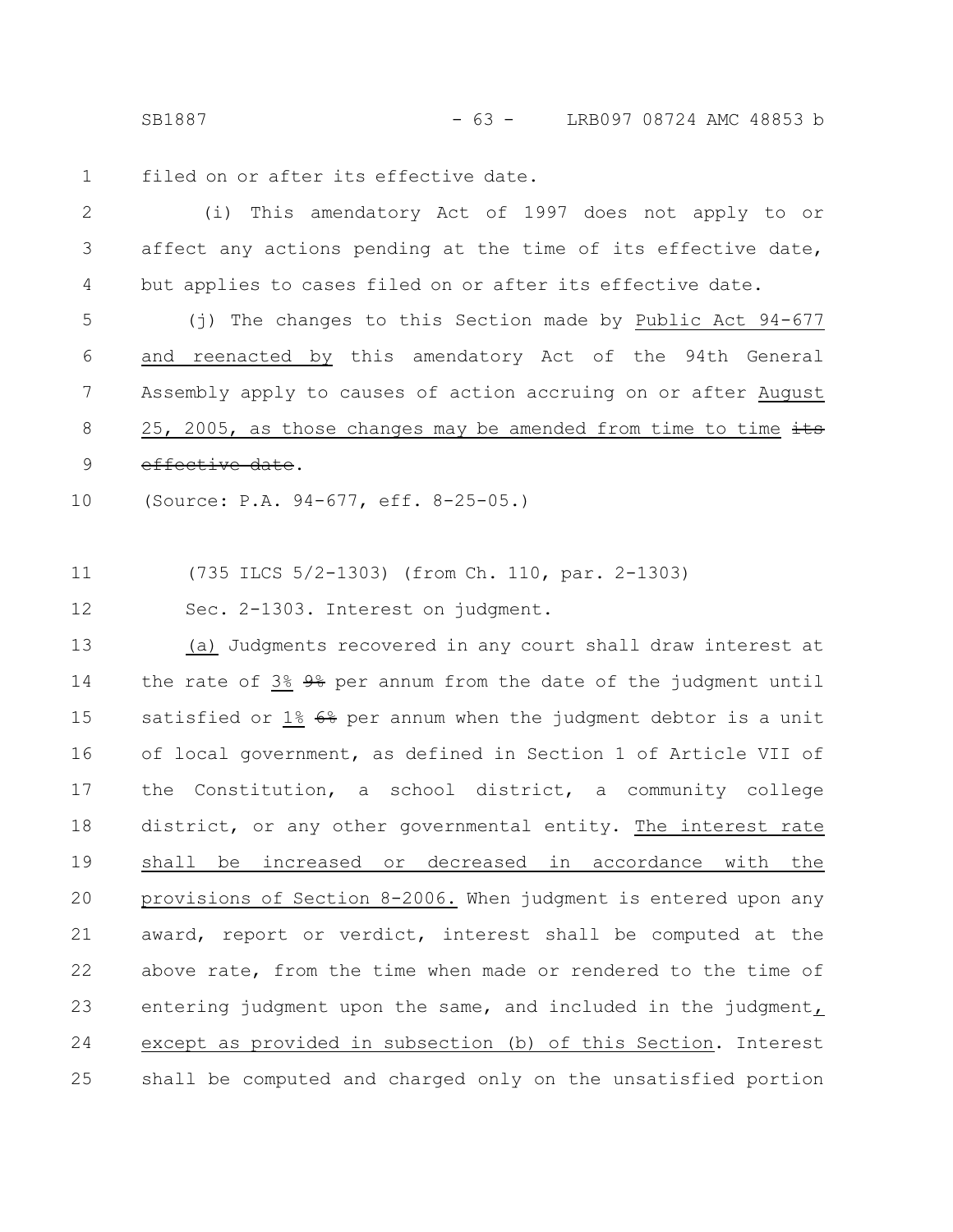of the judgment as it exists from time to time. The judgment debtor may by tender of payment of judgment, costs and interest accrued to the date of tender, stop the further accrual of interest on such judgment notwithstanding the prosecution of an appeal, or other steps to reverse, vacate or modify the judgment. 1 2 3 4 5 6

(b) In cases where a federal Medicare lien may exist against the judgment, this statutory interest shall be computed from the day after the federal Medicare program provides confirmation of any lien against the judgment. 7 8 9 10

(Source: P.A. 85-907.) 11

(735 ILCS 5/2-1704.5) 12

Sec. 2-1704.5. Guaranteed payment of future medical expenses and costs of life care. 13 14

(a) At any time, but no later than 5 days after a verdict in the plaintiff's favor for a plaintiff's future medical expenses and costs of life care is reached, either party in a medical malpractice action may elect, or the court may enter an order, to have the payment of the plaintiff's future medical expenses and costs of life care made under this Section. 15 16 17 18 19 20

(b) In all cases in which a defendant in a medical malpractice action is found liable for the plaintiff's future medical expenses and costs of care, the trier of fact shall make the following findings based on evidence presented at trial: 21 22 23 24 25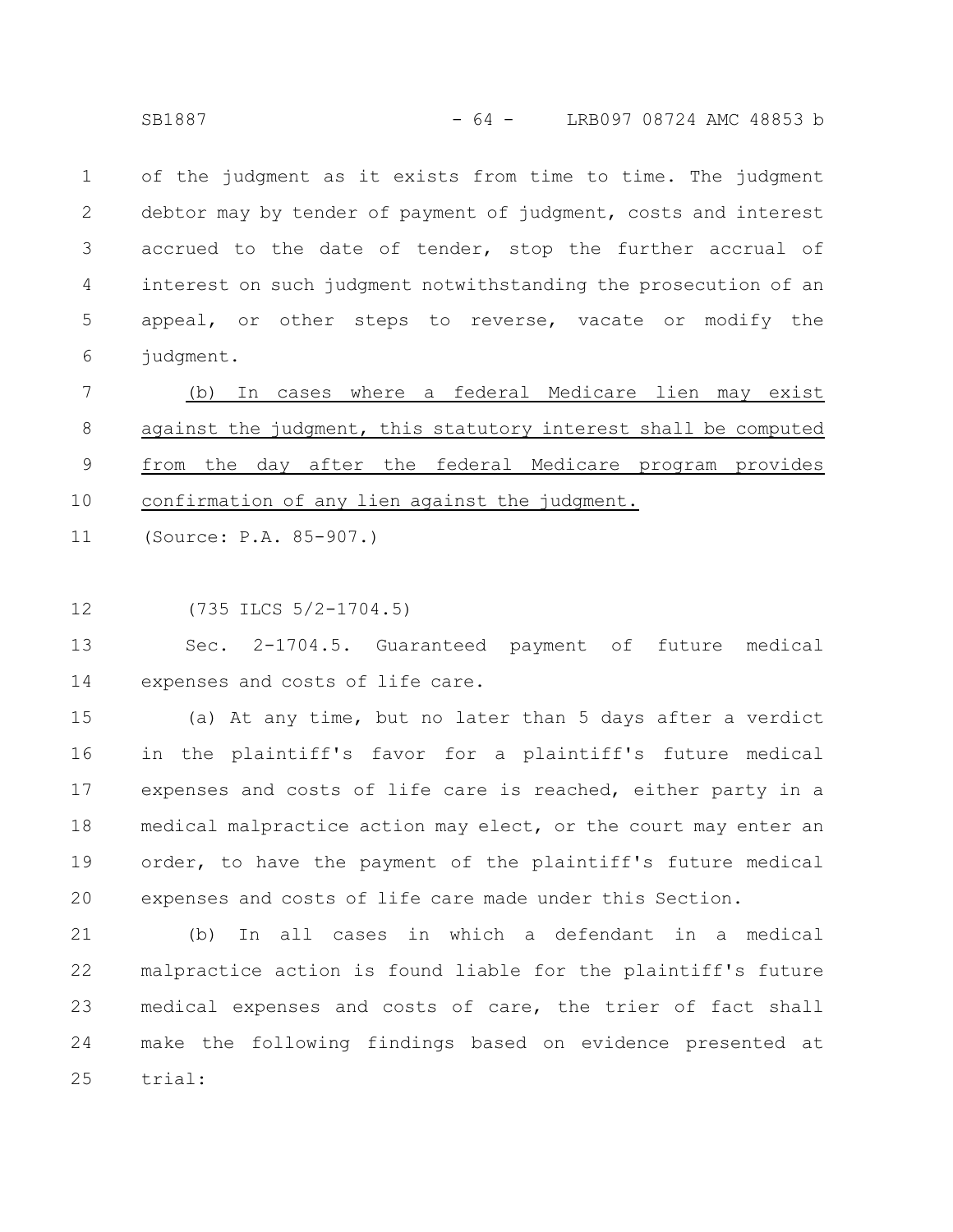SB1887 - 65 - LRB097 08724 AMC 48853 b

1

(1) the present cash value of the plaintiff's future medical expenses and costs of life care;

3

4

2

(2) the current year annual cost of the plaintiff's future medical expenses and costs of life care; and

(3) the annual composite rate of inflation that should be applied to the costs specified in item (2). 5 6

Based upon evidence presented at trial, the trier of fact may also vary the amount of future costs under this Section from year to year to account for different annual expenditures, including the immediate medical and life care needs of the plaintiff. The jury shall not be informed of an election to pay for future medical expenses and costs of life care by purchasing an annuity. 7 8 9 10 11 12 13

(c) When an election is made to pay for future medical expenses and costs of life care by purchasing an annuity, the court shall enter a judgment ordering that the defendant pay the plaintiff an amount equal to 20% of the present cash value of future medical expenses and cost of life care determined under subsection (b)(1) of this Section and ordering that the remaining future expenses and costs be paid by the purchase of an annuity by or on behalf of the defendant from a company that has itself, or is irrevocably supported financially by a company that has, at least 2 of the following 4 ratings: "A+ X" or higher from A.M. Best Company; "AA-" or higher from Standard & Poor's; "Aa3" or higher from Moody's; and "AA-" or higher from Fitch. The annuity must guarantee that the plaintiff will 14 15 16 17 18 19 20 21 22 23 24 25 26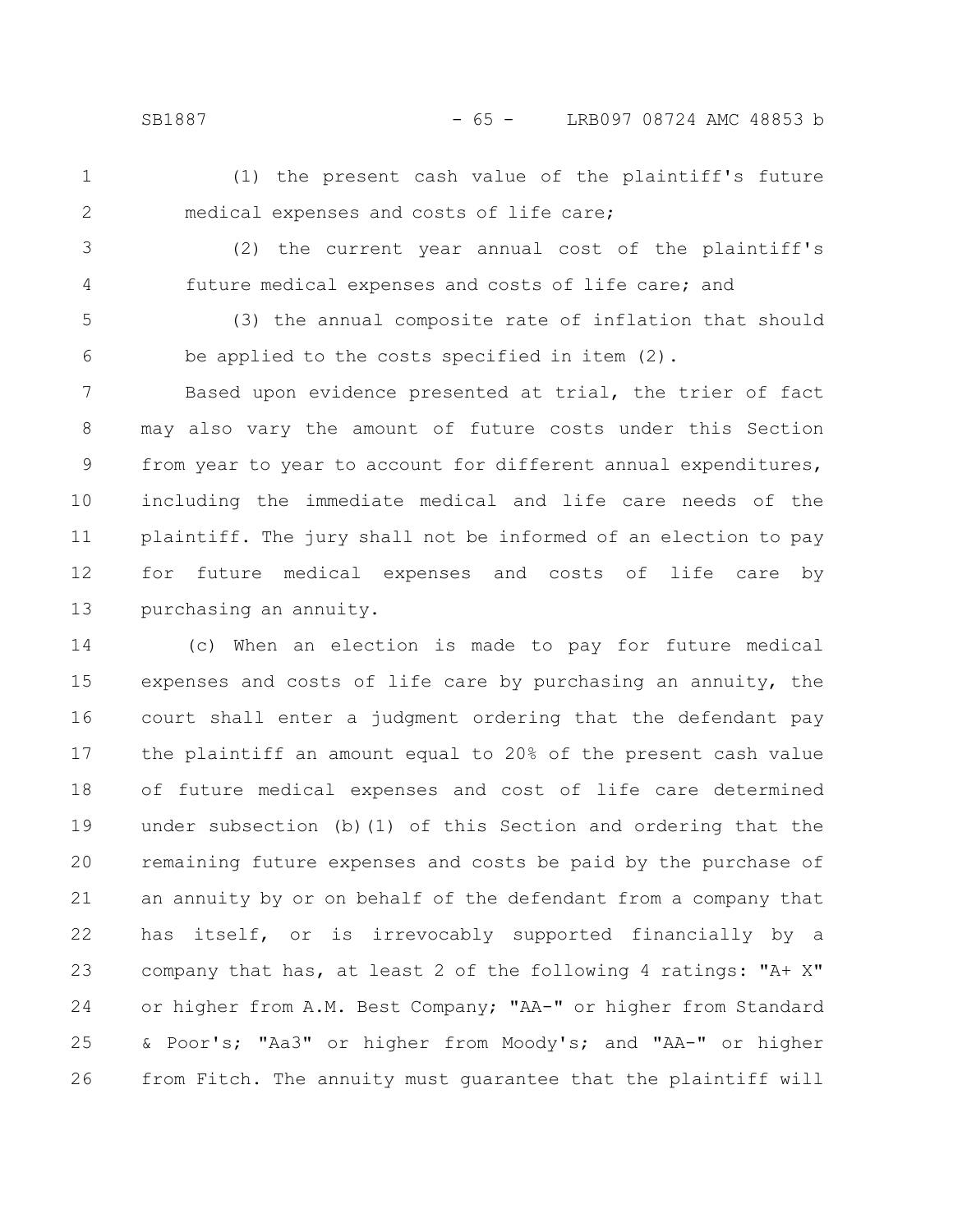receive annual payments equal to 80% of the amount determined in subsection (b)(2) inflated by the rate determined in subsection (b)(3) for the life of the plaintiff. 1 2 3

(d) If the company providing the annuity becomes unable to pay amounts required by the annuity, the defendant shall secure a replacement annuity for the remainder of the plaintiff's life from a company that satisfies the requirements of subsection  $(c)$ . 4 5 6 7 8

(e) A plaintiff receiving future payments by means of an annuity under this Section may seek leave of court to assign or otherwise transfer the right to receive such payments in exchange for a negotiated lump sum value of the remaining future payments or any portion of the remaining future payments under the annuity to address an unanticipated financial hardship under such terms as approved by the court. 9 10 11 12 13 14 15

(f) This Section applies to all causes of action accruing on or after August 25, 2005 the effective date of amendatory Act of the 94th General Assembly. 16 17 18

(Source: P.A. 94-677, eff. 8-25-05.) 19

(735 ILCS 5/8-1901) (from Ch. 110, par. 8-1901) 20

21

Sec. 8-1901. Admission of liability - Effect.

(a) The providing of, or payment for, medical, surgical, hospital, or rehabilitation services, facilities, or equipment by or on behalf of any person, or the offer to provide, or pay for, any one or more of the foregoing, shall not be construed 22 23 24 25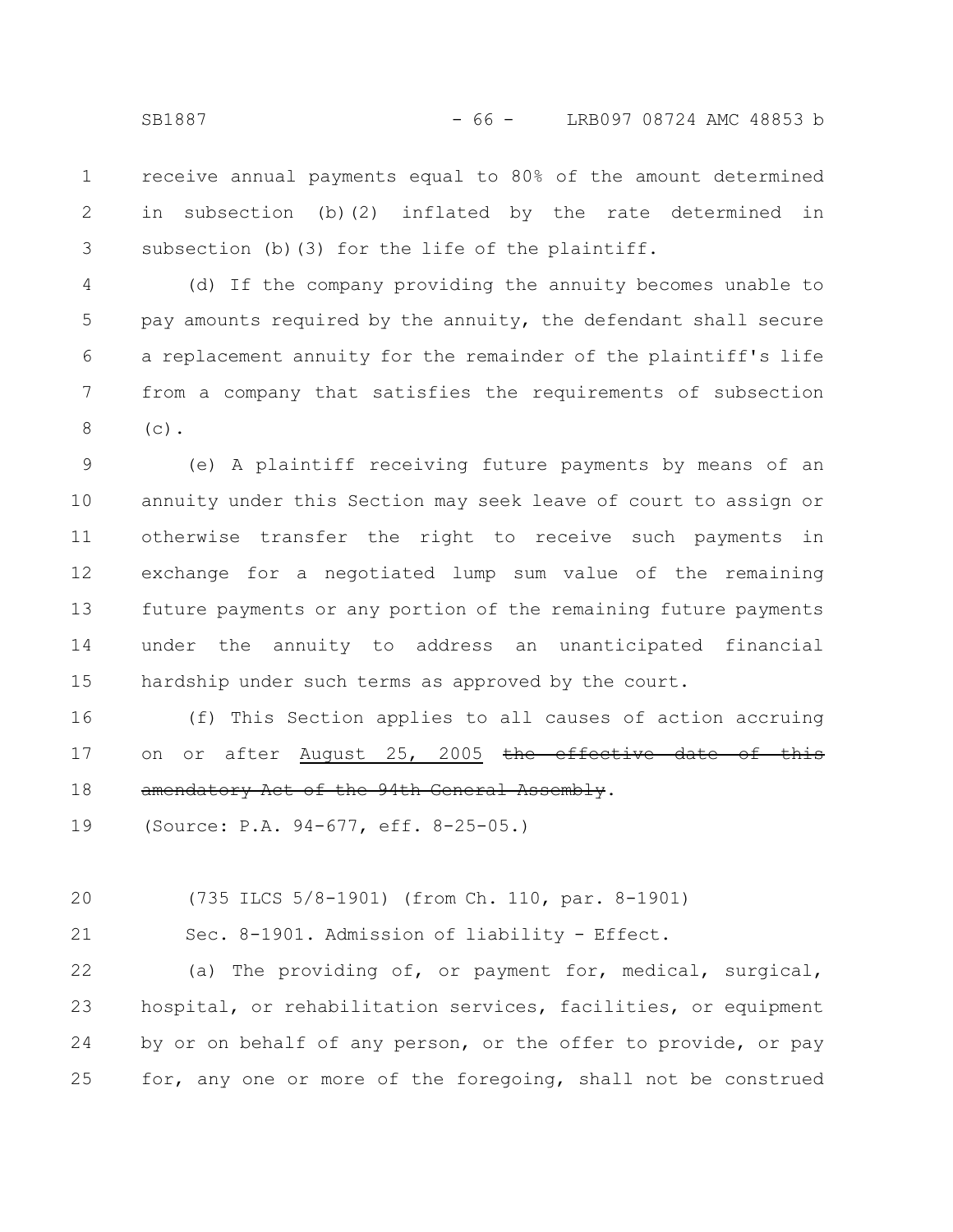as an admission of any liability by such person or persons. Testimony, writings, records, reports or information with respect to the foregoing shall not be admissible in evidence as an admission of any liability in any action of any kind in any court or before any commission, administrative agency, or other tribunal in this State, except at the instance of the person or persons so making any such provision, payment or offer. 1 2 3 4 5 6 7

(b) Any expression of grief, apology, or explanation provided by a health care provider, including, but not limited to, a statement that the health care provider is "sorry" for the outcome to a patient, the patient's family, or the patient's legal representative about an inadequate or unanticipated treatment or care outcome that is provided within 72 hours of when the provider knew or should have known of the potential cause of such outcome shall not be admissible as evidence in any action of any kind in any court or before any tribunal, board, agency, or person. The disclosure of any such information, whether proper, or improper, shall not waive or have any effect upon its confidentiality or inadmissibility. As used in this Section, a "health care provider" is any hospital, nursing home or other facility, or employee or agent thereof, a physician, or other licensed health care professional. Nothing in this Section precludes the discovery or admissibility of any other facts regarding the patient's treatment or outcome as otherwise permitted by law. 8 9 10 11 12 13 14 15 16 17 18 19 20 21 22 23 24 25

26

(c) The changes to this Section made by Public Act 94-677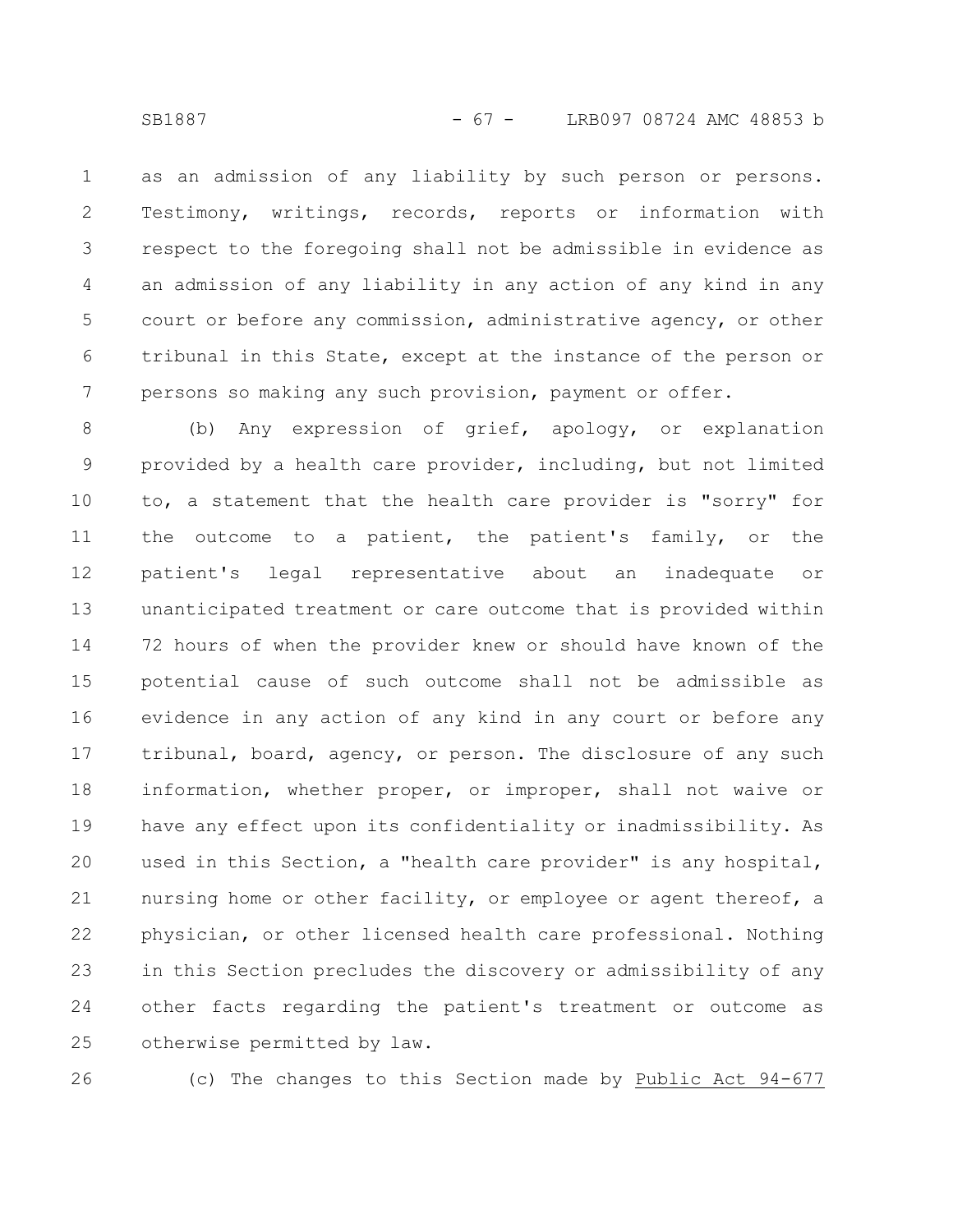and reenacted by this amendatory Act of the 97th 94th General Assembly apply to causes of action accruing on or after August 25, 2005, as those changes may be amended from time to time  $\frac{1}{10}$ effective date. (Source: P.A. 94-677, eff. 8-25-05.) 1 2 3 4 5

(735 ILCS 5/8-2006) 6

Sec. 8-2006. Copying fees and interest rates; adjustment for inflation. Every Beginning in 2003, every January 20, the copying fee limits established in Sections 8-2001 and 8-2005 and the interest rates established in Section 2-1303 shall automatically be increased or decreased, as applicable, by a percentage equal to the percentage change in the consumer price index-u during the preceding 12-month calendar year. "Consumer price index-u" means the index published by the Bureau of Labor Statistics of the United States Department of Labor that measures the average change in prices of goods and services purchased by all urban consumers, United States city average, all items,  $1982-84 = 100$ . The new amount resulting from each annual adjustment shall be determined by the Comptroller and made available to the public via the Comptroller's official website by January 31 of every year. 7 8 9 10 11 12 13 14 15 16 17 18 19 20 21

(Source: P.A. 94-982, eff. 6-30-06; 95-478, eff. 1-1-08 (changed from 8-27-07 by P.A. 95-480).) 22 23

24

(735 ILCS 5/8-2501) (from Ch. 110, par. 8-2501)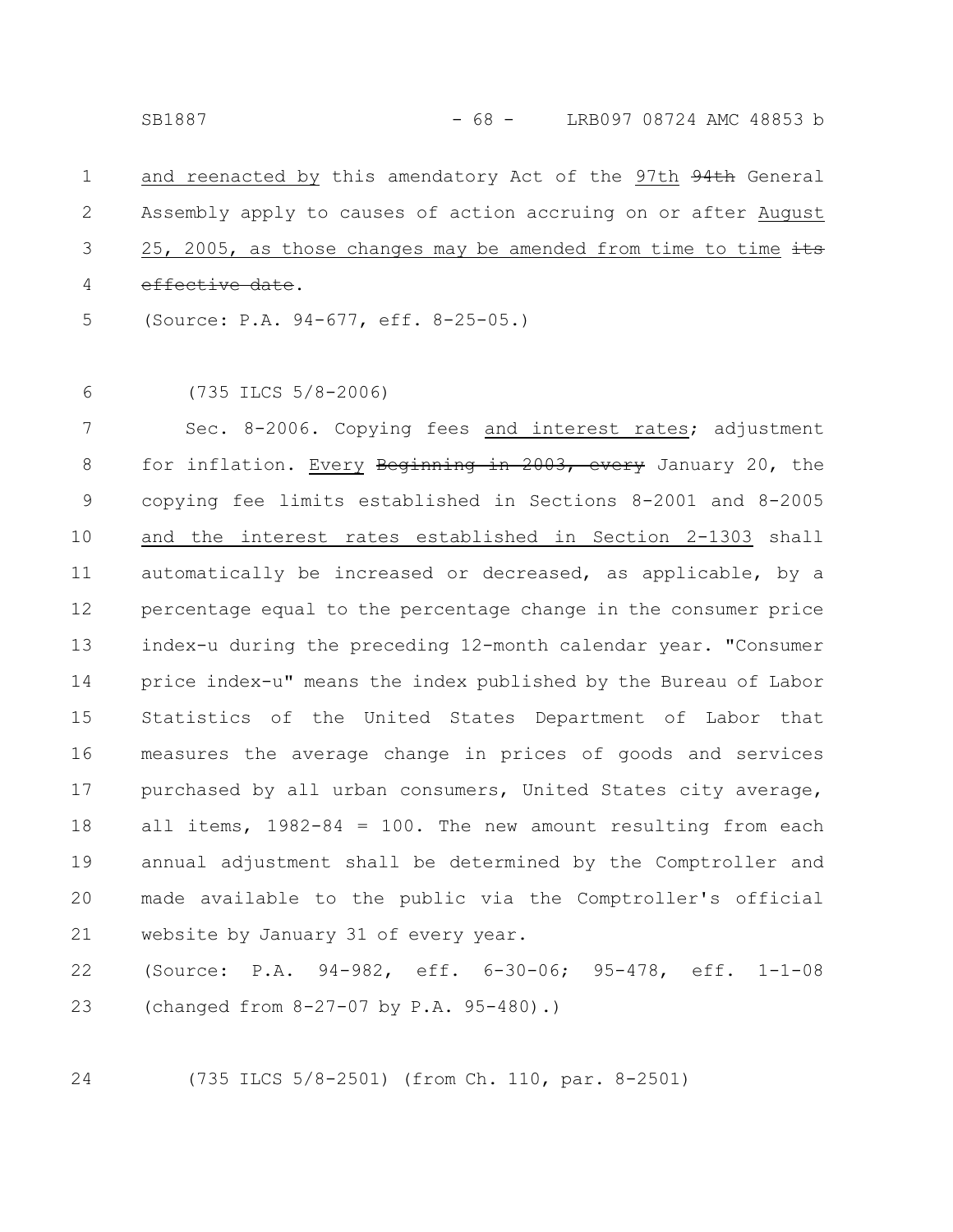Sec. 8-2501. Expert Witness Standards. In any case in which the standard of care applicable to a medical professional is at issue, the court shall apply the following standards to determine if a witness qualifies as an expert witness and can testify on the issue of the appropriate standard of care. 1 2 3 4 5

(a) Whether the witness is board certified or board eligible, or has completed a residency, in the same or substantially similar medical specialties as the defendant and is otherwise qualified by significant experience with the standard of care, methods, procedures, and treatments relevant to the allegations against the defendant; 6 7 8 9 10 11

(b) Whether the witness has devoted a majority of his or her work time to the practice of medicine, teaching or University based research in relation to the medical care and type of treatment at issue which gave rise to the medical problem of which the plaintiff complains; 12 13 14 15 16

(c) whether the witness is licensed in the same profession with the same class of license as the defendant if the defendant is an individual; and 17 18 19

(d) whether, in the case against a nonspecialist, the witness can demonstrate a sufficient familiarity with the standard of care practiced in this State. 20 21 22

An expert shall provide evidence of active practice, teaching, or engaging in university-based research. If retired, an expert must provide evidence of attendance and completion of continuing education courses for 3 years previous 23 24 25 26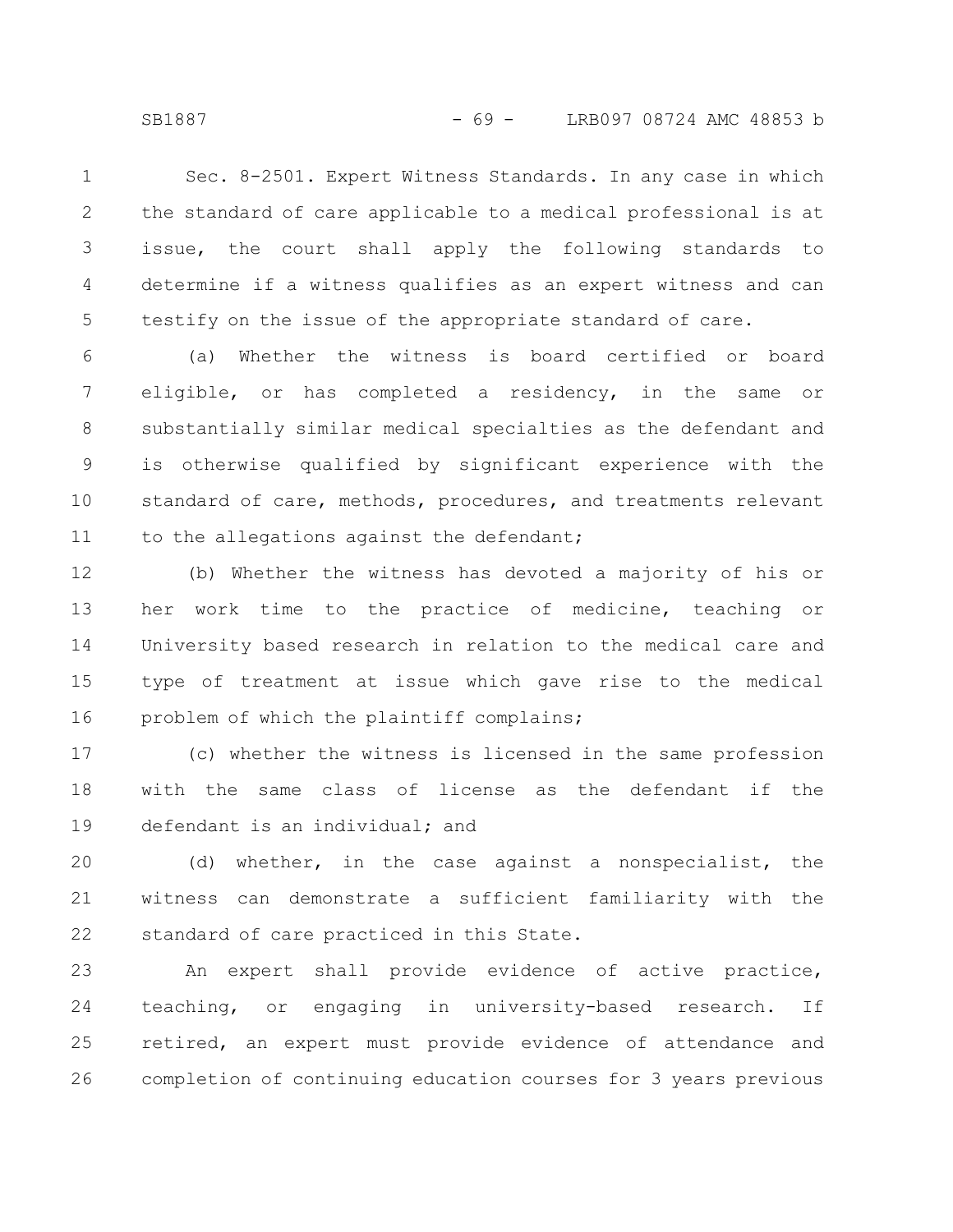to giving testimony. An expert who has not actively practiced, taught, or been engaged in university-based research, or any combination thereof, during the preceding 5 years may not be qualified as an expert witness. 1 2 3 4

The changes to this Section made by Public Act 94-677 and reenacted by this amendatory Act of the 97th 94th General Assembly apply to causes of action accruing on or after August 25, 2005, as those changes may be amended from time to time  $\frac{1}{10}$ effective date. 5 6 7 8 9

(Source: P.A. 94-677, eff. 8-25-05.) 10

Section 20. The Good Samaritan Act is amended by reenacting and changing Section 30 as follows: 11 12

(745 ILCS 49/30) 13

Sec. 30. Free medical clinic; exemption from civil liability for services performed without compensation. 14 15

(a) A person licensed under the Medical Practice Act of 1987, a person licensed to practice the treatment of human ailments in any other state or territory of the United States, or a health care professional, including but not limited to an advanced practice nurse, retired physician, physician assistant, nurse, pharmacist, physical therapist, podiatrist, or social worker licensed in this State or any other state or territory of the United States, who, in good faith, provides medical treatment, diagnosis, or advice as a part of the 16 17 18 19 20 21 22 23 24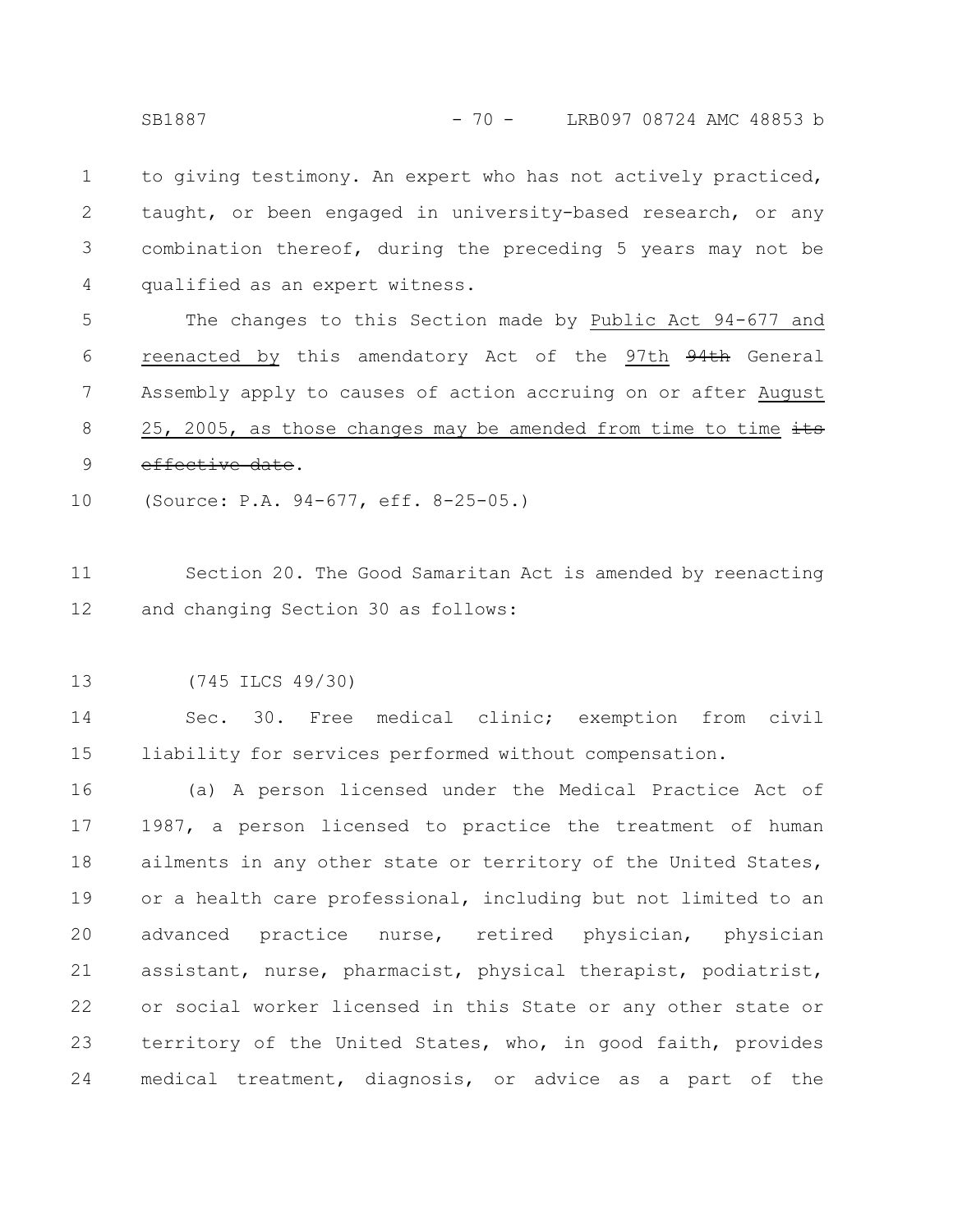services of an established free medical clinic providing care, including but not limited to home visits, without charge to patients which is limited to care that does not require the services of a licensed hospital or ambulatory surgical treatment center and who receives no fee or compensation from that source shall not be liable for civil damages as a result of his or her acts or omissions in providing that medical treatment, except for willful or wanton misconduct. 1 2 3 4 5 6 7 8

(b) For purposes of this Section, a "free medical clinic" is an organized community based program providing medical care without charge to individuals, at which the care provided does not include an overnight stay in a health-care facility. 9 10 11 12

(c) The provisions of subsection (a) of this Section do not apply to a particular case unless the free medical clinic has posted in a conspicuous place on its premises an explanation of the exemption from civil liability provided herein. 13 14 15 16

(d) The immunity from civil damages provided under subsection (a) also applies to physicians, retired physicians, hospitals, and other health care providers that provide further medical treatment, diagnosis, or advice, including but not limited to hospitalization, office visits, and home visits, to a patient upon referral from an established free medical clinic without fee or compensation. 17 18 19 20 21 22 23

(d-5) A free medical clinic may receive reimbursement from the Illinois Department of Public Aid, provided any reimbursements shall be used only to pay overhead expenses of 24 25 26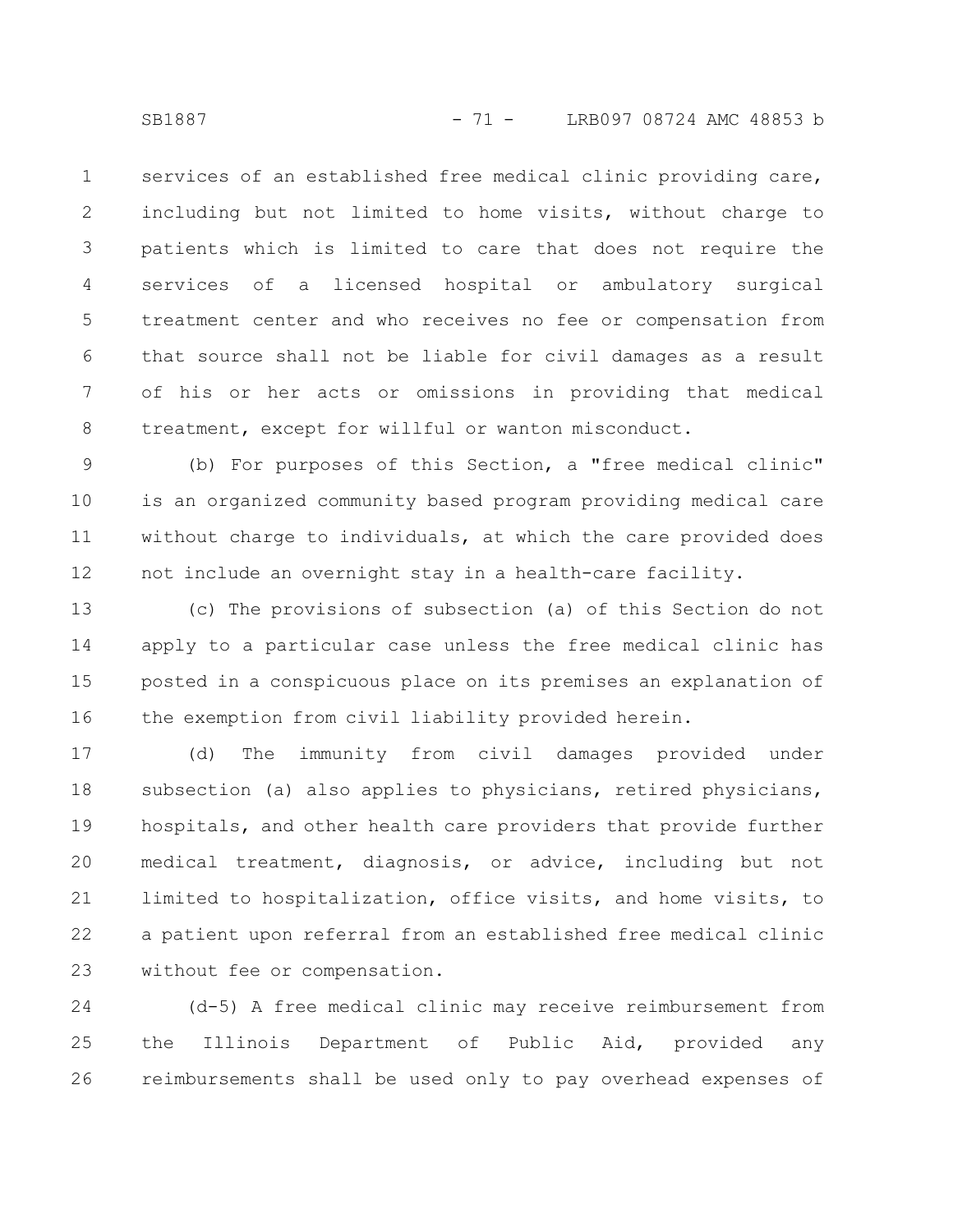operating the free medical clinic and may not be used, in whole or in part, to provide a fee or other compensation to any person licensed under the Medical Practice Act of 1987 or any other health care professional who is receiving an exemption under this Section. Any health care professional receiving an exemption under this Section may not receive any fee or other compensation in connection with any services provided to, or any ownership interest in, the clinic. Medical care shall not include an overnight stay in a health care facility. 1 2 3 4 5 6 7 8 9

(e) Nothing in this Section prohibits a free medical clinic from accepting voluntary contributions for medical services provided to a patient who has acknowledged his or her ability and willingness to pay a portion of the value of the medical services provided. 10 11 12 13 14

(f) Any voluntary contribution collected for providing care at a free medical clinic shall be used only to pay overhead expenses of operating the clinic. No portion of any moneys collected shall be used to provide a fee or other compensation to any person licensed under Medical Practice Act of 1987. 15 16 17 18 19 20

(g) The changes to this Section made by Public Act 94-677 and reenacted by this amendatory Act of the 97th 94th General Assembly apply to causes of action accruing on or after August 25, 2005, as those changes may be amended from time to time  $\pm \pm s$ effective date. 21 22 23 24 25

(Source: P.A. 94-677, eff. 8-25-05.) 26